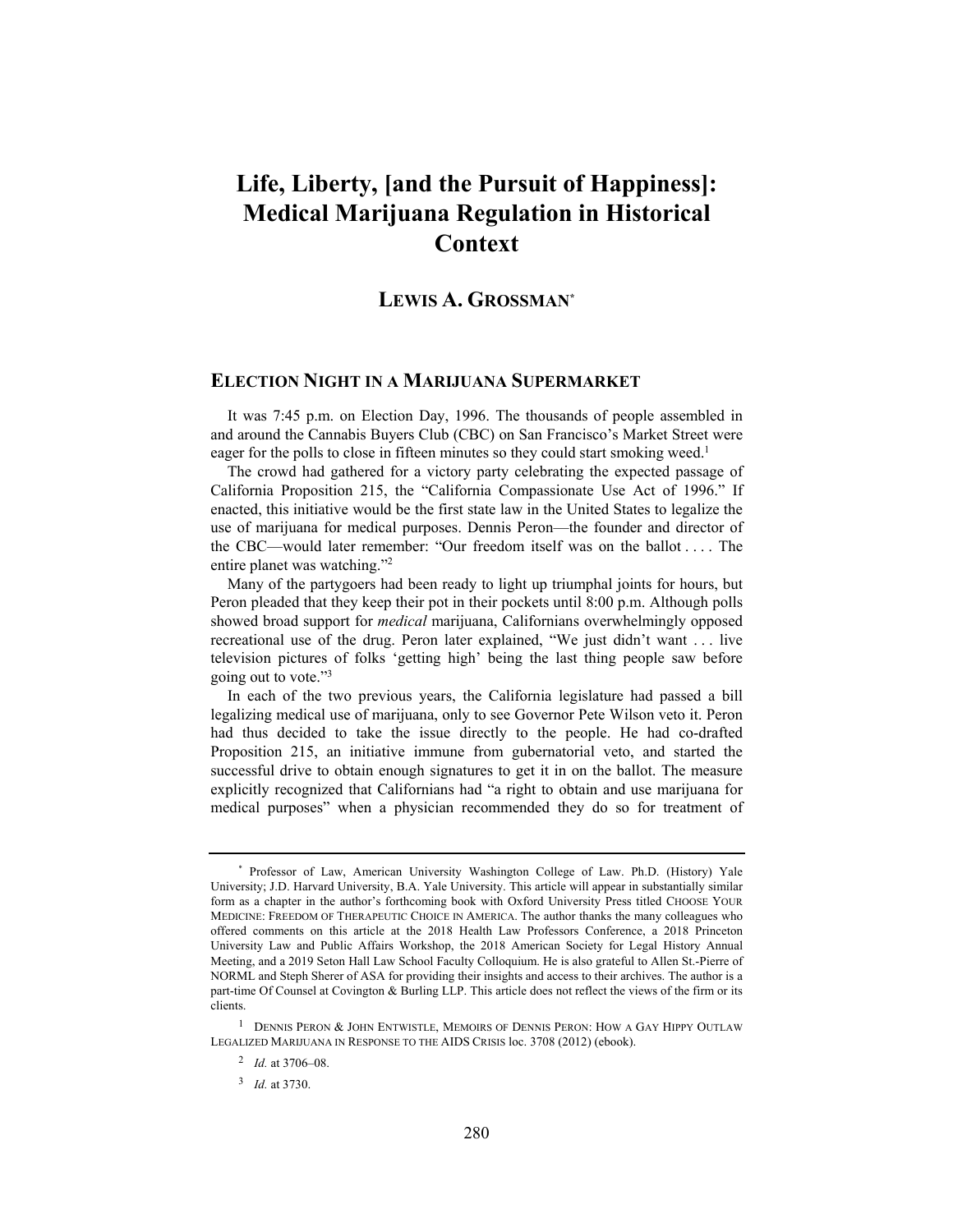"cancer, anorexia, AIDS, chronic pain, glaucoma, arthritis, migraine, or any other illness for which marijuana provides relief."4 Proposition 215 declared that state prohibitions on the possession and cultivation of marijuana would not apply to such patients or their primary caregivers and that no physician would be sanctioned in any way for making such a recommendation.<sup>5</sup>

Until very recently, the sprawling building where the celebrants gathered had housed the largest non-clandestine marijuana distributor in the country. Peron had founded the Cannabis Buyers Club in 1993 to serve the growing population of San Franciscans seeking pot for medical uses. From its inception, many of the CBC's customers were fighting AIDS, an epidemic savaging the largely gay Castro District where the dispensary was initially located. At its current site just northeast of the Castro, the CBC had become an important social center. People with AIDS and other diseases filled the high-ceilinged interior with marijuana smoke while sharing medical information and emotional support. Since mid-2015, the building had also served as the de facto headquarters of Californians for Compassionate Use, Peron's pro-Proposition 215 organization.

Then, on August 4, 1996, three months before the election, one hundred armed California narcotics agents raided the CBC on orders from Dan Lungren, the state's conservative and politically ambitious attorney general. They seized more than 150 pounds of pot and interrogated the few staffers and patients who happened to be there on a Sunday, the only day the club was closed. On Monday, state authorities obtained a court injunction closing the facility.

The following evening, more than 500 furious protesters marched through the city with signs bearing slogans such as "Marijuana is Medicine" and "Defend Your Right" to Smoke Weed."6 A week later, patient activists conducted a mock public trial of Lungren and then marched to the attorney general's office, where the jury delivered its "guilty" verdict.7

Meanwhile, Peron continued to run his Proposition 215 campaign from a secondfloor office within the shuttered CBC. One day in October, state authorities arrested and indicted him for the possession and sale of marijuana. He and his comrades implemented a successful media strategy portraying Lungren as a heartless politico. Even cartoonist Garry Trudeau joined the conversation, with a series of sympathetic *Doonesbury* comic strips. In one, the perpetual pothead Zonker bemoans the buyers' club bust, and his friend responds, "Well, if Proposition 215 is approved, it'll never happen again."8

On Election Day, November 5, political prognosticators were predicting not only victory for Proposition 215, but also the re-election of Democratic President Bill Clinton. The celebrants at the CBC were far less ebullient about the latter prospect, however. As a candidate in 1992, the slick Arkansan had claimed that he tried

<sup>4</sup> Initiative Measure to be Submitted Directly to the Voters (Proposition 215) (proposing the addition of the Compassionate Use Act of 1996 to the California Health and Safety Code).

<sup>5</sup> *Id.* 

<sup>6</sup> *500 S.F. Protestors Protest Closure of Cannabis Club*, L.A. TIMES, Aug. 7, 1996, at A22; Dan Reed & Alan Gathright, *Pot Supporters Take to the Streets Over Raid. Demonstrators Call State Move "Political,"* SAN JOSE MERCURY NEWS, Aug. 6, 1996, at 10A.

 $7$  Press Release, Californians for Medical Rights, Jury of Medical Marijuana Patients Delivers "Guilty" Verdicts, Personal Pleas to Attorney General Lungren (Oct. 15, 1996) (on file with author).

<sup>8</sup> Gary Trudeau, *Doonesbury*, WASH. POST, Oct. 2, 1996, at B3.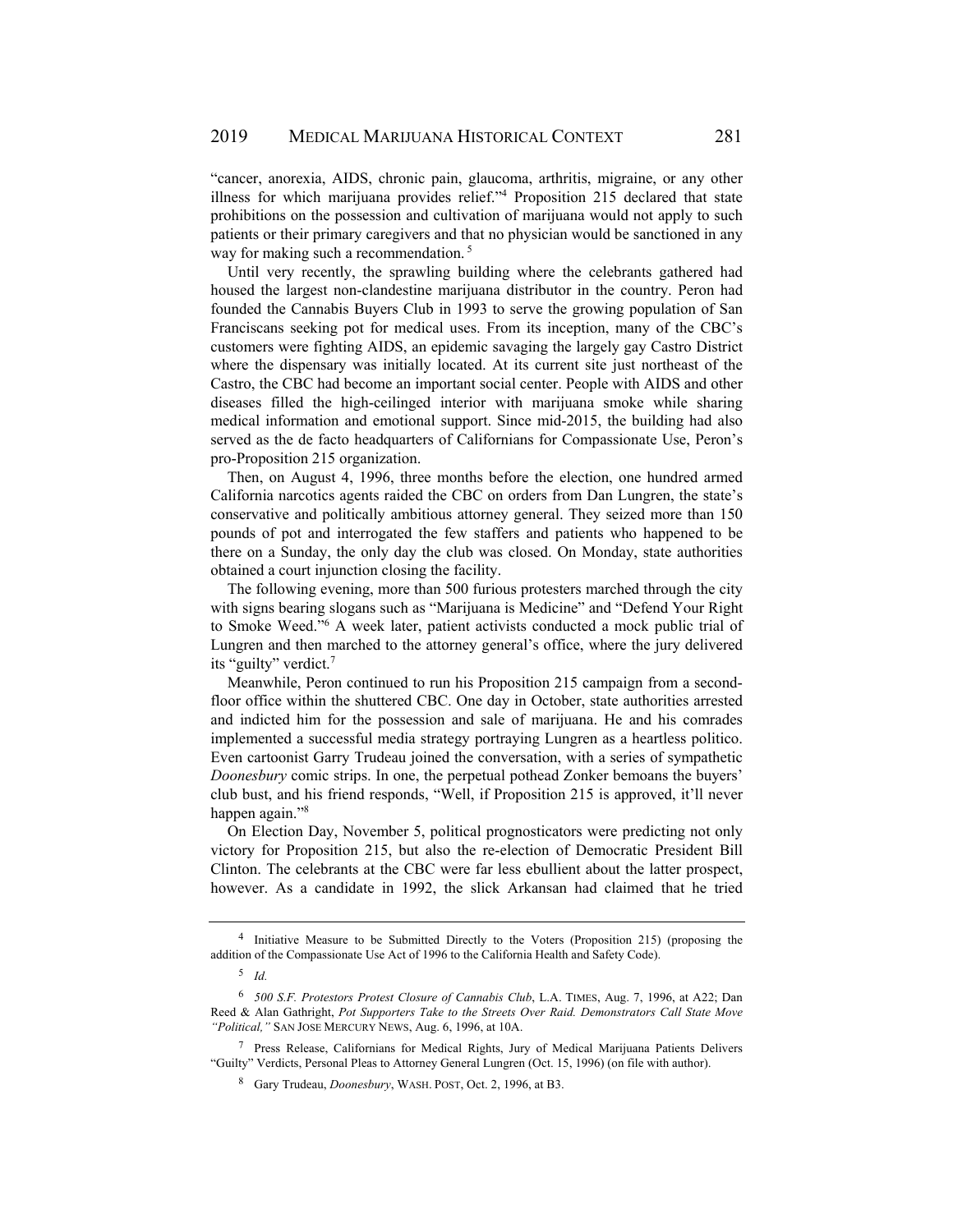marijuana once but "didn't inhale." During his first four years in office, President Clinton had been no defender of pot. He had signed the 1994 Crime Bill and overseen a consequent surge in marijuana arrests.<sup>9</sup> His Drug Enforcement Administration (DEA) had spurned requests to reclassify marijuana from Schedule I to Schedule II under the Controlled Substances Act (CSA) to make it more readily available for research and medical use. Clinton's Department of Health and Human Services had refused to revive a compassionate-use Investigational New Drug program for marijuana cigarettes that the George H. W. Bush administration had discontinued in 1992.<sup>10</sup> Clinton's drug czar, Barry McCaffrey, had even flown to California to campaign against Proposition 215. He had warned that the measure was a "stalking horse for [full] legalization" and had condemned the use of "Cheech and Chong logic to guide our thinking about medicine."<sup>11</sup>

At 8:00, Peron announced that the polls were officially closed and immediately, in his own words, "lit up a big fat joint."<sup>12</sup> He puffed away for the news cameras with a broad smile. The crowd followed his example, and soon smoke was pouring out of the CBC's open windows, along with drumbeats and triumphant whoops. This festive use of marijuana was unusual for the many celebrants who ordinarily smoked it to relieve the symptoms of serious diseases, such as AIDS and cancer. But the throng also included at least some people like Phil Harris, who told a journalist, "I get high because—gosh—life kind of sucks."13

By 11:00 p.m., it was clear that Proposition 215 would pass. The revelry continued into the early hours of Wednesday morning. The final tally would show that 55.6 percent of California voters voted "yes."14 The initiative's passage (along with that of a similar measure in Arizona the same day) triggered a wave of state medical marijuana legalization laws that, by 2019, would encompass 33 states and the District of Columbia.

Following the election, newspapers around the country published AP photographs of Peron gleefully toking at the victory party. These images outraged Proposition 215's opponents. A letter to the editor published in the *San Bernardino County Sun* raged: "The joy on [Peron's] face . . . and the absence of any mention of disease . . . send a harmful message to youth about this dangerous drug. What was passed on the premise of aiding people who painfully suffer from a chronic disease . . . now appears to be a license allowing people to smoke marijuana for pleasure."15

Then, on November 19, the *New York Times* quoted Peron opining: "I believe all marijuana use is medical—except for kids."16 His logic: because stress relief is a

<sup>9</sup> JOHN HUDAK, MARIJUANA: A SHORT HISTORY 82–83 (2016).

<sup>&</sup>lt;sup>10</sup> OFF. OF THE ASSISTANT SECRETARY, U.S. DEP'T OF HEALTH & HUMAN SERVS., TALKING POINTS ON MEDICINAL MARIJUANA POLICY (July 12, 1994) (on file with author).

<sup>11</sup> Carey Goldberg, *Medical Marijuana Use Winning Backing*, N.Y. TIMES, Oct. 30, 1996, at A12.

<sup>12</sup> PERON & ENTWISTLE, *supra* note 1, at loc. 3729–33.

<sup>13</sup> Happy Smoker (photo), DESERT SUN, Nov. 6, 1996, at 13; *Prop. 215 Faces Many Questions*, DESERT SUN, Nov. 7, 1996, at 6; *Voters Say Marijuana Should be Legal Medicine*, UKIAH DAILY J., Nov. 6, 1996, at 10.

<sup>14</sup> *California Proposition 215, The Medical Marijuana Initiative (1996)*, BALLOTPEDIA, https://ballotpedia.org/California Proposition 215, the Medical Marijuana Initiative (1996).

<sup>15</sup> Carl Irby, Letter to the Editor, *Marijuana Use*, SAN BERNARDINO CTY. SUN, Nov. 19, 1996, at 11.

<sup>16</sup> Christopher S. Wren, *Votes on Marijuana are Stirring Debates*, N.Y. TIMES, Nov.17, 1996, at 16.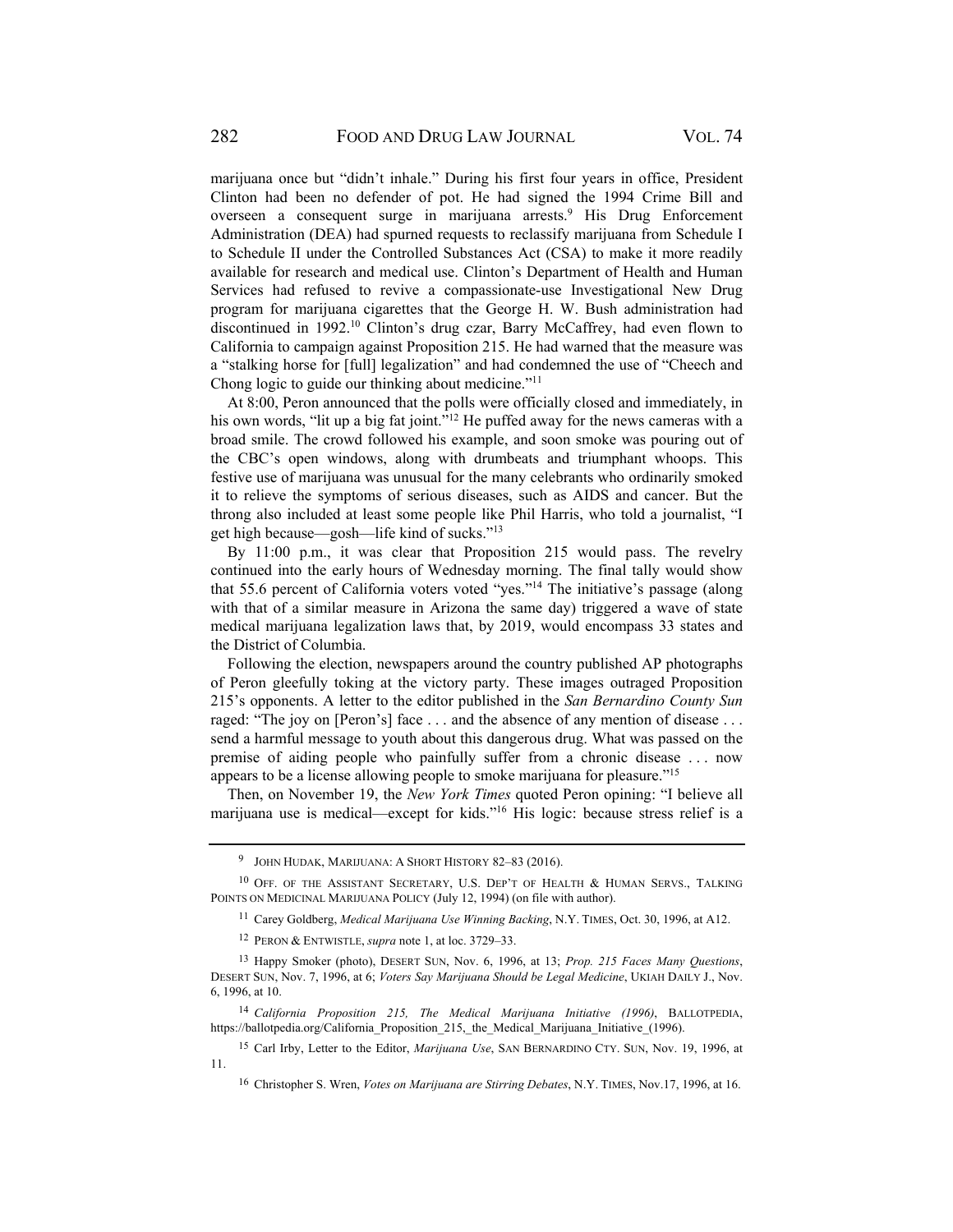medical purpose, any adult who uses cannabis does so for medical reasons. Peron became so identified with this statement that it could have been his epitaph when he died in January 2018.

Peron's proclamation infuriated many. To Proposition 215's enraged opponents, it confirmed that the initiative's true purpose was to enable recreational use. Peron's statement also incensed people who had supported the proposition believing it to be a genuine medical measure intended to help people with serious illnesses. Californians for Medical Rights (CMR), a well-funded advocacy organization that had run a polished pro-Proposition 215 campaign alongside Peron's grass-roots effort, voiced this view. It quickly issued a press release challenging Peron: "The truth is, the new law applies to relatively few people, under very specific circumstances<sup>"17</sup> Bill Zimmerman, CMR's chief, was blunter. He told the *Washington Post* that the real danger to the new law was not federal officials, but "crazies from our own side," like Peron, who viewed the initiative "as a wedge to legalizing recreational use of marijuana."<sup>18</sup>

Intriguingly, many proponents of legal recreational use were also irritated by Peron's "all marijuana use is medical" declaration. The leadership of the National Organization for the Reform of Marijuana Laws (NORML), the most prominent fulllegalization advocacy group, was aghast. Although medical-marijuana-only measures fell far short of NORML's ultimate goal, it had diligently backed them since 1972 and had actively supported Proposition 215.<sup>19</sup> In NORML's view, Peron's post-victory language not only muddied the arguments for full legalization, but also seemed to disregard the use of marijuana for pure pleasure. Peron thus widened an already-existing rift within the marijuana advocacy community. As we will see, this fissure between supporters of medical marijuana and proponents of full legalization endures today.

In some ways, the medical marijuana movement is similar to other movements for freedom of therapeutic choice that I consider in my forthcoming book with Oxford University Press, *Choose Your Medicine: Freedom of Therapeutic Choice in America*. But the fact that marijuana has an alternative, commonly condemned nonmedical use—provision of a recreational high—has engendered some profound differences. Pot's widespread recreational use has shaped the tactics and language of medical cannabis proponents and generated fierce intra-movement disputes. Dennis Peron, a hippie stoner genuinely dedicated to helping ill people find relief, embodied all of the ambiguities inherent in marijuana itself.

#### **THE MEDICAL ALCOHOL PRECEDENT**

Marijuana is not, of course, the only mind-altering substance with both therapeutic and recreational uses. American law wrestled with the appropriate regulation of another dual-use product—alcohol—from the 1830s through the end of national prohibition in 1933. Almost every one of the legal and policy arguments that would

<sup>17</sup> Press Release, Californians for Medical Rights, Responsible Guidelines for Marijuana Patients Issued (1996) (on file with author).

<sup>18</sup> William Claiborne & Roberto Suro, *Medicinal Marijuana Brings Legal Headache*, WASH. POST, Dec. 5, 1996, at A1.

<sup>&</sup>lt;sup>19</sup> It's Official! California Voters Will Decide on Medical Marijuana Issue this Fall, 2 FREEDOM @ NORML, 1996, at 1.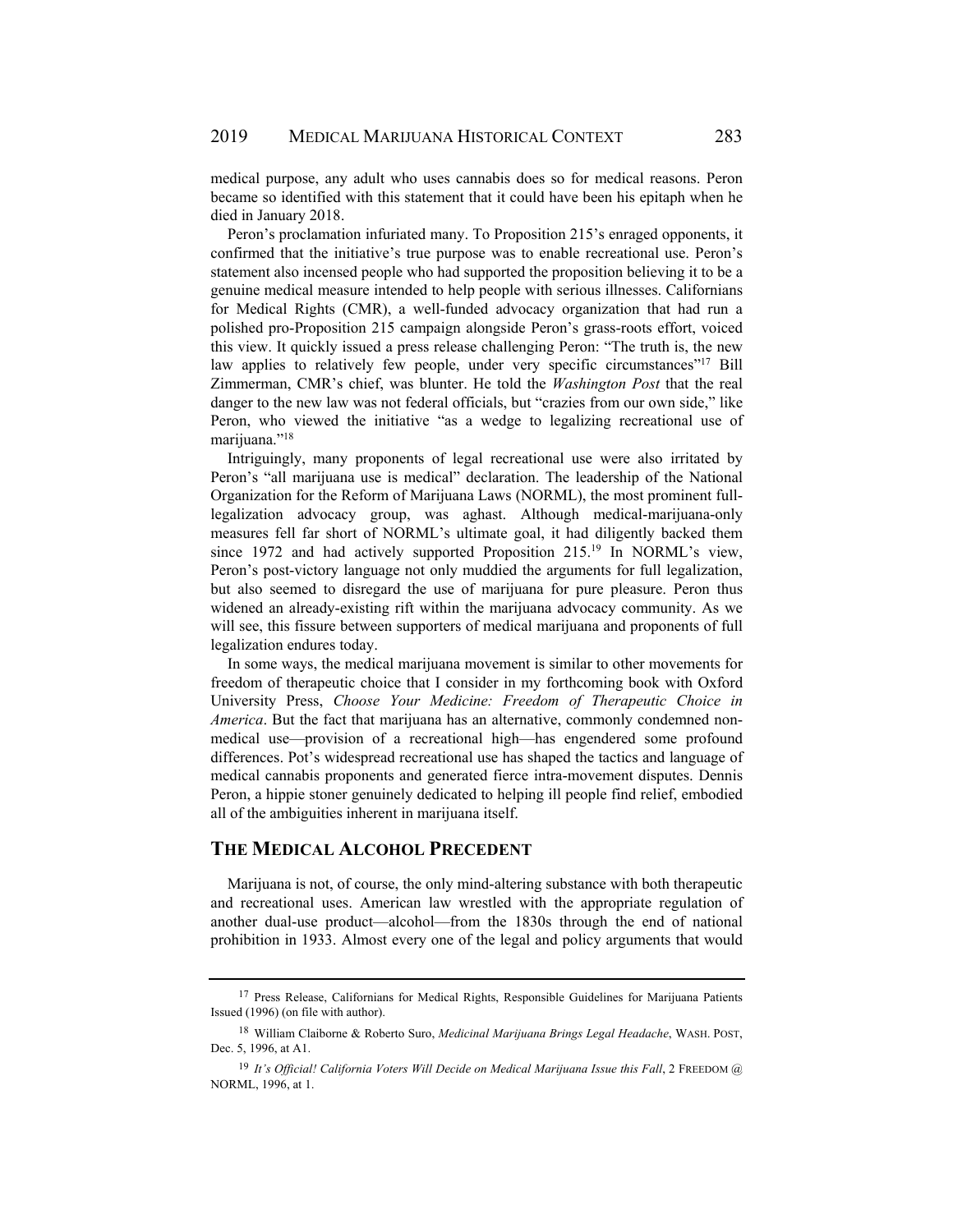later arise in the context of medical marijuana were foreshadowed in this longstanding debate.

In the nineteenth century, American physicians frequently prescribed alcoholic beverages as a treatment for many conditions, ranging from snake bites to rheumatism to pneumonia. The 1864 (4<sup>th</sup>) edition of the *U.S. Pharmacopoeia* listed brandy, whisky, sherry wine, and port wine.<sup>20</sup> Doctors also recommended the consumption of gin and malt liquors. Nonetheless, many states, at various times, banned the medical use of such products along with other uses. They either prohibited the prescription of intoxicating liquor altogether or allowed it only if the liquor was rendered unfit as a beverage. $21$ 

Some early state judicial decisions upheld stringent restrictions on the distribution of alcohol for medical purposes. For example, in 1849, Massachusetts' highest court held that even in a dire situation, an unlicensed retailer could not sell "spirituous liquors" pursuant to a physician's prescription, "however strong a necessity there might be for the buyer's using it as medicine, or for the preservation of health."<sup>22</sup> Around mid-century, however, state courts almost uniformly began to strike down complete bans on the sale of alcoholic beverages for medical use. For instance, in 1854, the Missouri Supreme Court reversed the conviction of a physician who sold a glass of brandy to a patient, holding that the jury should have been instructed to acquit the defendant if "he really administered the liquor to a diseased person, as a medicine, upon his professional judgment of its necessity."23 Courts read exceptions for medical use into prohibition laws based on the longstanding canon that statutes must be interpreted so as to avoid absurdity and injustice. Conveniently enough, the classic example of this interpretive principle, cited by multiple American courts, concerned the practice of medicine: a medieval Bolognese court ruled that a law mandating severe punishment for "drawing blood in the street" did not apply to a surgeon who opened the vein of a person suffering from a fit.<sup>24</sup>

In 1885, a Kentucky court suggested that a medical exception was *constitutionally* required. "[W]hile the legislature has the power to regulate the sale of liquors to be used as beverage, or to prohibit its sale for that purpose altogether, it cannot exercise that power so arbitrarily as to prohibit the use or sale of it as medicine."25 Legal scholar Ernst Freund, in an influential 1904 treatise, cited this case to support his assertion that a medical exception to prohibition was a "constitutional necessity, since the state could not validly prohibit the use of valuable curative agencies on account of a remote possibility of abuse."26

<sup>20</sup> THE PHARMACOPOEIA OF THE UNITED STATES OF AMERICA 51, 52, 55 (4th ed. 1864).

<sup>&</sup>lt;sup>21</sup> At the time of the ratification of the 18th Amendment, more than half of the states banned the prescription of alcoholic beverages. *See* Lambert v. Yellowley, 272 U.S. 581, 590 n. 2 (1926).

<sup>22</sup> Commonwealth v. Sloan, 58 Mass. 52, 54 (1849); *see also* Commonwealth v. Kimball, 41 Mass. 366 (1837).

<sup>23</sup> State v. Larrimore, 19 Mo. 391, 392 (1854).

<sup>24</sup> Donnell v. State, 2 Ind. 658, 659 (1851); State v. Wray, 72 N.C. 253, 255 (1875); Ball v. State, 50 Ind. 595, 597 (1875).

<sup>25</sup> Sarris v. Commonwealth, 83 Ky. 327, 331 (1885) (dictum).

<sup>26</sup> ERNST FREUND, THE POLICE POWER: PUBLIC POLICY AND CONSTITUTIONAL RIGHTS 210–11 (1904).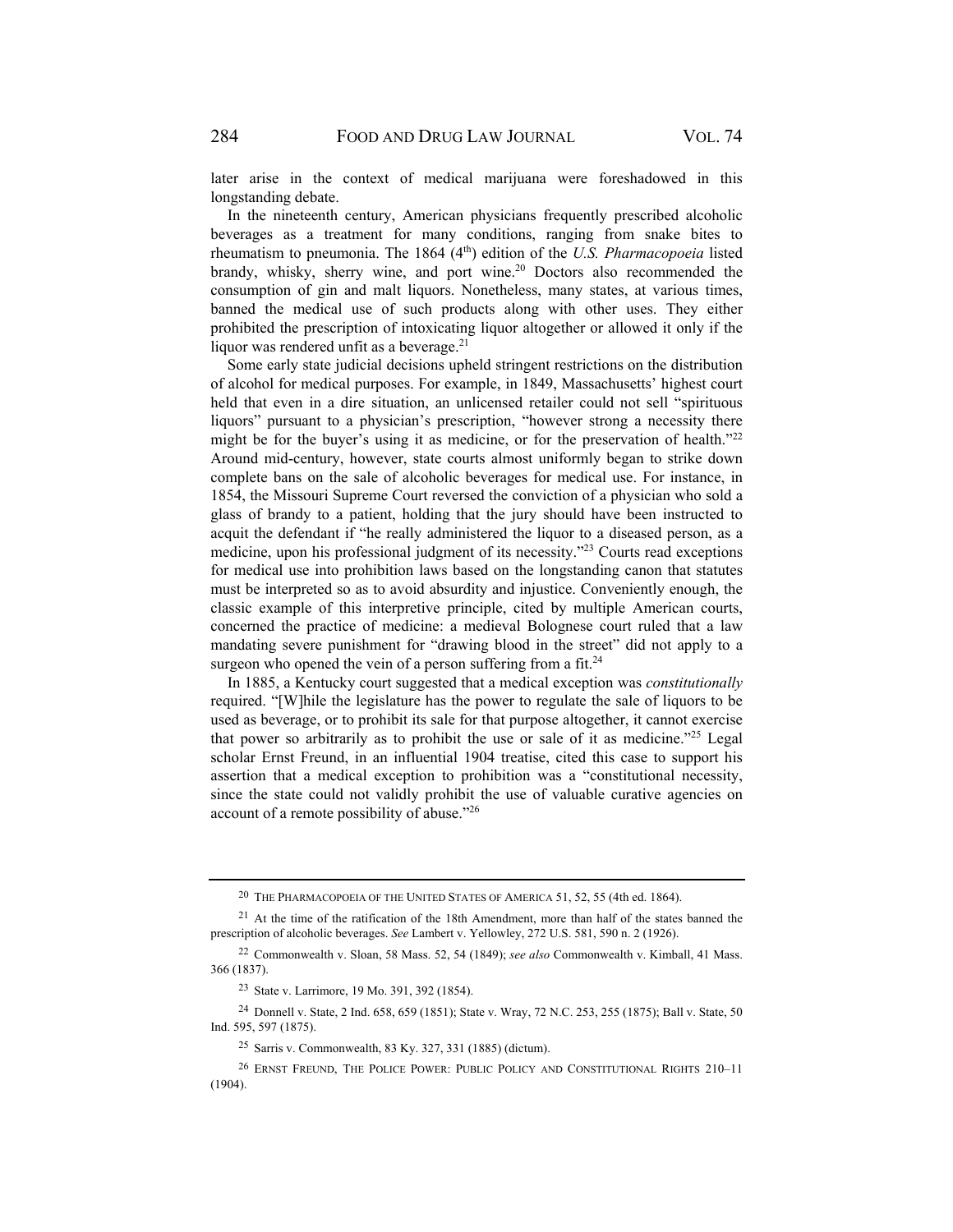But Freund's position was already obsolete when he penned it. Notwithstanding the Kentucky decision, most courts considering the issue after 1880 actually *rejected* the need to read a medical exception into state and local prohibition laws. They concluded that the legislatures in question had intentionally omitted such exceptions and, moreover, that these omissions, far from being absurd, were justifiable. For example, in 1881, the Alabama Supreme Court affirmed the conviction of a physician who had prescribed and sold alcoholic "bitters" to a patient for treatment purposes. "[T]here is no exception made in the statute in favor of physicians, druggists, or any other persons whomsoever, and this court cannot engraft one in their favor without the exercise of legislative power, which it does not possess."27 The court remarked that in light of potential abuse of such an exception, its omission may have signified "sagacious foresight" by the General Assembly.28

In the early twentieth century, orthodox doctors increasingly expressed doubt about alcohol's value as medicine.<sup>29</sup> The 1916 (9<sup>th</sup>) edition of the *U.S. Pharmacopoeia* omitted alcoholic beverages altogether. In 1917, the American Medical Association (AMA) passed a resolution stating that because alcohol's "use in therapeutics . . . has no scientific value," its "use . . . as a therapeutic agent should be further discouraged."<sup>30</sup> Not coincidentally, elite physicians also tended to support temperance; the same resolution condemned the use of alcohol as a beverage because it was "detrimental to the human economy."31

Nevertheless, in 1919, when the Eighteenth Amendment to the U.S. Constitution (banning the sale, manufacture, and distribution of alcoholic beverages) was ratified, many doctors still prescribed alcohol. According to a 1921 survey by the *Journal of the American Medical Association*, a slight majority of American physicians thought whisky was a necessary therapeutic agent, while smaller but significant percentages held the same opinion about wine and beer.<sup>32</sup> Largely in response to this poll, the AMA reversed course in 1922, resolving that restrictions on medicinal liquor were "a serious interference with the practice of medicine."33 Whiskey and brandy reappeared in the 1925 (10<sup>th</sup>) edition of the *U.S. Pharmacopoeia*.<sup>34</sup>

The Volstead Act, enacted by Congress in 1919 to implement the Eighteenth Amendment, recognized the use of alcoholic beverages in medicine. It allowed physicians to prescribe, and pharmacists to dispense, liquor for medicinal purposes, albeit pursuant to a stringent permit scheme.<sup>35</sup> The Act permitted states and localities

<sup>27</sup> Carson v. State, 69 Ala. 235, 241 (1881); *see also* State v. McBryer, 2 S.E. 755 (N.C. 1887); Carl v. State, 8 So. 156 (Ala. 1890); State v. Durein, 78 P. 152, 156 (Kan. 1904); *cf.* Wright v. State, 101 Ill. 126 (1881) (no implied medical exception to dramshop licensing act); Motlow v. State, 145 S.W. 177 (Tenn. 1912) (upholding total manufacturing ban).

<sup>28</sup> *Id*.

<sup>29</sup> Bartlett C. Jones, *A Prohibition Problem: Liquor as Medicine 1920-1933*, 18 J. HIST. MED. ALLIED SCI. 353, 353–54 (1963).

<sup>30</sup> *American Medical Association and Prohibition*, 176 BOSTON MED. SURG. J. 884–85, 885 (1917).

<sup>31</sup> *Id.*; Jacob M. Appel, *"Physicians are not Bootleggers": The Short, Peculiar Life of the Medicinal Alcohol Movement*, 82 BULL. HIST. MED. 355, 361–62 (2008).

<sup>32</sup> *The Referendum on the Use of Alcohol in the Practice of Medicine*, 78 J. AM. MED. ASSOC. 210, 210 (1922).

<sup>33</sup> Jones, *supra* note 29, at 358.

<sup>34</sup> PHARMACOPOEIA OF THE UNITED STATES OF AMERICA, 352–54, 356 (10th ed. 1925).

<sup>35</sup> National Prohibition Act of 1919, Pub. L. No. 66-66, §§ 6–8, 41 Stat. 305, 310–11 (1919).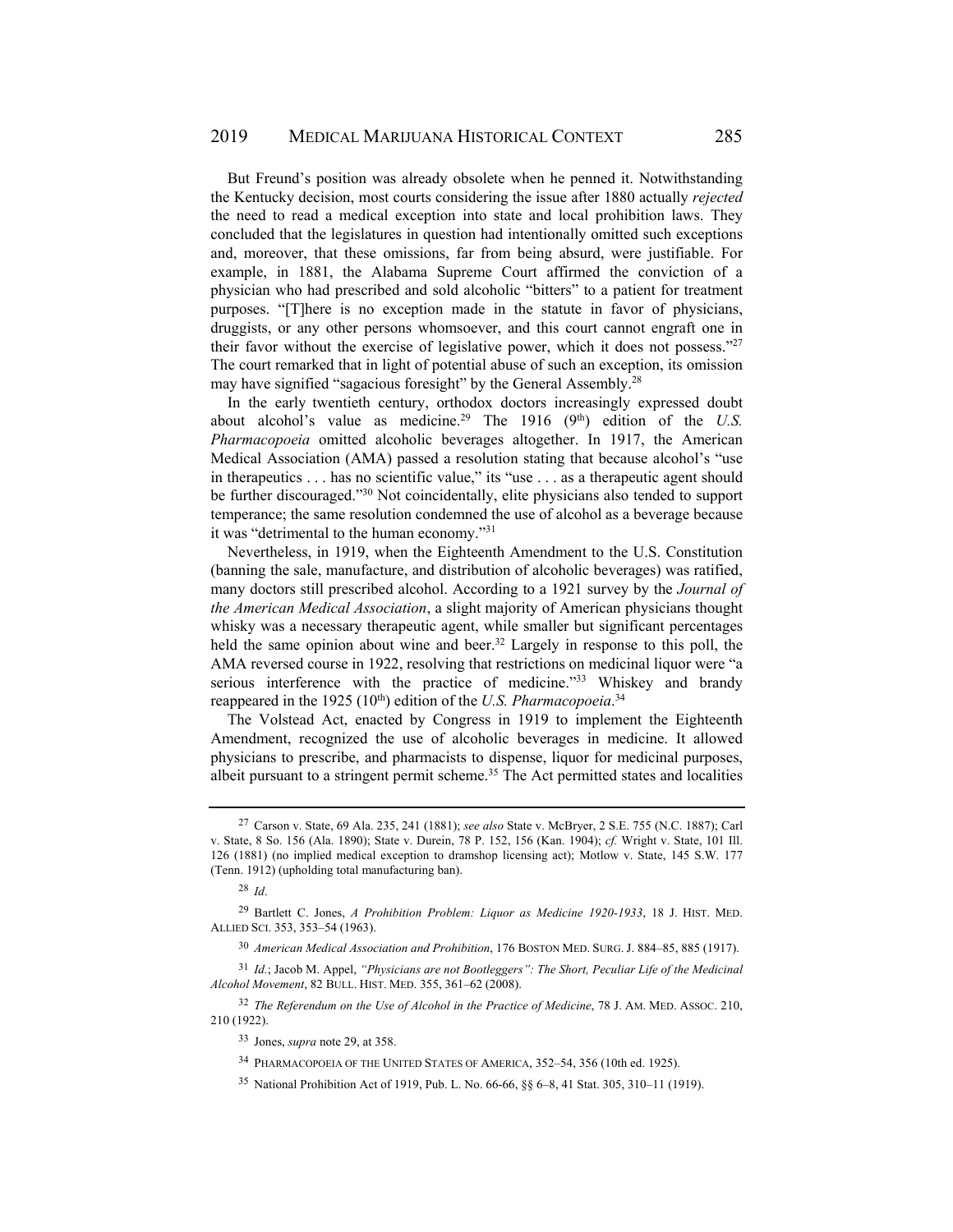to regulate alcohol more strictly than the federal government, however, and many did; indeed, about half of states declined to issue any medical permits at all.<sup>36</sup> Moreover, in 1921, Congress passed the Willis-Campbell Act, which prohibited physicians nationwide from prescribing beer and set stricter limits than the Volstead Act on the quantity of spirits and wine they could prescribe.<sup>37</sup>

During the Prohibition Era, medical professionals occasionally fought such restrictions in court, though with almost complete futility. In 1923, a Los Angeles pharmacist convicted of filling a liquor prescription in violation of that city's ordinance alleged that the measure was invalid because, in combination with federal restrictions, it effectively limited sales to minute amounts that were therapeutically valueless. A California appeals court unequivocally rejected this argument.

If wine, whisky, brandy, and the like are useful for medicinal and other nonbeverage purposes, still the evils which flow from their use as a beverage so greatly menace the health, peace, morals, and safety of society that the lawmaking branch of the government may with reason regard those evils as overwhelmingly outweighing the good services which such liquors may perform as medicines . . . . That the sale of such liquors for medicinal purposes does greatly facilitate the evasion of the whole scheme of prohibitory legislation is a matter of common notoriety.38

During the same period, a group of more than one hundred prominent New York physicians formed the Association for the Protection of Constitutional Rights (APCR) to challenge the Willis-Campbell Act's quantity limits on prescriptions. In 1922, the APCR's president, Samuel W. Lambert (formerly the dean of Columbia's medical school) filed a federal lawsuit alleging that these provisions were unconstitutional. $39$  Lambert advanced three main legal theories: (1) the Act exceeded Congress's power under the Eighteenth Amendment to regulate the beverage use of alcohol, (2) it constituted federal regulation of medical practice, an area reserved exclusively to the states, and (3) it violated physicians' "fundamental" right to practice medicine however they deemed necessary to heal the sick.<sup>40</sup> In 1926, the U.S. Supreme Court rejected these arguments in *Lambert v. Yellowley*. 41

While Lambert litigated his dispute, John Patrick Davin, another respected New York City physician, fought the Willis-Campbell Act outside of court. His main grievance was the law's prohibition on medical use of beer. Davin had testified against passage of the Act in Congress, insisting that beer was a useful remedy against many illnesses and generally condemning government regulation of medical practice. Unsuccessful on this front, he co-founded a political party called the Medical Rights League in 1922 and launched an unsuccessful campaign for Congress under its aegis.42

<sup>36</sup> ERNEST H. CHERRINGTON, ANTI-SALOON LEAGUE YEAR BOOK 15 (1921).

<sup>37</sup> Willis-Campbell Act, Pub. L. No. 67-96, 42 Stat. 222 (1921).

<sup>38</sup> In re Application of Hixson, 214 P. 677, 679 (Cal. App. 1923).

<sup>39</sup> Appel, *supra* note 31, at 376–83.

<sup>40</sup> Brief for Appellant, Lambert v. Yellowley, 272 U.S. 581 (1926) (No. 47).

<sup>41</sup> Lambert v. Yellowley, 272 U.S. 581 (1926).

<sup>42</sup> Appel, *supra* note 31, at 367–76.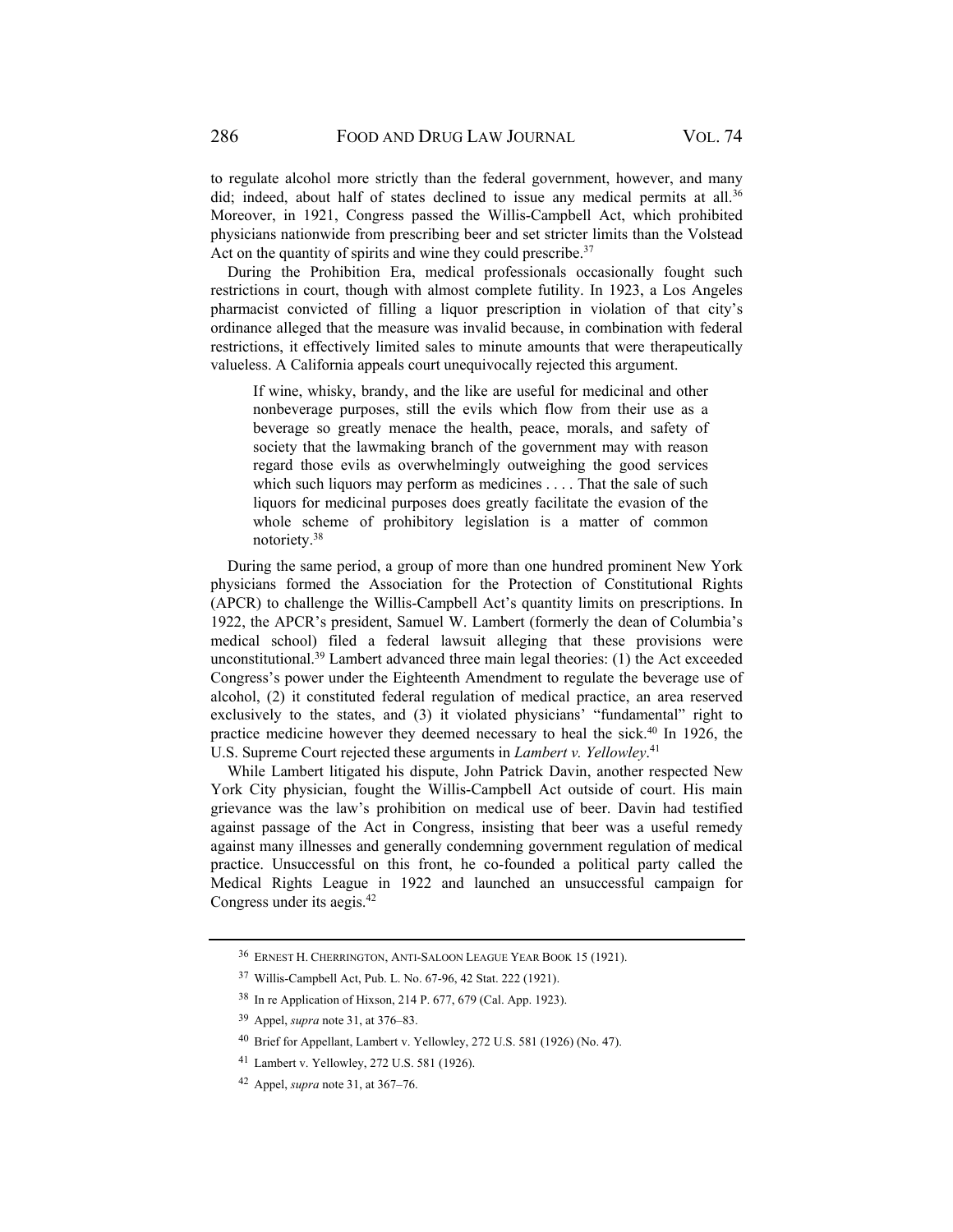Radical prohibitionists considered medical alcohol advocacy to be a shrewd wedge attack on the very concept of prohibition.<sup>43</sup> Some "wets" likely agreed. But many physicians opposing Willis-Campbell were genuinely fighting for the rights of physicians and (vicariously) patients. Indeed, some of the APCR's founding members were fervent prohibitionists with respect to alcoholic *beverages* and insisted that the organization disassociate itself from the broader anti-prohibition movement—a foreshadowing of the posture of many medical marijuana advocates a half century later.<sup>44</sup>

In 1933, the  $21^{st}$  Amendment was ratified, repealing the  $18^{th}$  Amendment. National prohibition disappeared, and only a few states maintained the policy. By 1940, disputes regarding medical alcohol had largely vanished—both because liquor was widely available for any use and because physicians, practicing in the context of emerging "wonder drugs," had largely stopped prescribing it. Whiskey and brandy disappeared from the *USP* for good with the 1947 (13<sup>th</sup>) edition.

As a legal matter, the long struggle over the medical use of alcoholic beverages provided mostly harmful precedents for the later medical marijuana movement. The judicial decisions generally confirmed the power of the state and federal governments to highly restrict or even wholly prohibit the medical use of an intoxicating and addictive product due to its social and moral risks.<sup>45</sup> Moreover, the only notable public campaign in favor of medical use of alcoholic beverages— Davin's short-lived Medical Rights League—was a flop. Davin's campaign represented elite physicians, however; it was not a popular social movement. The country had not yet seen what might happen when a broad coalition of highly motivated patients demanded access to a culturally disfavored medicine.

# **THE RISE AND FALL OF MARIJUANA AS MEDICINE (2700 BC TO 1972 AD)**

Cultures around the world have used marijuana therapeutically for millennia. They have taken it orally, smoked it, and applied it topically. In Central Asia, cannabis's native region, people apparently used the plant for medicinal purposes (and other reasons) for many thousands of years before the dawn of recorded history. The first written mention of the medical use of marijuana appears in Chinese sources from about 2700 BCE. As cannabis cultivation propagated around the Old World, culture after culture absorbed the plant into their armamentariums. Marijuana was used in ancient Indian Ayurvedic medicine, in African shamanistic healing, and as a peasant folk remedy in Europe. These traditional medical systems employed

<sup>43</sup> Beverly Gage, *Just What the Doctor Ordered*, 36 SMITHSONIAN, April 2005, at 112–18.

<sup>44</sup> Appel, *supra* note 31, at 377.

<sup>45</sup> See, however, *Linder v. United States*, 268 U.S. 5 (1925), in which the Court overturned the conviction of a physician under the Harrison Narcotics Tax Act, a 1914 federal revenue statute that taxed and regulated the distribution of opiates and cocaine. The Court held that the particular act of dispensing by the doctor fell within a "professional practice" exception in the statute. The decision noted that "[o]bviously, direct control of medical practice in the states is beyond the power of the Federal government" and that application of the Harrison law to Dr. Linder's conduct "would certainly encounter grave constitutional difficulties." *Id.* at 18, 22. Brandeis ignored *Linder* when he decided *Lambert* (although Lambert cited it).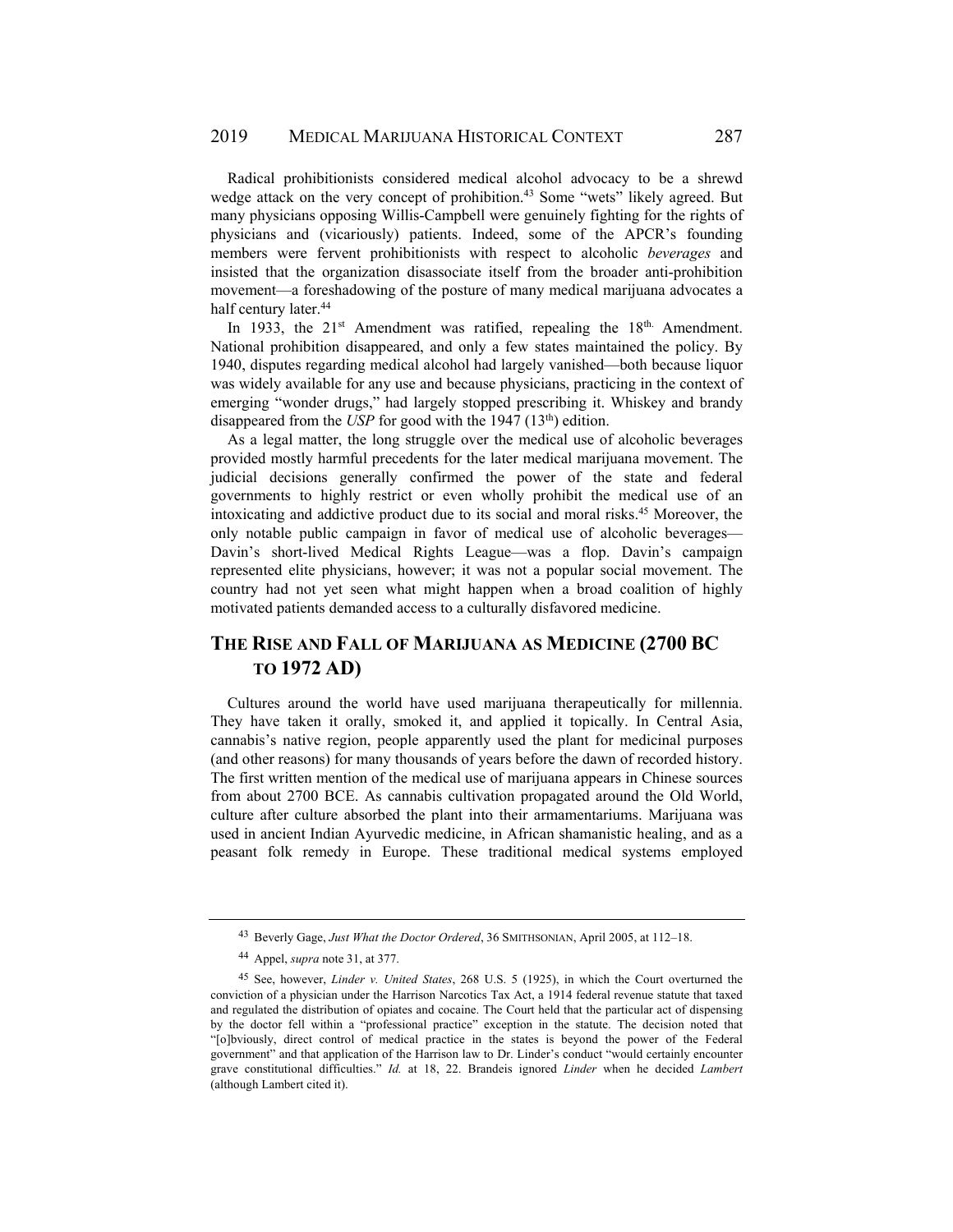cannabis to treat a wide variety of conditions, such as rheumatism, fever, malaria, insomnia, digestive problems, and anxiety.46

Planters in the American colonies and the early republic—including George Washington and Thomas Jefferson—grew large volumes of cannabis for commercial use. The fiber from the plant's stem (hemp) was used to manufacture rope, paper, and fabric, and the seeds provided hempseed oil. Scholars disagree about how frequently the psychoactive flowers and leaves were used for medical or recreational purposes during the country's early years, although the minimalists seem to have the better of the argument.<sup>47</sup> In the middle of the nineteenth century, however—just as hemp fiber was losing much of its commercial value—cannabis entered orthodox western medicine, thanks to the work of an Irish physician-scientist named William B. O'Shaughnessy. While posted in Calcutta as an employee of the British East India Company in the 1830s, O'Shaughnessy researched medical uses of the plant and published his results.48 In the early 1840s, he brought this knowledge (and a supply of marijuana) back with him to England. There, he oversaw the production of Squire's Extract, the first of many cannabis preparations sold as remedies in Britain and the United States.49 In 1851, marijuana made its first appearance in the *U.S. Pharmaocopoeia*, listed as "EXCTRACTUM CANNABIS. *Extract of Hemp.*"50

Medical marijuana use in the United States crested in the late nineteenth century. In 1885, the *Dispensatory of the United States* (an unofficial companion to the *U.S. Pharmacopoeia*) noted that extract of hemp was known "to cause sleep, to allay spasm, to compose nervous disquietude, and to relieve pain," and was also prescribed for "neuralgia, gout, rheumatism, tetanus, hydrophobia, epidemic cholera, convulsions, chorea, hysteria, mental depression, delirium tremens, insanity, and uterine hemorrhage."51 By 1900, medical journals had published more than one hundred articles regarding the drug's efficacy.<sup>52</sup> Although marijuana was never a mainstay of American medicine, more than one in a thousand prescriptions in the early 1900s were for cannabis extracts or tinctures, many of which were manufactured by leading pharmaceutical manufacturers such as Eli Lilly and Squibb.<sup>53</sup> Numerous other companies sold over-the-counter patent drugs containing

50 PHARMACOPOIEA OF THE UNITED STATES OF AMERICA 50 (3rd ed. 1853).

51 H. C. WOOD, JOSEPH P. REMINGTON & SAMUEL P. SADTLER, THE DISPENSATORY OF THE UNITED STATES OF AMERICA 341 (15th ed. 1885).

52 LEE, *supra* note 46, at 25–26.

<sup>53</sup> *Taxation of Marihuana: Hearing on H.R. 6385 Before the H. Comm. on Ways & Means*, 75th Cong. 114 (1937) [hereinafter *Taxation of Marihuana Hearing*].

<sup>46</sup> MARTIN A. LEE, SMOKE SIGNALS: A SOCIAL HISTORY OF MARIJUANA—MEDICAL, RECREATIONAL AND SCIENTIFIC 3–5, 13–14, 20–21 (2012); MARTIN BOOTH, CANNABIS: A HISTORY 22– 23, 70–72 (2003); ROBERT DEITCH, HEMP - AMERICAN HISTORY REVISITED: THE PLANT WITH A DIVIDED HISTORY 9–10 (2003).

<sup>47</sup> *Compare* LEE, *supra* note 46, at 16–19 (use was limited to seeds and fiber), *with* DEITCH, *supra* note 46, at 25–27 (colonial Americans commonly smoked cannabis for medicinal and recreational purposes).

<sup>48</sup> W.B. O'Shaughnessy, *Case of Tetanus, Cured by a Preparation of Hemp (the Cannabis indica)*, 8 TRANSACTIONS OF THE MED. & PHYSICAL SOC'Y OF BENGAL 462–69 (1843); W.B. O'Shaughnessy, On the Preparations of the Indian Hemp, or Gunjah, 8 TRANSACTIONS OF THE MED. & PHYSICAL SOC'Y OF BENGAL, 421–61 (1839).

<sup>49</sup> LEE, *supra* note 46, at 24–25; BOOTH, *supra* note 46, at 109–14; JOHN GELUARDI, CANNABIZ: THE EXPLOSIVE RISE OF THE MEDICAL MARIJUANA INDUSTRY 19–21 (2010).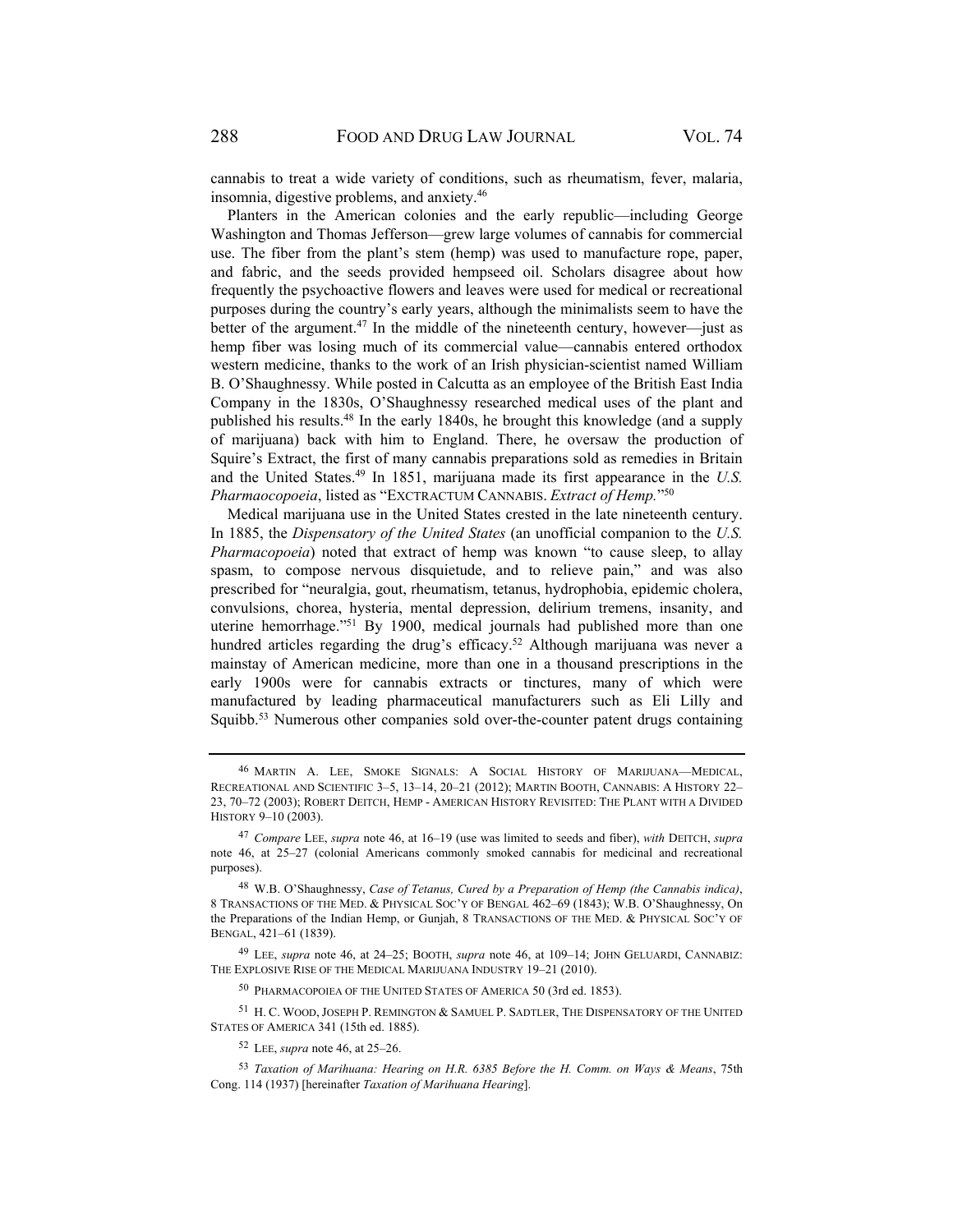cannabis, often without listing it as an ingredient. One French business even sold cannabis-based "Indian Cigarettes" in the United States as a treatment for asthma.<sup>54</sup>

The medical use of marijuana plummeted during the first few decades of the twentieth century; by 1933, prescriptions of cannabis preparations had plunged by about 97 percent from their peak.<sup>55</sup> In hearings preceding the passage of the federal Marihuana Tax Act of 1937 (discussed below), witnesses described medical use of cannabis as "rare" and "disappearing."56 Probably the most important factor in marijuana's vanishing role in American medicine was the development of superior alternatives to it for many conditions. New synthetic drugs were equally or more effective, highly standardized (thus providing more consistent results), and injectable (thus quicker-acting). $57$ 

Lawmakers also played a role in pushing medical cannabis into oblivion, however, due mainly to their loathing of the drug's recreational use. This attitude was rooted largely in racism; in the early 1900s, most Americans who used marijuana as an intoxicant were either Mexican-Americans clustered in the Southwest or African-Americans in the urban jazz scene.<sup>58</sup> Congress took an initial baby step into marijuana regulation in 1906 with passage of the Pure Food and Drugs Act. That statute sensibly mandated that labels declare the amount of cannabis present in any drug containing the substance (along with the amount of alcohol, morphine, opium, cocaine, and heroin).<sup>59</sup> The federal Harrison Narcotics Tax Act of 1914, enacted to reduce abuse of opiates and coca-derived drugs, did not mention cannabis, due partly to pressure from drug companies.<sup>60</sup> But shortly after its passage, states began to include prohibitions on the sale of marijuana in their own antinarcotics statutes. Although these bans were initially concentrated in western states (where legislators were motivated largely by anti-Mexican prejudice), 22 states around the country had passed such laws by 1931.<sup>61</sup>

In 1934, the National Conference of Commissioners on Uniform State Laws promulgated a Uniform Narcotic Drug Act for voluntary adoption by the states. This statute prohibited the sale, distribution, and possession of narcotics, subject to narrow exceptions.<sup>62</sup> The Uniform Act included the option of regulating cannabis like other narcotics. Harry Anslinger, the first commissioner of the Federal Bureau of Narcotics in the Treasury Department, conducted an aggressive campaign to persuade states to embrace the law and to include cannabis. His explicitly racist crusade—bolstered by the Hearst newspaper chain—demonized marijuana as a

59 Pure Food and Drug Act, § 8, 34 Stat. 768 (1906).

<sup>54</sup> GELUARDI, *supra* note 49, at 22.

<sup>55</sup> *Taxation of Marihuana Hearing*, *supra* note 53, at 114.

<sup>56</sup> *Id.* at 17, 49.

<sup>57</sup> *Id.* at 8, 91; LEE, *supra* note 46, at 54; BOOTH, *supra* note 46, at 116–19; GELUARDI, *supra* note 49, at 22–23.

<sup>58</sup> Richard J. Bonnie & Charles H. Whitebread, *The Forbidden Fruit and the Tree of Knowledge: An Inquiry into the Legal History of American Marijuana Prohibition*, 56 VA. LAW REV. 971–1070, 1011, 1035–36 (1970); LEE, *supra* note 46, at 46.

<sup>60</sup> Harrison Narcotics Tax Act, Pub. L. No. 63-233, 38 Stat. 785 (1914); BOOTH, *supra* note 46, at 162–63.

<sup>61</sup> Bonnie & Whitebread, *supra* note 58, at 1010, 1012–16.

<sup>62</sup> *See* District of Columbia Uniform Narcotic Drug Act, Pub. L. No. 75-682, 52 Stat. 785 (1938).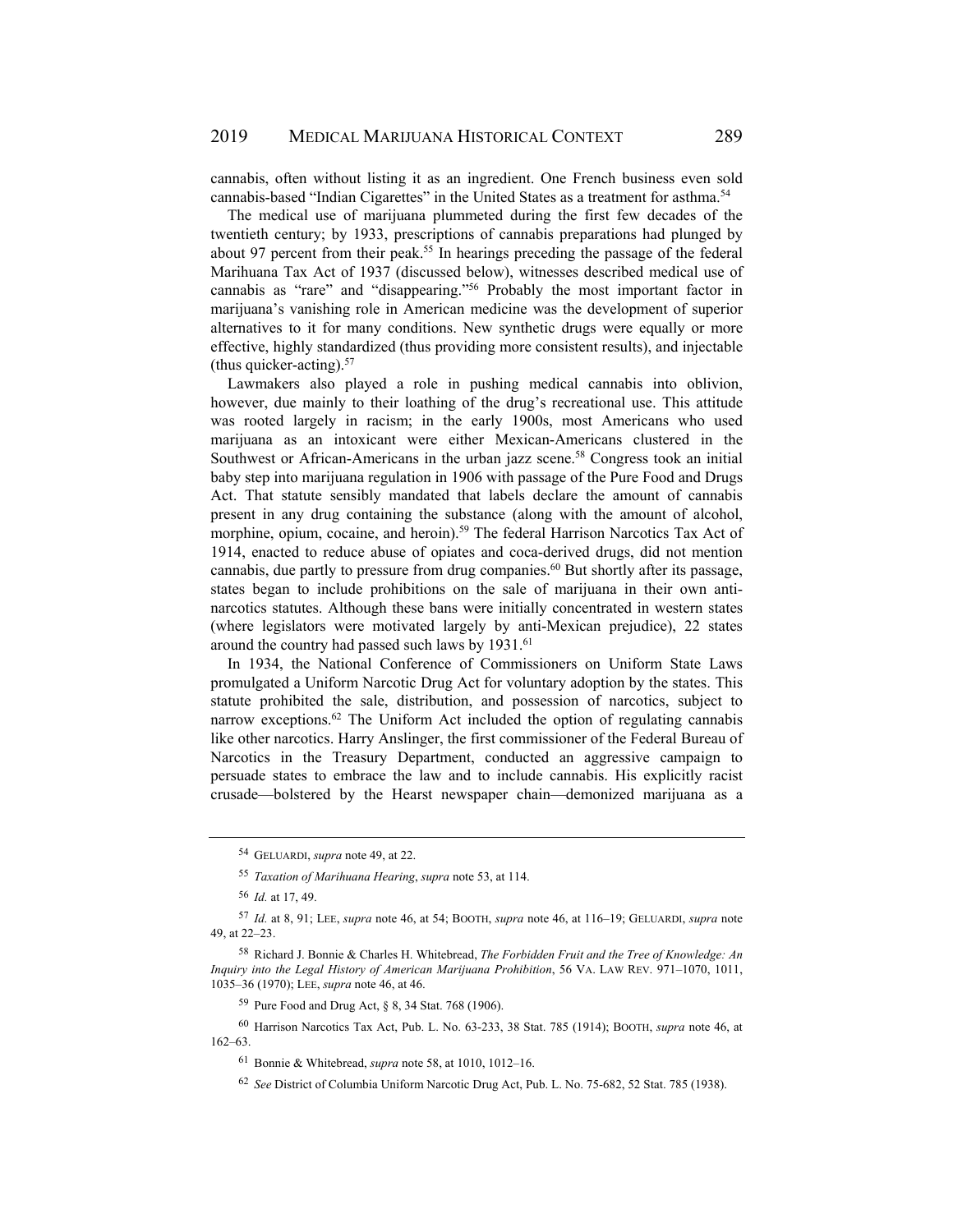promoter of violence, crime, sexual depravity, and insanity, particularly in minority communities.63 By 1937, 35 states had enacted the Uniform Act with its optional marijuana provisions, and every other state had passed alternative anti-cannabis legislation.64 This early wave of anti-marijuana laws culminated with the 1937 passage of the federal Marihuana Tax Act.<sup>65</sup> This statute, modeled on the Harrison Act, was another product of Anslinger's anti-drug zealotry. It sought to tax and regulate marijuana out of existence.

None of the anti-marijuana statutes discussed above—the early state laws, the Uniform Narcotic Drug Act, and the Marihuana Tax Act—prohibited the medical use of cannabis.<sup>66</sup> Nonetheless, these laws effectively discouraged doctors from prescribing the drug. Not only did they have a stigmatizing effect on cannabis, but they also imposed administrative burdens and taxes on all of the actors along marijuana's chain of distribution. William C. Woodward, the AMA's Legislative Counsel, testified against the Marihuana Tax Act, decrying the taxes and additional paperwork it imposed on physicians.67 (Woodward also warned that taxes on growers might eliminate marijuana production—an unacceptable result, because "future investigation may show that there are substantial medical uses for cannabis."68) Another witness, representing a pharmacists' association, declared that should the law pass, he would destroy all the cannabis drugs he had in stock "so I will not have to register and will not have to pay that extra tax."69 When the Marihuana Tax Act took effect, many pharmacists presumably did exactly this.

In short, due to both pharmaceutical advances and legal developments, by the start of World War II, American physicians almost never prescribed or recommended marijuana to patients. In 1942, the *U.S. Pharmacopoeia* omitted cannabis after almost a century of listing the drug.<sup>70</sup> Even as marijuana became increasingly popular as an intoxicant in the 1950s and 1960s (with the beatniks and hippies leading the way), its use as medicine remained rare.

President Richard Nixon, first elected in 1968, identified the recreational use of pot with crime and the leftist counterculture. He waged a fierce, multipronged "War on Drugs." One the first shots in that war occurred in 1970, with the passage of the federal Controlled Substances Act (CSA). The prior year, the U.S. Supreme Court had struck down the 1937 Marihuana Tax Act as unconstitutional in a case brought by Timothy Leary, an ex-Harvard lecturer, countercultural hero, and psychedelic drug enthusiast.<sup>71</sup> Congress enacted the CSA in response to this decision, as well as

65 Marihuana Tax Act of 1937, Pub. L. No. 75–238, 50 Stat. 55 (1937).

70 PHARMACOPOEIA OF THE UNITED STATES OF AMERICA (12th ed. 1942).

<sup>63</sup> LEE, *supra* note 46, at 48–54; BOOTH, *supra* note 46, at 174–94; HUDAK, *supra* note 9, at 25–26, 35–40; GELUARDI, *supra* note 49, at 26–31; Bonnie & Whitebread, *supra* note 58, at 1037–53.

<sup>64</sup> Bonnie & Whitebread, *supra* note 58, at 1034.

<sup>66</sup> *Id.* at 1027; *see also* District of Columbia Uniform Narcotic Drug Act § 6; Marihuana Tax Act of 1937 § 6(b)(1)–(2).

<sup>67</sup> *Taxation of Marihuana Hearing*, *supra* note 53, at 96–97, 106–07 (testimony of Dr. William C Woodward). Woodward noted that he would not object to simply applying the Harrison Narcotics Act to marijuana.

<sup>68</sup> *Id.* at 91 (testimony of Dr. Woodward).

<sup>69</sup> *Id.* at 122 (testimony of Dr. S.L. Hilton).

<sup>71</sup> Leary v. United States, 395 U.S. 6 (1969) (striking down the statute as unconstitutional under the Fifth Amendment).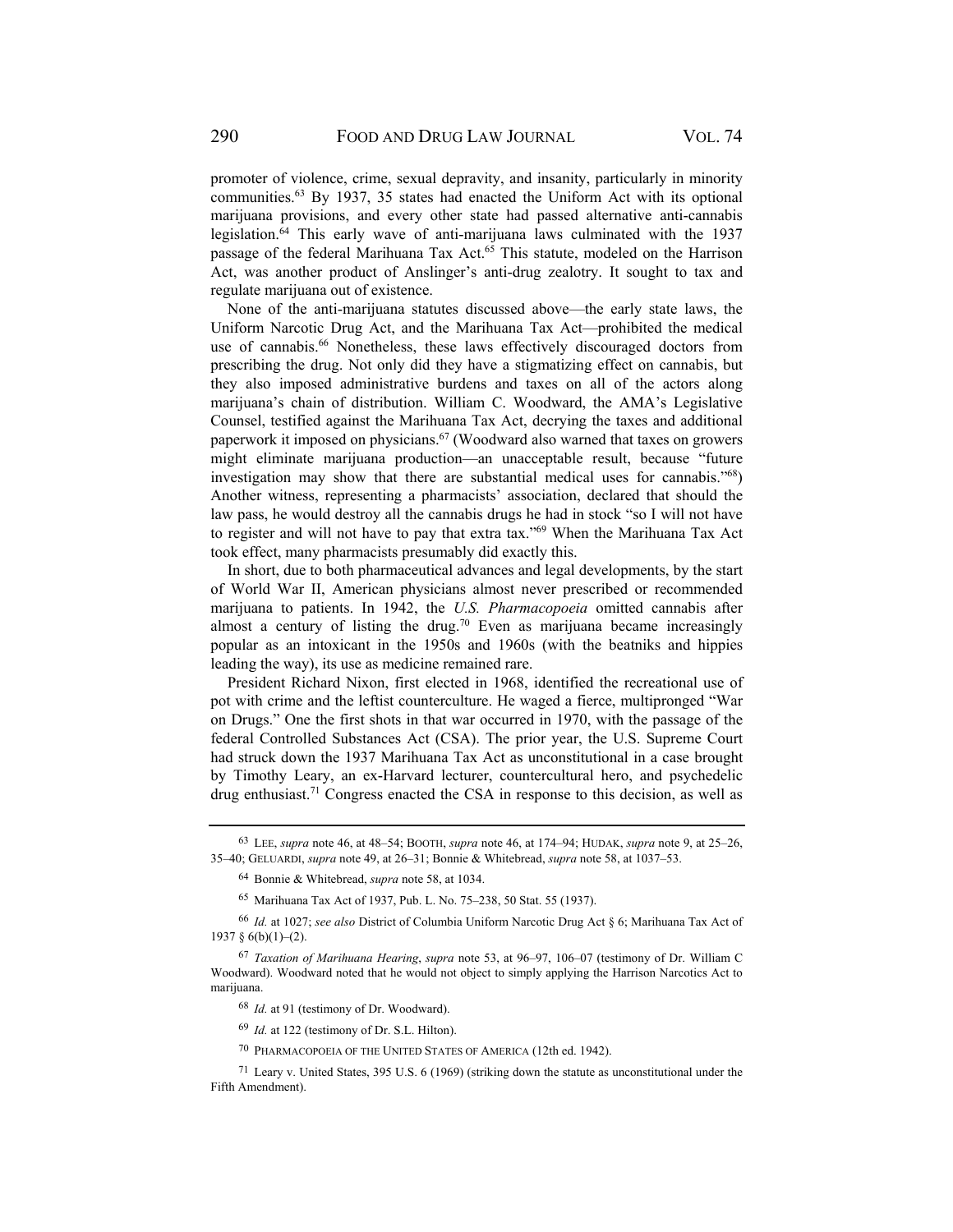international treaty obligations. The statute—still in effect today—created a tiered system in which drugs of abuse were put into one of five differently regulated "schedules," depending on various factors. The CSA placed cannabis into Schedule I, the most stringently regulated category, reserved for drugs with a "high potential for abuse," "a lack of accepted safety for use under medical supervision," and "*no currently accepted medical use*."<sup>72</sup> Schedule I drugs were available only for research purposes, and even scientific investigators had to jump through numerous bureaucratic hoops to obtain them. Heroin and LSD were among other drugs in this category. Cocaine was in Schedule II.

Congress's classification of marijuana as a Schedule I drug in 1970 provoked a reaction that gave birth to the modern medical marijuana movement. The first phase of this movement would take place primarily in courtrooms and federal administrative agencies and would forge an alliance between medical marijuana proponents and advocates of comprehensive legalization. Initially, this relationship was (relatively) cordial.

#### **REFORM WITHIN THE FEDERAL SYSTEM (1972-1986)**

#### *The Reemergence of Medical Marijuana*

Although the U.S. government dismissed the medical use of marijuana in 1970, others were not ready to do so. Just as the CSA went into effect, modern scientific research emerged supporting cannabis's therapeutic potential. Studies published in 1971 suggested that the drug was an appetite stimulant and anticonvulsant, and that it might be effective in the treatment of glaucoma, the leading cause of blindness.<sup>73</sup> The next year, the CSA-mandated National Commission on Marihuana and Drug Abuse, known as the "Shafer Commission" (after its chairman, former Pennsylvania governor Raymond Shafer), issued a report titled *Marijuana: A Signal of Misunderstanding*. This report garnered headlines because of its proposal to decriminalize the personal possession and use of pot. Less noticed was an addendum recommending that the federal government support studies examining the efficacy of marijuana in the treatment of various diseases, including glaucoma, migraine, alcoholism, and cancer.74

Two months after the release of this report, NORML and two other organizations commenced a formal challenge to marijuana's Schedule I status. R. Keith Stroup, a young lawyer, had founded NORML in 1970 with the mission of fighting for decriminalization and eventual full legalization. In May 1972, it petitioned the Bureau of Narcotics and Dangerous Drugs (the predecessor to the DEA) to either remove marijuana from the ambit of the CSA altogether or to reschedule it into a less regulated category. This petition, which challenged Congress's conclusion that

<sup>72</sup> Comprehensive Drug Abuse Prevention and Control Act of 1970, Pub. L. No. 91-513, §§ 202(b)(1), 84 Stat. 1236 (1970) (emphasis added).

<sup>73</sup> Studies cited within INST. OF MED., COMMITTEE TO STUDY THE HEALTH-RELATED EFFECTS OF CANNABIS AND ITS DERIVATIVES, MARIJUANA AND HEALTH 139–55 (1982) [hereinafter HEALTH-RELATED EFFECTS OF CANNABIS STUDY].

<sup>74</sup> U.S. COMM'N ON MARIHUANA & DRUG ABUSE, MARIHUANA: A SIGNAL OF MISUNDERSTANDING: THE OFFICIAL REPORT OF THE NATIONAL COMMISSION ON MARIHUANA AND DRUG ABUSE 176 (1972); Fred P. Graham, *National Commission to Propose Legal Private Use of Marijuana*, N.Y. TIMES, Feb. 13, 1972, at 1.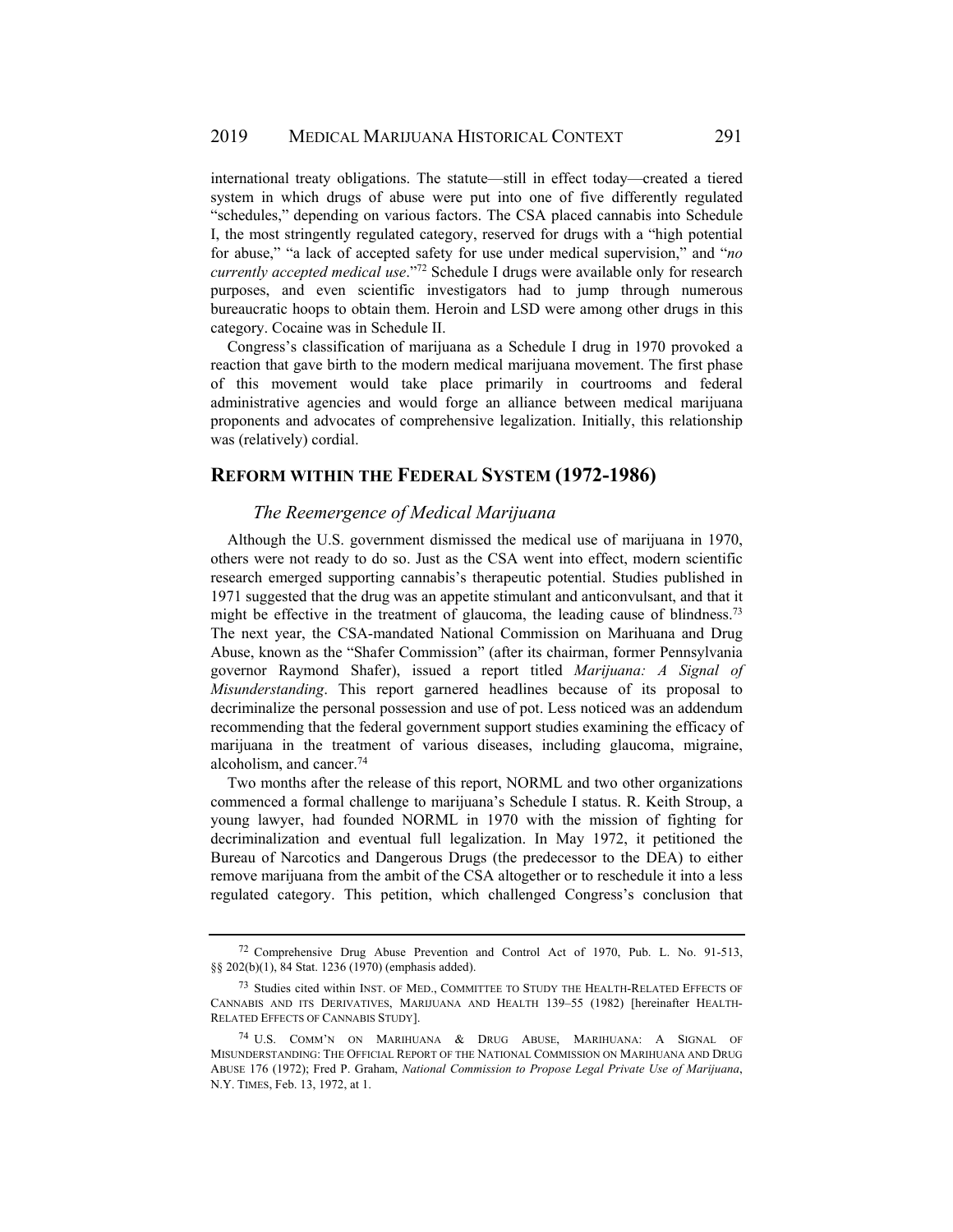cannabis had "no currently accepted medical use," marked the start of a tortuous journey back and forth between the agency and the courts—an odyssey that did not finally end until the U.S. Court of Appeals for the D.C. Circuit upheld the DEA's denial of the petition more than twenty years later.<sup>75</sup>

#### *The Trial of Robert Randall*

In late 1973, Robert Randall, a 25-year-old aspiring political speechwriter living in the Virginia suburbs of Washington, D.C., accepted a joint from a friend. Randall was suffering from a severe case of glaucoma, a disease that destroys vision by increasing pressure within the eyeball. Despite his ophthalmologist's best efforts, Randall had already lost much of his sight. But that evening, when he looked out the window after smoking, the haloes he normally saw around streetlights were absent. Stoned and delighted, Randall immediately hypothesized a link between marijuana use and lowered intraocular eye pressure. This theory turned into a conviction in the following months, as Randall successfully medicated himself with weed.

Randall obtained marijuana on the black market for a couple of years, but with the intensification of Nixon's War on Drugs, the street became an unreliable source. Randall thus decided to grow pot for himself on the deck of his new home on Capitol Hill. This plan went awry in the summer of 1975, when D.C. police officers spotted and seized Randall's modest cannabis crop. He and his partner, Alice O'Leary, were arrested and charged with possession.

Up to that point in his life, Randall had been disinclined to challenge the system. But now, impelled by righteous anger, he decided to fight the criminal charge on the theory that the drug laws should not apply to people who needed marijuana for medical reasons.76 He turned to NORML for assistance in preparing his defense. Keith Stroup—helpful but not encouraging—provided him with a folder of information on medical marijuana that the organization had gathered in connection with its rescheduling petition.<sup>77</sup> Randall, who was eking out a living on a mere  $$68$ per week as a part-time professor, then asked Stroup for financial assistance for his legal defense. Stroup provided him with funds from an arm of NORML called (tellingly) the Center for the Study of *Non*-Medical Drug Use.78

Randall's bid for acquittal depended on his successful deployment of the "necessity defense," an oft-discussed, rarely invoked, and almost never applied doctrine in criminal law. Stated broadly, it provides that a crime may be excused if the defendant committed the criminal act in an emergency situation to prevent a greater harm from occurring. Generations of law students have learned this doctrine through the celebrated English case *Regina v. Dudley and Stephens*, in which castaways from a yacht, facing starvation in a lifeboat, killed and ate the cabin boy.79 As some students forget, this case held that necessity was *not* a defense to murder. It rarely worked in other contexts, either.

<sup>75</sup> Alliance for Cannabis Therapeutics v. DEA, 15 F.3d 1131 (D.C. Cir. 1994).

<sup>76</sup> RANDALL & O'LEARY, MARIJUANA RX: THE PATIENTS' FIGHT FOR MEDICINAL POT 9–18 (1998) [hereinafter RANDALL & O'LEARY, MARIJUANA RX].

<sup>77</sup> *Id.* at 16–18.

<sup>78</sup> *Id.* at 66–67.

<sup>79 14</sup> Q.B.D. 273 (1884).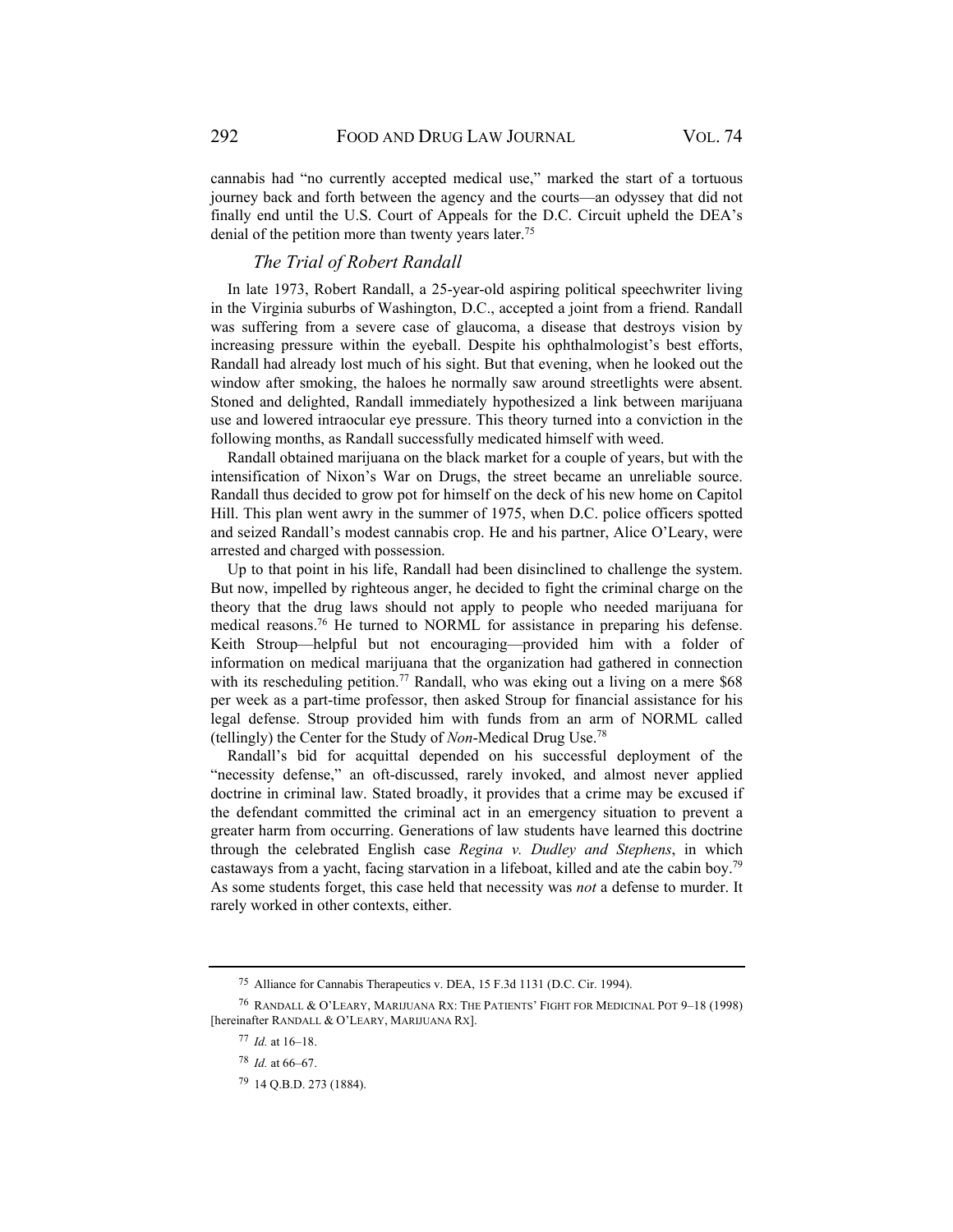Defendants typically had trouble satisfying all of the necessity defense's multiple requirements. Particularly problematic for Randall were those cases in which courts denied application of the defense in the context of medical alcohol. As we saw earlier, for example, an 1849 decision by the Massachusetts Supreme Judicial Court rejected the use of the necessity defense by an unlicensed storekeeper indicted for providing a desperate patient with alcohol pursuant to a doctor's prescription.80 The court apparently concluded—in view of alcohol's negative effect on society—that the storekeeper failed to show that the harm avoided by his action was more serious than the harm caused.

To successfully plead the necessity defense, a defendant must also demonstrate he had no practically available, less harmful alternative course of action. In 1899, this requirement tripped up a Georgia woman charged with violating a statute prohibiting the possession of alcohol at church. Although her physician had recommended that she have whiskey with her at all times because of a heart condition, the Georgia Supreme Court ruled that the necessity defense did not apply because she had less offensive alternatives—namely, to stay at home or to carry some other kind of medicine.<sup>81</sup>

Randall's trial for marijuana possession took place in July 1976 before D.C. Superior Court Judge James Washington, formerly the dean of Howard University Law School. Randall's ophthalmologist testified in his defense, and his lawyer introduced a deposition taken from the researcher who first studied marijuana's effect of lowering eye pressure. In December, Judge Washington issued a daring decision acquitting Randall on the basis of "medical necessity."82 He found that Randall had no acceptable alternative to smoking marijuana. He explained that "treatment with other drugs has become ineffective, and surgery offers only a slim possibility of favorable results coupled with a significant risk of immediate blindness."83 The judge also confidently ruled that the harm (blindness) avoided by Randall's personal growth and use of marijuana outweighed the "slight, speculative, and undemonstrable harm" caused by it.<sup>84</sup>

Intriguingly, Washington put a thumb on Randall's side of the scale by citing *Roe v. Wade*, then three years old. He invoked *Roe*'s emphasis on "the fundamental nature of the right of an individual to preserve and control her body." Although he did not go so far as to hold that *Roe* gave Randall a constitutional right to use marijuana, the judge explained that the case was relevant to the application of the necessity defense because of its "revelation of how far-reaching is the right of an individual to preserve his health and bodily integrity."85

After this decision, Randall became, in his own words, "America's only legal pot smoker."<sup>86</sup> Even before his acquittal, Randall had commenced a struggle to persuade the relevant federal agencies to officially authorize his marijuana use and provide him with a stable and legal supply of the drug. These agencies included the Food and

<sup>80</sup> *See, e.g.,* Commonwealth v. Sloan, 58 Mass. 52, 54 (1849).

<sup>81</sup> Bice v. State, 34 S.E. 202 (Ga. 1899).

<sup>82</sup> United States v. Randall, 104 Dly. Wash. Law Report. 2249 (1976).

<sup>83</sup> *Id.* at 2252.

<sup>84</sup> *Id.* at 2253

<sup>85</sup> *Id.* at 2253.

<sup>86</sup> RANDALL & O'LEARY, MARIJUANA RX, *supra* note 76, at 134.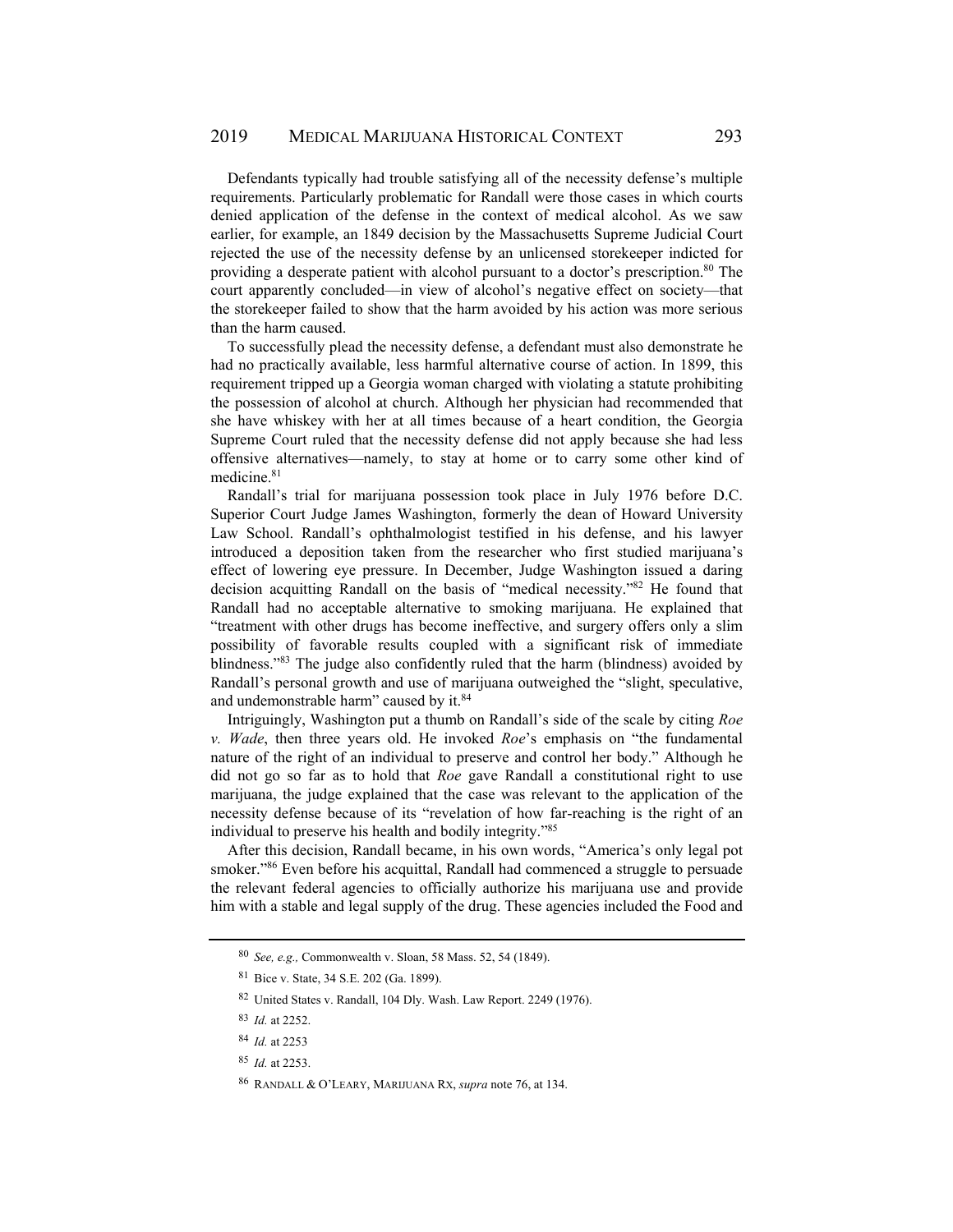Drug Administration (FDA), which cleared investigational uses of unapproved drugs; the DEA, which controlled access to schedule I drugs used for research; and the National Institute for Drug Abuse (NIDA), which contracted with the University of Mississippi to grow research-grade marijuana. With NORML's assistance, Randall had broken the bureaucratic logjam with a canny media campaign. In November 1976, the month prior to Randall's acquittal, ophthalmologist John Merritt of Howard University Hospital had provided him with 45 NIDA-supplied marijuana cigarettes pursuant to an FDA-approved Investigational New Drug (IND) application.87

Although the government demanded Randall's silence as a price for this arrangement, he continued to appear in the press. Consequently, after Dr. Merritt moved away from Washington in early 1978 (bequeathing his last 100 joints to Randall), the federal bureaucrats were uncooperative about transitioning the cannabis "study" to another physician. Randall filed a lawsuit that May, alleging that the government was unconstitutionally coercing him to sacrifice his right to speech as a condition for preserving his "right to sight."88 The United States quickly settled the litigation and agreed to resume supplying marijuana to Randall under the auspices of a new IND with a different physician-investigator. In complying with this settlement obligation, the FDA established a new "Compassionate IND" process that could also be used by other patients.<sup>89</sup>

## *Robert Randall's Reform Efforts*

In mid-1978, with Randall's own situation resolved, he and Alice O'Leary turned to assisting other medical marijuana users. In 1980, they formed the Alliance for Cannabis Therapeutics (ACT), a nonprofit corporation whose mission was "to promote the public interest in and work to ensure the adequacy of cannabis supplies for legitimate medical, therapeutic, scientific, and research purposes."90

One of ACT's primary activities was helping other patients negotiate the new Compassionate IND procedure. In 1980, with ACT's assistance, Anne Guttentag (who smoked cannabis to combat nausea caused by chemotherapy for ovarian cancer) became the second American to obtain marijuana from the government pursuant to an approved Compassionate IND.<sup>91</sup> Guttentag passed away in 1981, but the following year Randall and O'Leary ushered another patient into the program— Irvin Rosenfeld, who suffered from a rare bone disease.<sup>92</sup> The small community of legal pot smokers grew slowly throughout the decade, as the FDA issued Compassionate INDs for other individuals with various conditions, including AIDS. After the FDA approved seven Compassionate INDs in a single day in December 1990, about fifteen people were in the program.<sup>93</sup> In February 1991, Randall launched the Marijuana/AIDS Research Service (MARS). By bundling and partly

<sup>87</sup> *Id.* at 85–123.

<sup>88</sup> *Id.* at 160–63, 191–92, 197.

<sup>89</sup> *Glaucoma Victim Gets Marijuana Use Rights*, WASH. POST, May 19, 1978, at B3; RANDALL & O'LEARY, MARIJUANA RX, *supra* note 76, at 198–99.

<sup>90</sup> RANDALL & O'LEARY, MARIJUANA RX, *supra* note 76, at 254.

<sup>91</sup> *Id.* at 229–31.

<sup>92</sup> *Id.* at 304.

<sup>93</sup> *Id.* at 353.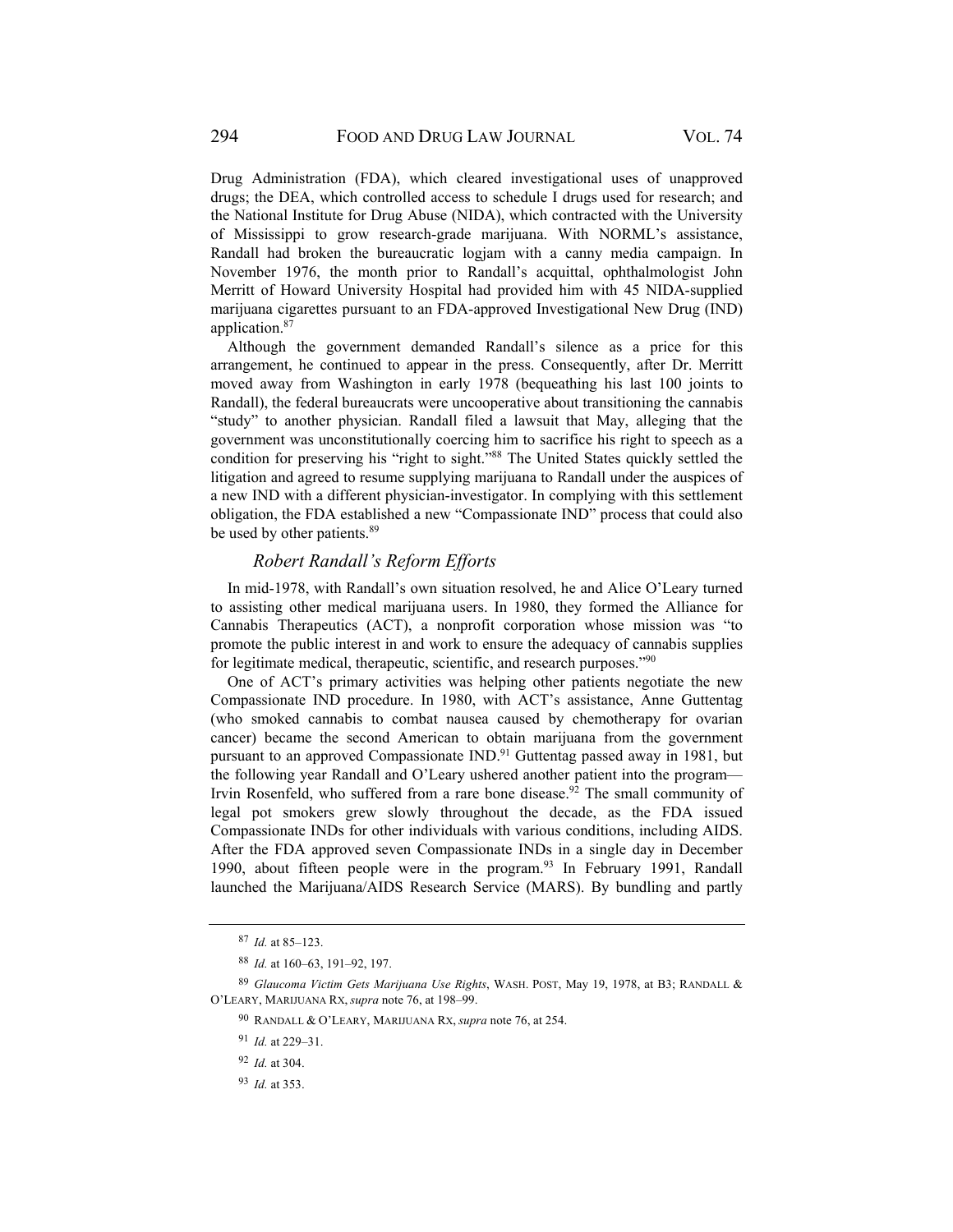completing the necessary forms, this service dramatically eased the administrative burden on physicians and patients seeking to enter the Compassionate IND program.94

A second critical aspect of Randall and O'Leary's medical marijuana work was their fight to get the drug rescheduled under the Controlled Substances Act. In the early 1980s, Randall co-drafted and lobbied for federal legislation that would reclassify marijuana as Schedule II and create a reliable supply system for patients with "life-threatening and sense-threatening" diseases.<sup>95</sup> Reflecting the issue's bipartisan appeal, four Republicans introduced this bill—including a young archconservative representative from Georgia (and future Speaker of the House) named Newt Gingrich. The bill eventually acquired more than 70 cosponsors from both parties, ranging from ultra-liberal Barney Frank of Massachusetts to religious rightwinger William Dannemeyer of California.<sup>96</sup>

The odd politics of pot ultimately sank this legislation, however. In early 1983, Gingrich bent to the Reagan Administration's increasingly ardent anti-drug rhetoric and withdrew his sponsorship of the bill. He explained to Randall, "The factual case [for medical marijuana] is sustainable, but the cultural case is not."<sup>97</sup> California's Henry Waxman—a Democrat, consumer protection advocate, and chairman of the relevant House subcommittee—then effectively killed the bill by refusing to schedule hearings, despite Randall's entreaties. The bill never came to a vote, despite being reintroduced in the two subsequent Congresses.<sup>98</sup>

Meanwhile, NORML's 1972 rescheduling petition continued its odyssey through the federal bureaucracy. Under the CSA, the DEA Administrator is required, before commencing rulemaking procedures to reschedule or de-schedule a controlled substance, to obtain a scientific and medical evaluation and recommendation from the Secretary of HHS. In practice, the FDA (a subagency of HHS) carries out this evaluation in consultation with NIDA (also part of HHS). The HHS recommendations are binding on the DEA with respect to scientific and medical matters.99

In accordance with this procedure, the FDA recommended in 1983 that the DEA retain marijuana's Schedule I classification, concluding that it had no "currently accepted medical use." The scientific record supporting efficacy was indeed thin, in large part because scientists interested in studying the medical effects of cannabis faced numerous regulatory hurdles. First of all, the CSA imposed an extra layer of bureaucratic requirements on any research using Schedule I substances. Secondly, the FDA generally would not approve an IND for a clinical investigation of marijuana unless the sponsor was able to prove that it could administer an essentially identical dose to every subject—a steep challenge when dealing with a naturally variable botanical product. Third, researchers could not readily obtain a supply of weed, because the only legal source was the NIDA-controlled cannabis farm at the University of Mississippi. Finally, it was often impossible to attract funding for

<sup>94</sup> *Id.* at 358–61.

<sup>95</sup> H.R. 4498, 97<sup>th</sup> Cong., 1st Sess. (Sept. 16, 1981).

<sup>96</sup> H.R. 4498, 97<sup>th</sup> Cong., 1st Sess. (Mar. 3, 1982) (new cosponsors).

<sup>97</sup> RANDALL & O'LEARY, MARIJUANA RX, *supra* note 76, at 275.

<sup>98</sup> *Id.* at 263–67, 271–77; LEE, *supra* note 46, at 166–67.

<sup>99 21</sup> U.S.C. § 811(b); 66 Fed. Reg. 20,038 (Apr. 18, 2001).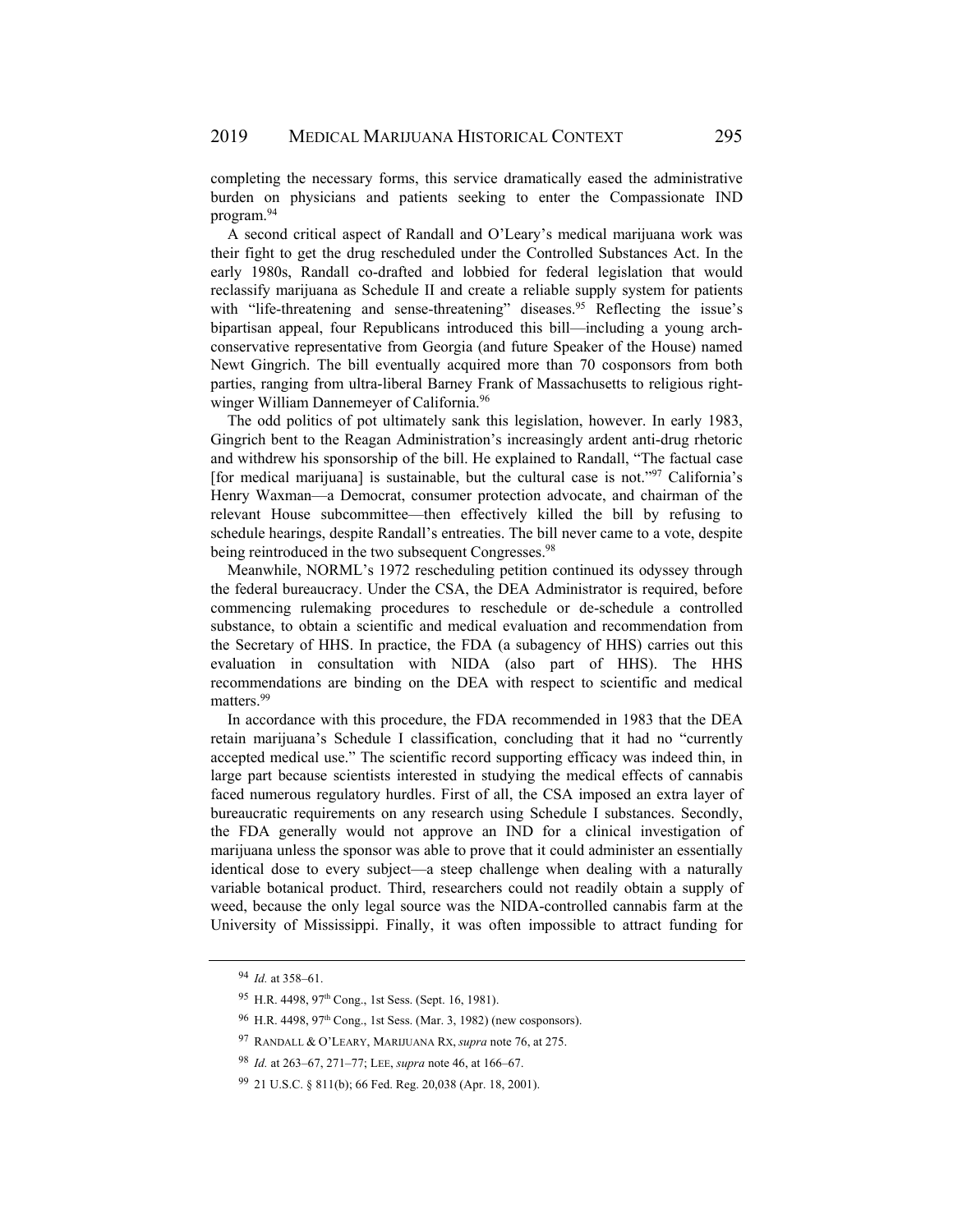marijuana research; the naturally occurring plant would be ineligible for patent protection, thus making it impossible for funders to recoup their investment even in the event of ultimate FDA approval.<sup>100</sup>

Nonetheless, by the early 1980s, a few tenacious scientists had managed to conduct studies on marijuana's potential therapeutic effects. Some of the studies were promising, but not all, and the body of research as a whole was merely preliminary with respect to both benefits and risks. A 1982 Institute of Medicine (IOM) report examined the completed research and concluded that marijuana "might be useful" in the treatment of some conditions, but that "much more work [was] needed." <sup>101</sup> The report further opined that in light of marijuana's psychotropic and cardiovascular side-effects, "the greatest therapeutic potential probably lies in . . . synthetic analogues of marijuana derivatives."<sup>102</sup>

Three years later, the DEA Administrator finally instructed Administrative Law Judge (ALJ) Francis L. Young to conduct hearings regarding NORML's 1972 rescheduling petition. The notice of the hearing invited "all interested persons" to participate.103 Randall and O'Leary's ACT—despite some reluctance about working alongside NORML—now joined the effort and, indeed, prepared the bulk of the case.104 In 1987 and 1988, Young collected voluminous medical evidence in the form of affidavits and exhibits from ACT, NORML, and the DEA, and also conducted three oral hearings around the country. The issue for decision, as stipulated by the parties, was whether the marijuana plant should be transferred to Schedule II. The determination of this issue would hinge on two CSA criteria: (1) whether "the marijuana plant has a currently accepted medical use in treatment in the United States" and (2) whether "there is a lack of accepted safety for use of the marijuana plant under medical supervision."105

In September 1988, ALJ Young issued a decision that garnered national headlines and galvanized marijuana advocates and anti-drug warriors alike. He found it "clear beyond any question" that "many" medical professionals, researchers, and patients accepted the use of pot to treat nausea and vomiting accompanying chemotherapy. He also determined that a "significant minority" of physicians embraced marijuana for treatment of spasticity resulting from multiple sclerosis (MS) and other causes. (Interestingly, Young declined to make a similar finding with respect to glaucoma.) The ALJ also opined that "[m]arijuana, in its natural form, is one of the safest therapeutically active substances known to man" and that many physicians recognized its safety. Based on these findings, the ALJ concluded that the terms of the CSA "permit and require the transfer of marijuana from Schedule I to Schedule

<sup>100</sup> JOHN HUDAK & GRACE WALLACK, ENDING THE U.S. GOVERNMENT'S WAR ON MEDICAL MARIJUANA RESEARCH (2015); JONATHAN P. CAULKINS ET AL., MARIJUANA LEGALIZATION: WHAT EVERYONE NEEDS TO KNOW 98–100 (2012).

<sup>101</sup> HEALTH-RELATED EFFECTS OF CANNABIS STUDY, *supra* note 73, at 4.

 $102$ *Id.* 

<sup>103 51</sup> Fed. Reg. 22,946 (June 24, 1986).

<sup>104</sup> RANDALL & O'LEARY, MARIJUANA RX, *supra* note 76, at 285; ROBERT C. RANDALL, MARIJUANA, MEDICINE & THE LAW I (Robert C. Randall ed., 1988).

<sup>105</sup> Francis L. Young, ALJ, U.S. Dep't of Justice, Drug Enforcement Admin., In the Matter of Marijuana Rescheduling Petition: Opinion and Recommended Ruling, Findings of Fact, Conclusions of Law and Decision of Administrative Law Judge, Docket No. 86-22, 5–6 (Sept. 6, 1988) [hereinafter Young Opinion].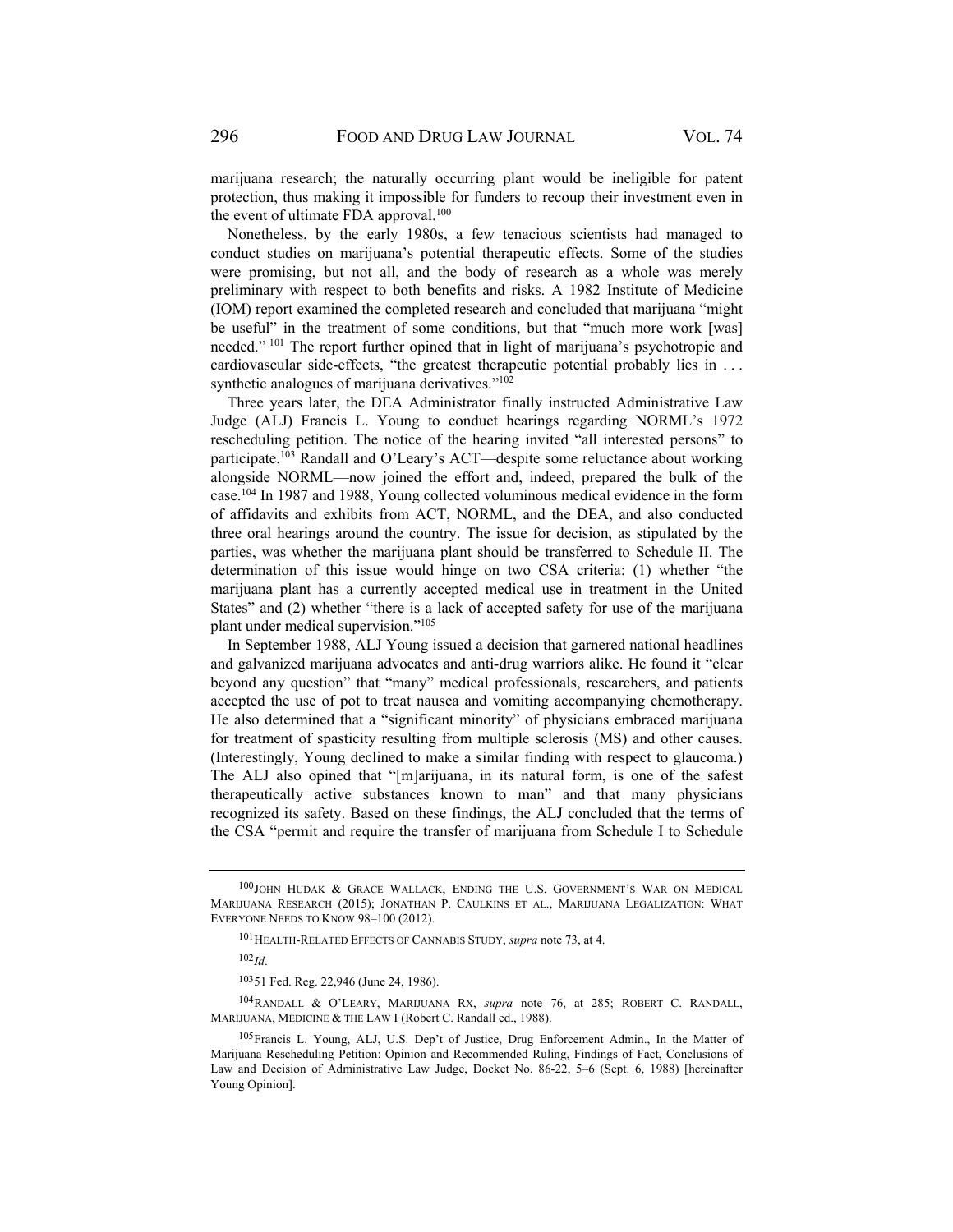II."106 Although Young's order constituted only a recommendation, ACT and NORML were on the verge of a major triumph.

A third area of activity for ACT was advocating for recognition of the medical necessity defense in court. In 1988, Randall helped prepare the successful necessity defense of Elvy Musikka, a glaucoma patient, already blind in one eye, whom Florida prosecuted for growing four marijuana plants in her home.107 Randall also worked closely with Kenneth and Barbara Jenks, a married Florida couple who contracted AIDS following Kenneth's infection by a contaminated blood transfusion. Florida prosecuted them for growing two marijuana plants for medical use behind their trailer, and they were convicted. In 1991, however, an appeals court, citing both the *Randall* and *Musikka* decisions, overturned the Jenks' conviction on the basis of the medical necessity defense.<sup>108</sup> Musikka and the Jenks joined Randall in the Compassionate IND program and received a legal supply of marijuana from the federal government.<sup>109</sup>

Randall and O'Leary also did political advocacy work at the state level. With their support, between 1978 and 1982, about thirty states, of all ideological stripes, enacted legislation either recognizing marijuana's therapeutic value or, more commonly, recognizing its potential value and stating the need for further research. This number would reach 34 by the end of the 1980s. About seventeen states established therapeutic research programs and obtained FDA-approved INDs, and between six and ten of these actually administered NIDA-provided marijuana to ill patients through these programs. $110$ 

# *Randall's Accomplishments Unravel*

Randall and O'Leary's heady (pun intended) triumphs were only temporary, however. By the mid-1990s, their multipronged medical marijuana strategy was in tatters.

Even before the end of the 1980s, states began revoking their medical marijuana statutes or letting them expire. Even where such laws survived, state cannabis research programs withered and disappeared, both because potential research subjects could obtain the drug more readily on the street than in a study and because the federal government stopped providing pot to these programs. By 1990, the only

109 Zeese, *supra* note 107, at 26; RANDALL & O'LEARY, MARIJUANA RX, *supra* note 76, at 307, 326– 53; LEE, *supra* note 46, at 233.

<sup>&</sup>lt;sup>106</sup>*Id.* at 26, 38, 54, 58–59, 66–67.

<sup>107</sup> Kevin B. Zeese, *Legal Issues Related to the Medical Use of Marijuana*, *in* CANNABIS IN MEDICAL PRACTICE: A LEGAL, HISTORICAL AND PHARMACOLOGICAL OVERVIEW OF THE THERAPEUTIC USE OF MARIJUANA 20–31, 24–26 (Mary Lynn Mathre ed., 1997); RANDALL & O'LEARY, MARIJUANA RX, *supra* note 76, at 302–05.

<sup>108</sup> Jenks v. State, 582 So.2d 676 (D. Ct. App. Fla. 1991).

<sup>110 54</sup> Fed. Reg. 53,767, 53,771, 53,774 (Dec. 29, 1989), LEE, *supra* note 46, at 166; RANDALL & O'LEARY, *supra* note 76, at 267, 302, 359; ROBERT C. RANDALL & ALICE M. O'LEARY, MARIJUANA AS MEDICINE, INITIAL STEPS: RECOMMENDATIONS FOR THE CLINTON ADMINISTRATION 9–11 (1993) [hereinafter RANDALL & O'LEARY, MARIJUANA AS MEDICINE]; *State Legislation or Resolutions Recognizing Marijuana's Medical Value*, NORML (1995) (on file with author). The states that implemented small, but successful, research programs in the 1980s included: New Mexico, New York, Michigan, Georgia, Tennessee, and California.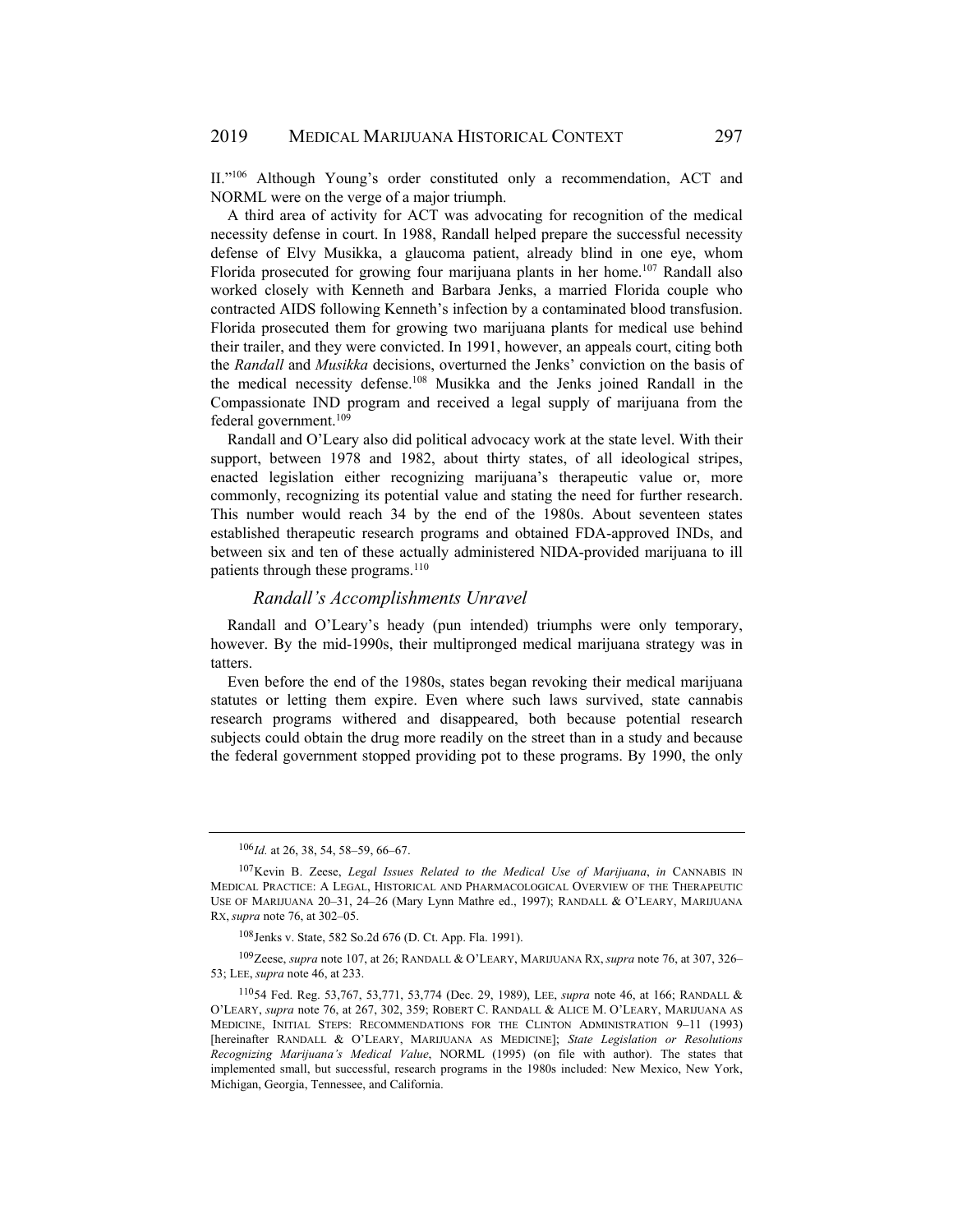individuals in the country still legally smoking marijuana were the few fortunate patients within FDA's Compassionate IND program.<sup>111</sup>

At the federal level, a devastating blow came on the last workday of 1989, when the DEA Administrator rejected ALJ Young's recommendation and decided to maintain marijuana's Schedule I status.<sup>112</sup> The U.S. Court of Appeals for the D.C. Circuit briefly revived marijuana proponents' hopes in 1991, when it questioned the administrator's precise reasoning and remanded the matter to the agency. But in 1992, the Administrator issued a new order that almost contemptuously rejected ACT's and NORML's evidence and kept marijuana in Schedule I.113 In 1994, the D.C. Circuit upheld this order and finally laid the 22-year-old rescheduling petition to rest. $^{114}$ 

For medical marijuana advocates, the most damaging aspect of the D.C. Circuit's decision was its approval of the DEA's new five-part test for determining whether a drug has "currently accepted medical use."115 One criterion was that "there must be adequate and well-controlled studies proving efficacy."116 The DEA explained that the evidence required to satisfy this factor was generally identical to that needed to obtain FDA approval—that is, two positive adequate and well-controlled phase III clinical trials.117 By this standard, the scientific record was nowhere close to supporting the rescheduling of marijuana. And because of the administrative burdens on cannabis research, and the lack of financial incentives to conduct it, the needed studies might *never* be performed.

Another severe setback occurred in 1991, when the federal government announced that it would phase out the Compassionate IND program, which had been flooded with requests from AIDS patients since Randall established MARS. James Mason, the chief of the Public Health Service (PHS), explained to a journalist that the program sent a "bad signal" that undercut the Bush Administration's battle against drug abuse.<sup>118</sup>

Mason urged patients to instead try THC in capsule form. THC is marijuana's principal psychoactive cannabinoid. In 1985, the FDA approved a synthetic version of it under the brand name Marinol® for treatment of nausea and vomiting associated with cancer chemotherapy. Many medical marijuana activists had welcomed the approval at the time, but now they seethed as the federal government used Marinol's availability to justify cutting off access to marijuana cigarettes. Many patients did not find synthetic THC capsules to be as effective as smoked marijuana, which contained more than sixty additional cannabinoids. Moreover, smoked pot

<sup>111</sup> LEE, *supra* note 46, at 106; RANDALL & O'LEARY, MARIJUANA RX, *supra* note 76, at 302, 304; RANDALL & O'LEARY, MARIJUANA AS MEDICINE, *supra* note 110, at 11–12.

<sup>112 54</sup> Fed. Reg. 53,767 (Dec. 29, 1989).

<sup>113 57</sup> Fed. Reg. 10,499 (Mar. 26, 1992).

<sup>114</sup> Alliance for Cannabis Therapeutics v. Drug Enforcement Admin., 15 F.3d 1131 (D.C. Cir. 1994); Alliance for Cannabis Therapeutics v. Drug Enforcement Admin., 930 F.2d 936 (D.C. Cir. 1991).

<sup>115</sup> Alliance for Cannabis Therapeutics, 15 F.3d at 1135.

 $116*d*$ 

<sup>117 57</sup> Fed. Reg. at 10,503-506.

<sup>118</sup> Michael Isikoff, *HHS to Phase Out Marijuana Program*, WASH. POST, June 22, 1991, at A14.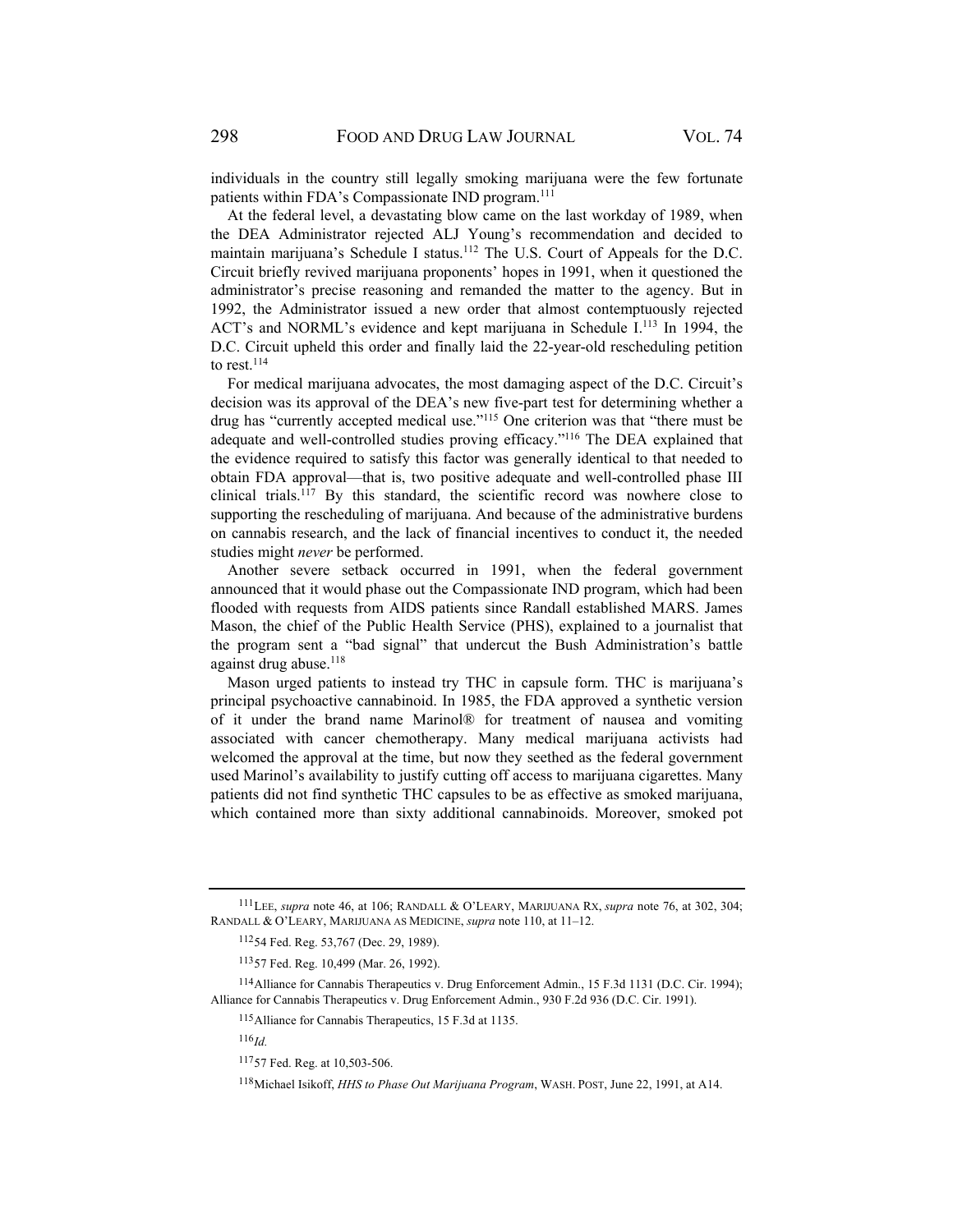took effect more quickly, its dose could be calibrated more precisely, and it was the only choice for people suffering from severe vomiting.<sup>119</sup>

In 1992, despite ACT's resistance, the PHS officially closed the Compassionate IND program to new patients. Randall could take limited solace from the fact that he and other existing participants were grandfathered in and would continue receiving their joints, but nobody else in America would have a legal source for marijuana. Over the next quarter of a century, the group of fourteen individuals receiving Mississippi weed from NIDA dwindled as Randall and others passed away. Today, only two remain.<sup>120</sup>

The emerging promise of the medical necessity defense also evaporated during this period. *Commonwealth v. Hutchins*, a 1991 decision by Massachusetts' highest court, was particularly influential. Joseph Hutchins, a Navy veteran, smoked marijuana to relieve the debilitating and life-threatening symptoms of scleroderma, a chronic autoimmune disease acquired during his term of service. The court refused to let him plead medical necessity, explaining that "the alleviation of the defendant's medical symptoms . . . would not clearly and significantly outweigh the potential harm to the public were we to declare that [his] cultivation of marihuana and its use for his medicinal purposes may not be punishable."<sup>121</sup> Subsequently, most courts around the country refused to allow defendants charged with marijuana crimes to plead the necessity defense provided by the common law or by general criminal codes.122 It became increasingly clear that such a defense would be available to cannabis sellers and users only if their states established it explicitly by legislation.

Clinton's 1992 election initially gave Randall and O'Leary hope that they would be able to restore, and perhaps greatly expand, access to medical marijuana through existing federal mechanisms.<sup>123</sup> They prepared a booklet of recommendations for Clinton in which they urged the new president to restore the Compassionate IND program and reschedule marijuana into Schedule II. $124$  Clinton, however, quickly revealed himself to be no less opposed to medical marijuana than his predecessor.

By the mid-1990s, Robert Randall's stint as the face of America's medical marijuana movement was ending, as Dennis Peron assumed the role. Randall's buttoned-down, work-within-the-system approach was eclipsed by Peron's more provocative and disruptive tactics. Randall's dedication to federal reform gave way to Peron's almost exclusive focus on state-level activism. Randall's strict interpretation of what constituted valid medical use of marijuana (treatment of serious diseases) was replaced, among some activists, by Peron's view, which blurred the line between medical and recreational use by deeming cannabis a legitimate treatment for a very wide range of conditions. Under the influence of people with AIDS, medical marijuana advocacy now became a genuine social

<sup>119</sup> Young Opinion, *supra* note 105, at 10–13; RANDALL & O'LEARY, MARIJUANA AS MEDICINE, *supra* note 110, at 28–34.

<sup>120</sup> RANDALL & O'LEARY, MARIJUANA RX, *supra* note 76, at 372–77, 389–90, 396–97, 400–01; Isikoff, *supra* note 118, at A14. The history of the development and cancellation of the Compassionate IND program is related in *Kuromiya v. U.S.*, 78 F. Supp. 367 (E.D. Pa. 1999).

<sup>121</sup> Commonwealth v. Hutchins, 575 N.E.2d 741, 745 (Mass. 1991).

<sup>122</sup> Jay M. Zittler, Annotation, *Construction and Application of Medical Marijuana Laws and Medical Necessity Defense to Marijuana Laws*, 50 A.L.R.6th 353, §§ 43–54 (2018).

<sup>123</sup> RANDALL & O'LEARY, MARIJUANA RX, *supra* note 76, at 418.

<sup>124</sup> RANDALL & O'LEARY, MARIJUANA AS MEDICINE, *supra* note 110.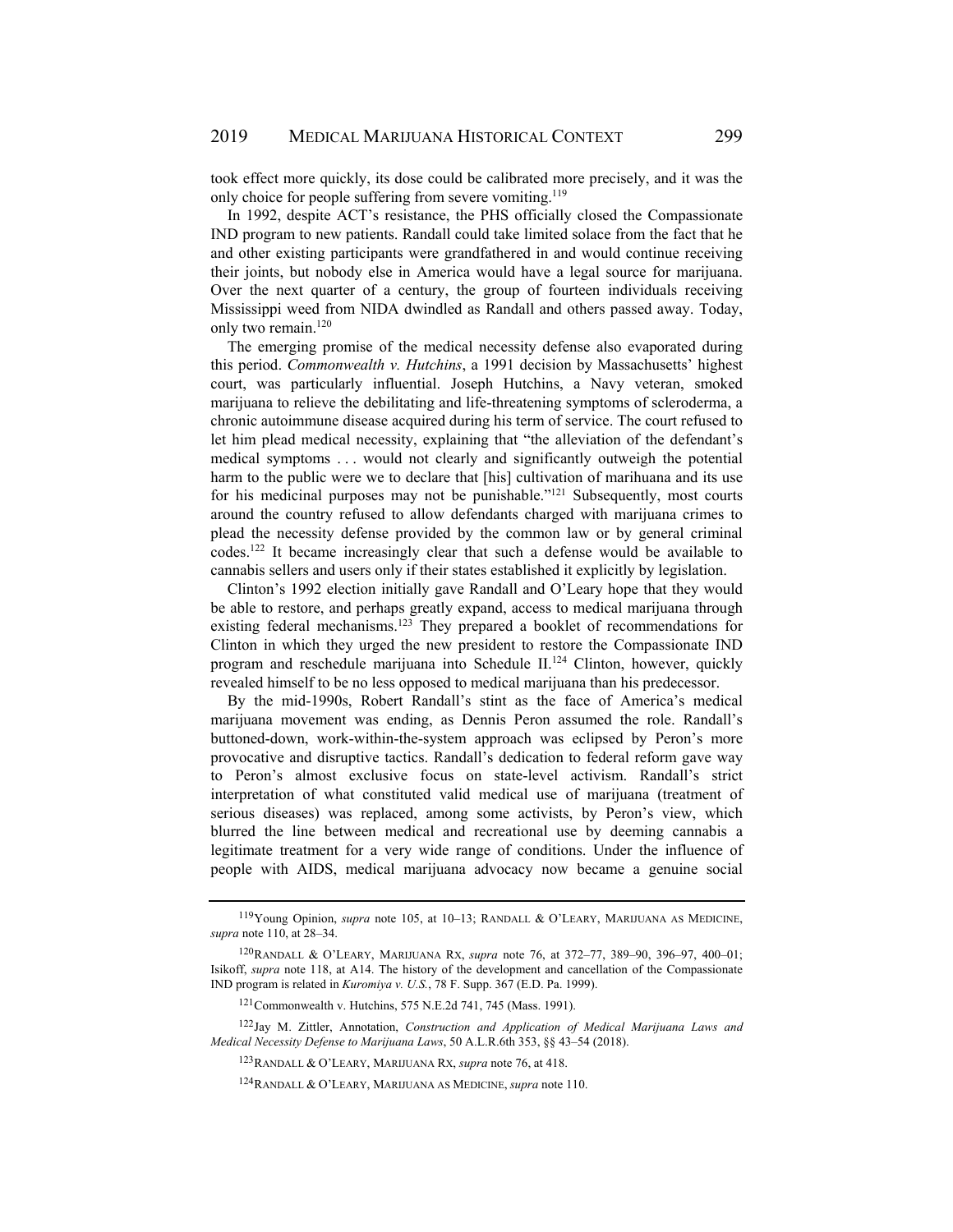movement characterized by uninhibited, aggressive, street-level direct action. And the center of activity moved from Washington, D.C. to California.

Meanwhile, the relationship between ACT and the broader marijuana legalization movement had frayed irreparably. Randall had concluded that NORML and other drug reform organizations were "exploiting" patients to advance their own broader legalization agendas. NORML, for its part, thought Randall was "putting a stiff arm on NORML at the height of [cultural] anti-druggism, to advocate for medical-only reforms."125 A breaking point occurred in November 1994, when Randall refused to participate in "National Medical Marijuana Day," a multi-site protest planned by NORML and its allies. Randall demurred not only because he thought the event was poorly planned and futile, but also because he did not want sick people to be used as props.126

Going forward, NORML would have to work with the medical marijuana movement's new standard-bearer, Dennis Peron. He would be no less complicated an ally.

# **DENNIS PERON AND PROPOSITION 215 (1996)**

California's Proposition 215 was not the first state-level medical marijuana measure. As noted above, by the mid-1990s, about 35 states had enacted a variety of pro-medical pot statutes, often by overwhelming majorities. But these state laws had almost no practical impact. They ranged from utterly useless legislative "recognitions" of marijuana's medical value to actual research programs that failed to survive the 1980s. Proposition 215 was a different sort of law—one that would immunize patients and their caregivers from state criminal prosecution for marijuana possession or cultivation.

#### *Peron's Background*

Dennis Peron, a self-proclaimed "hippie faggot," got hooked on marijuana and came out of the closet while serving in Vietnam as an Air Force volunteer. After his 1969 discharge, the native New Yorker settled in San Francisco, where he founded the "Big Top," a commune-cum-marijuana supermarket, in the Castro neighborhood. During the 1970s, he advocated for marijuana legalization and participated in gay rights activism. He was a close friend and leading supporter of Harvey Milk, a San Francisco Board of Supervisors member and California's first openly gay elected official. In 1978, a deranged ex-supervisor assassinated Milk and Mayor George Moscone inside City Hall. Peron learned of this tragedy from the San Francisco County Jail, where he was serving a six-month sentence following a drug bust in which a policeman shot him in the leg.

In the late 1980s, Peron's devotion to marijuana legalization and gay rights merged with the rise of the AIDS epidemic. He learned that people with AIDS smoked marijuana to combat the anorexia, nausea, wasting syndrome, and pain that accompanied the disease and its pharmaceutical treatments. His first concrete action

<sup>&</sup>lt;sup>125</sup> Email from Allen St. Pierre, Executive Director, NORML, to author (Apr. 29, 2014) (on file with author).

<sup>126</sup> RANDALL & O'LEARY, MARIJUANA RX, *supra* note 76, at 446–47. On planning shortfalls, see Letter from Eric E. Sterling, Criminal Justice Policy Foundation, to Allen St. Pierre, Deputy National Director, NORML (Dec. 5, 1994) (on file with author).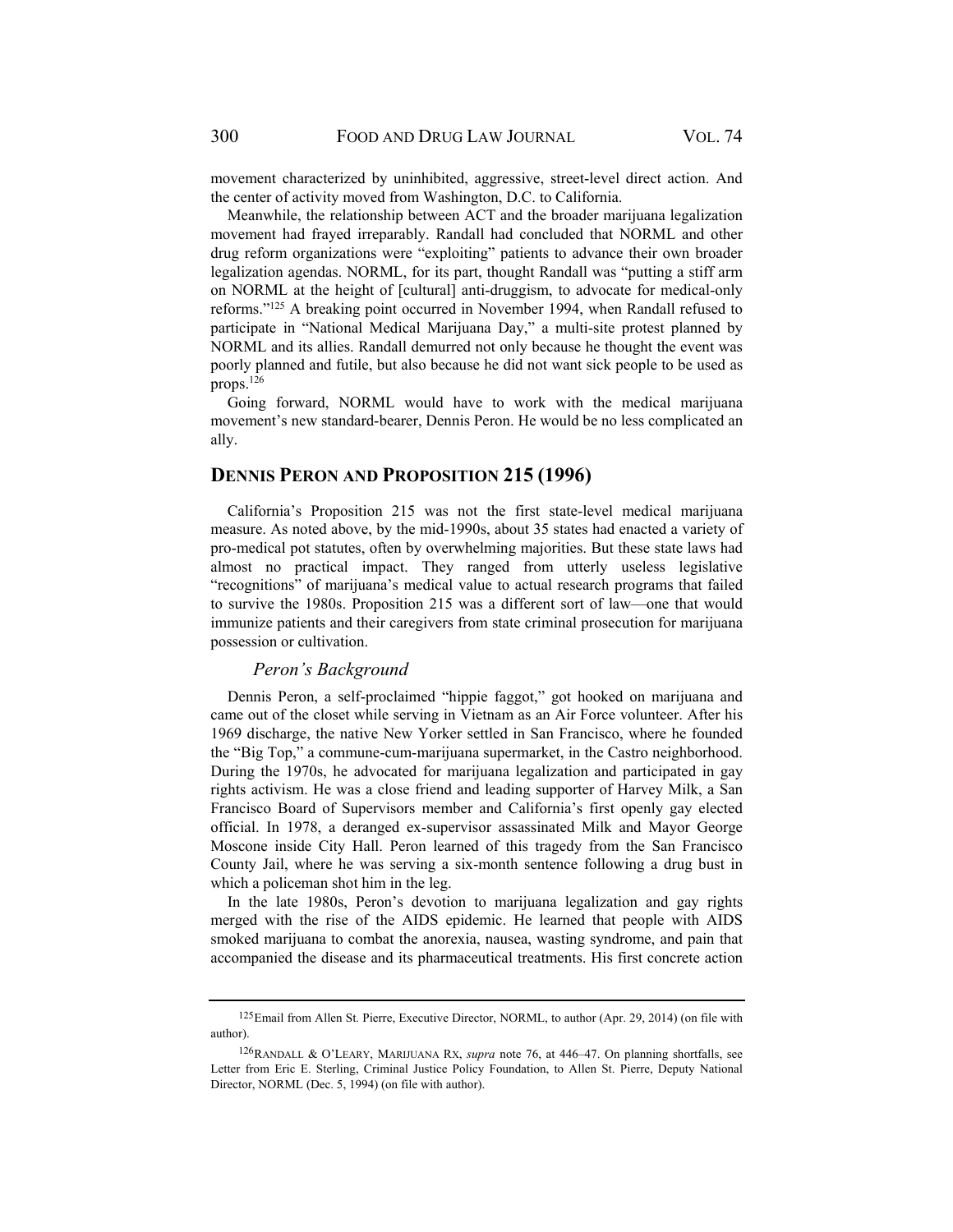in support of medical marijuana was his participation in a special-ops-like mission that smuggled pot into a hospital AIDS ward for a dying man named Richard, then aggressively barricaded the hospital room while Richard smoked. This operation, Peron remembers, "started a lot of us thinking about marijuana in a different setting, far from the protest drug that you get from a hippy in a schoolyard."127

When Peron's longtime lover, Jonathan West, fell ill, he too used cannabis for relief. In January 1990, when West was in the very late stages of AIDS, police raided Peron's house and found four ounces of marijuana. Donning rubber gloves, they forced Peron's frail partner onto the floor, made cruel jokes ("AIDS means 'Asshole in Deep Shit'"), and arrested Peron for drug possession with intent to sell. Peron escaped another jail term only because West—weak, ashen, and 85 pounds dragged himself to the trial and testified that the pot was his, not Peron's. The judge dismissed the charges. West's death the next week led Peron, a longtime advocate for full marijuana legalization, to start focusing his activism on medical cannabis.<sup>128</sup>

In 1991, Peron co-authored a San Francisco initiative endorsing the prescription use of medical marijuana and led a successful grass-roots campaign to gather enough signatures to get the measure on the ballot. The initiative, known as Proposition P, passed with 80 percent of the vote in November 1991.Though legally toothless, Proposition P attracted national media attention. The city's Board of Supervisors issued a resolution urging the mayor, police commissioner, and district attorney to assign "lowest priority" status to the arrest and prosecution of individuals possessing or cultivating medical marijuana for personal use.<sup>129</sup> With Peron's support, other municipalities up and down the state also issued pro-medical-marijuana statements.

In 1993, Peron lobbied for California Senate Joint Resolution 8 (SJR8). This measure, co-drafted by Robert Randall, urged President Clinton and Congress to "enact appropriate legislation to permit cannabis/marijuana to be prescribed by licensed physicians and to ensure a safe and affordable supply of cannabis/marijuana for medical use."130 SJR8 passed overwhelmingly, although most Republican senators voted no. The politicians in Washington took no action. And although the California legislature passed medical marijuana legalization bills the subsequent two years, Governor Pete Wilson vetoed both.

During this period, Peron worked closely with an old friend, Mary Jane Rathbun. "Brownie Mary," an ex-IHOP waitress, had begun selling her cannabis-laced comestibles in the 1970s on the streets of the Castro and out of Peron's "Big Top." In the 1980s, she saw AIDS ravage her many gay customers and friends, and she began distributing free joints and brownies to them for medical use. Rathbun received national media coverage for her multiple arrests on drug charges and her cantankerous yet compassionate advocacy for medical marijuana. She worked hand-

<sup>127</sup> PERON & ENTWISTLE, *supra* note 1, at loc. 662.

<sup>128</sup> PERON & ENTWISTLE, *supra* note 1; Paul DeRienzo, *Dennis Peron: The Marijuana Mouse Who Roared*, HIGH TIMES, Aug. 1998, at 44–50; Mark Evans, *Hero or Villain: Passion Drives Pot-Measure Supporter*, SAN BERNARDINO CTY. SUN, Nov. 24, 1996, at B4; Richard Sandomir, *Dennis Peron, an Early Advocate for Medical Marijuana, Dies at 71*, N.Y. TIMES, Jan. 31, 2018, at B12; Zack Ruskin, *Dennis Peron, the Patron Saint of Legal Cannabis, Has Died*, SF WKLY., Jan. 29, 2018, http://www.sfweekly.com/news/dennis-peron-the-patron-saint-of-legal-cannabis-has-died/.

<sup>129</sup> San Francisco Board of Supervisors, Resolution 741-92 (Aug. 31, 1992).

<sup>130</sup> S.J. Res. 8, 1993-1994 Leg., Reg. Sess. (Ca. 1993); RANDALL & O'LEARY, MARIJUANA RX, *supra* note 76, at 428–29.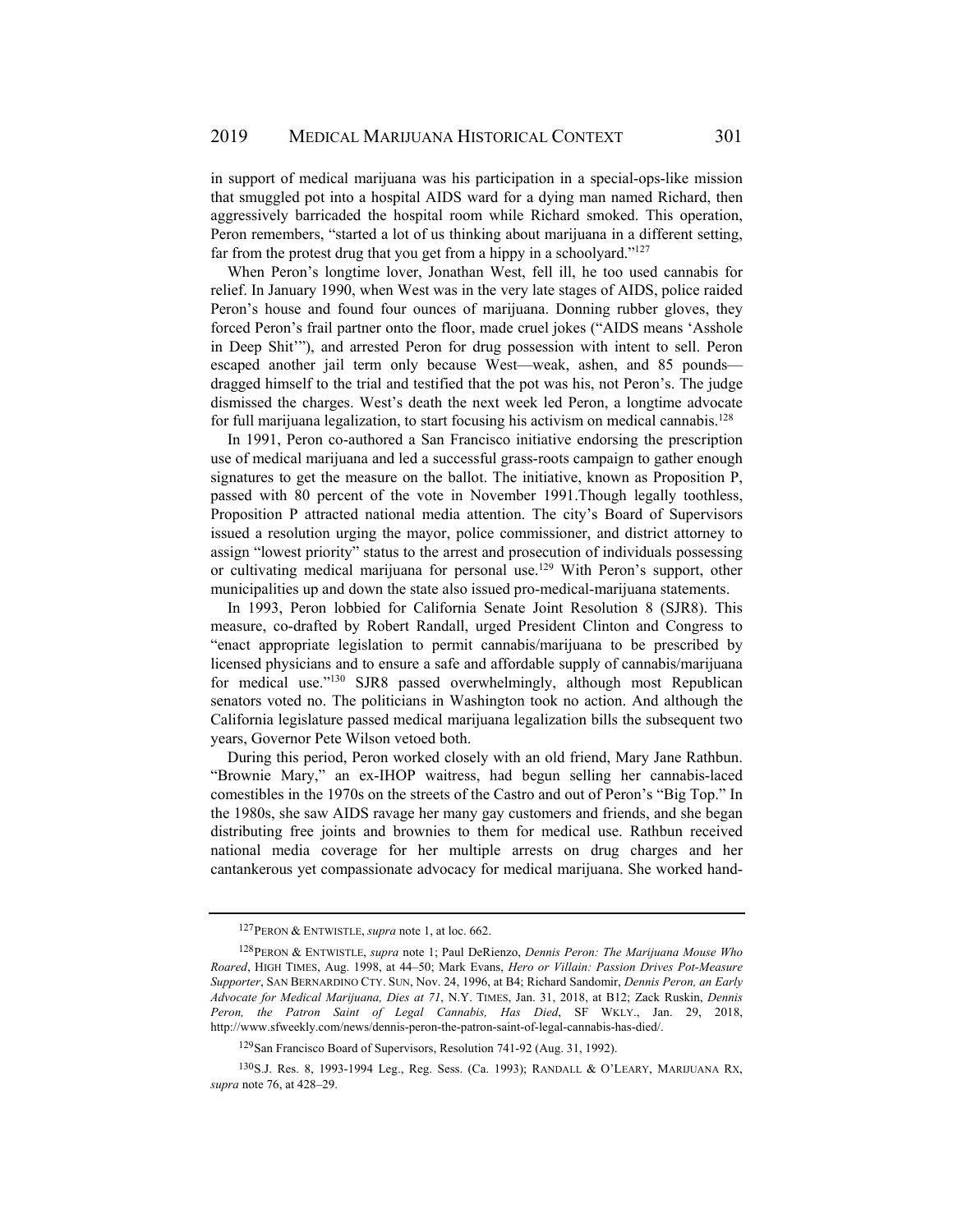in-hand with Peron in promoting Proposition P, SJR8, and, eventually, Proposition 215. When the San Francisco Board of Supervisors declared August 25, 1992 "Brownie Mary Day," more than 5,000 people rallied in her honor on the steps of City Hall.<sup>131</sup>

In the early 1990s, Peron joined Rathbun's operation delivering marijuana edibles and smokable "green bud" to people with AIDS in San Francisco. In 1993, to reach more patients, Peron (with Rathbun's assistance) opened the San Francisco Cannabis Buyers Club (CBC). He modeled the enterprise on the AIDS Drugs Buyers' Club, a San Francisco entity that dispensed unapproved remedies but was not bold enough to traffic in marijuana.132 The CBC's audacious defiance of state and federal narcotics laws went too far for some of Peron's allies, and a fissure opened up in the medical marijuana community. ACT, for example, refused to endorse the CBC and similar clubs, in part because Randall and O'Leary were "unwilling to openly encourage illegality" and in part because the clubs were "too loosely structured, allowing many with questionable 'ailments' to obtain marijuana." Randall thought Peron was cynically exploiting sick people to disguise his true goal of running "a retail pot shop," and that this deceitful conduct "could potentially harm the medical marijuana movement."<sup>133</sup>

Within a couple of years after its founding, the CBC had between 8,000 and 10,000 members. It rapidly outgrew its first two locations and settled into an edifice on Market Street affectionately known as the "Brownie Mary Building." At least in theory, the club required every customer to present both a photo ID and a doctor's note stating that he or she had a medical condition (not necessarily a grave one) that marijuana might alleviate. In addition to housing the nation's first public marijuana dispensary, the Brownie Mary Building was a social center for people with AIDS and other illnesses. It was also the de facto headquarters for California medical marijuana advocacy. In Peron's office on the second floor, he and other promarijuana and patients' rights advocates conceived of a plan to circumvent Governor Wilson; they would present the issue of medical cannabis directly to the voters in a veto-proof ballot initiative.<sup>134</sup>

#### *Selling Proposition 215*

Thus was born Proposition 215, the Compassionate Use Act of 1996. With a large group of collaborators and attorneys, Peron drafted the measure through a painstaking, eight-month process. The authors strove to make the initiative appealing to voters, protective of patients, and immune as possible from legal challenges based on federal preemption. The final product was in some ways a modest proposal. It required a physician's recommendation, explicitly declined to condone "the diversion of marijuana for nonmedical purposes," and elided the complicated question of exactly who could legally cultivate and distribute medical marijuana. But at Peron's insistence, Proposition 215 also included one daringly broad provision: it

<sup>131</sup> EMILY DUFTON, GRASS ROOTS: THE RISE AND FALL AND RISE OF MARIJUANA IN AMERICA 212– 21 (2017); LEE, *supra* note 46, at 228–29; PERON & ENTWISTLE, *supra* note 1.

<sup>132</sup> PERON & ENTWISTLE, *supra* note 1, at loc. 1151–63.

<sup>133</sup> RANDALL & O'LEARY, MARIJUANA RX, *supra* note 76, at 417–18, 432.

<sup>134</sup> On the CBC, see LEE, *supra* note 46, at 232, 235–38; PERON & ENTWISTLE, *supra* note 1; Carey Goldberg, *Marijuana Club Helps Those in Pain*, N.Y. TIMES, Feb. 25, 1996, at 16.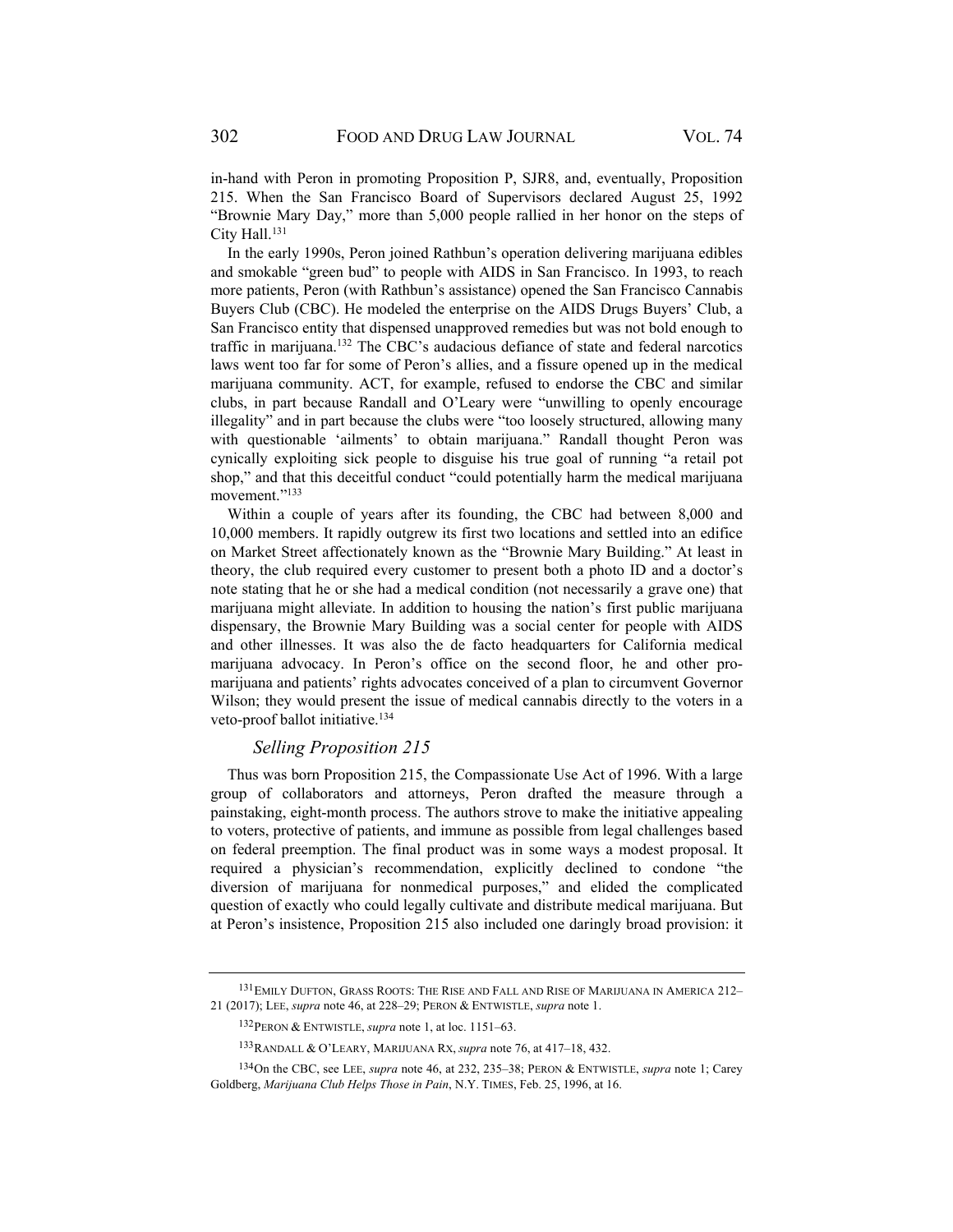legalized the use of cannabis not only for eight specified ailments, but also for "any other illness for which marijuana provides relief."135

Peron formed "Californians for Compassionate Use" (CCU) to collect the 433,000 valid signatures necessary to get the initiative onto the November 1996 ballot. In an attempt to appeal to citizens beyond the progressive Bay Area, Peron cut his shoulder-length hair and switched his attire from tie-dyed tee shirts and beads to Oxford dress shirts and ties.<sup>136</sup> The signature drive nevertheless stalled, and seemed doomed, until billionaire George Soros contributed \$350,000 to the effort.<sup>137</sup> Rather than direct the money to CCU, however, Soros hired Bill Zimmerman, a public relations strategist, who created a separate organization called Californians for Medical Rights (CMR). Other corporate leaders made large donations to CMR, including Peter B. Lewis of Progressive Insurance, John G. Sperling of the University of Phoenix, and Men's Warehouse CEO George Zimmer ("You'll like the way you look. I guarantee it."). The signature-gathering company retained by Zimmerman collected far more signatures than necessary. State officials certified the initiative in June 1996, and Proposition 215 was on the ballot.

Following certification, Zimmerman ran a slick, polished pro-Prop. 215 campaign. He relied largely on television advertisements featuring medical professionals and older women reminiscent of Brownie Mary. Zimmerman's Madison-Avenue approach represented a dramatic departure from Peron's grass-roots ideal, and the two men often clashed behind the scenes. Peron bristled at his counterpart's philosophy of total message control, his reliance on focus groups, and his strategy of framing medical marijuana as a white, middle-class movement by excluding countercultural figures and people of color from campaign materials.138

Peron and Zimmerman also tussled over how to formulate the "Argument in Favor of Proposition 215" that would be included in the official "Ballot Pamphlet" mailed to all voters. They submitted competing versions to the Republican secretary of state, who unsurprisingly selected the PR man's more conservative language. Peron was particularly upset about a passage explaining that police officers would still be free to arrest people for marijuana possession and that the measure merely gave such arrestees an affirmative defense to use in court.<sup>139</sup>

The "Argument in Favor" reflected the fact that scientific evidence for the medical effectiveness of smoked cannabis remained preliminary, at best. Although a growing body of research suggested that, in isolation, the cannabinoids THC and CBD (cannabidiol) might be useful in treating a range of conditions, the number of human efficacy studies on smoked whole marijuana remained tiny.<sup>140</sup> Moreover, none of the completed studies came anywhere near the size, rigor, and design of the phase III

<sup>135</sup> LEE, *supra* note 46, at 239–40; PERON & ENTWISTLE, *supra* note 1, at loc. 1593–1615.

<sup>136</sup> Jeordan Legon, *Marijuana Maverick Continues Campaign: Compassion is Key to Prop. 215, Says Measure's Author*, SAN JOSE MERCURY NEWS, Oct. 28, 1996, at 1A.

<sup>137</sup> Carey Goldberg, *Wealthy Ally for Dissidents in the Drug War*, N.Y. TIMES, Sept. 10, 1996, at A12.

<sup>138</sup> LEE, *supra* note 46, at 243; PERON & ENTWISTLE, *supra* note 1, at 2369–2413, 2839–77; DUFTON, *supra* note 131, at 218–19.

<sup>139</sup> CALIFORNIA BALLOT PAMPHLET: MEDICAL USE OF MARIJUANA, INITIATIVE STATUTE 215 (1996) (on file with author); LEE, *supra* note 46, at 243.

<sup>140</sup> *See* studies cited within HEALTH-RELATED EFFECTS OF CANNABIS STUDY, *supra* note 73; AM. PUB. HEALTH ASS'N, ACCESS TO THERAPEUTIC MARIJUANA/CANNABIS, RES. NO. 9513 (1996).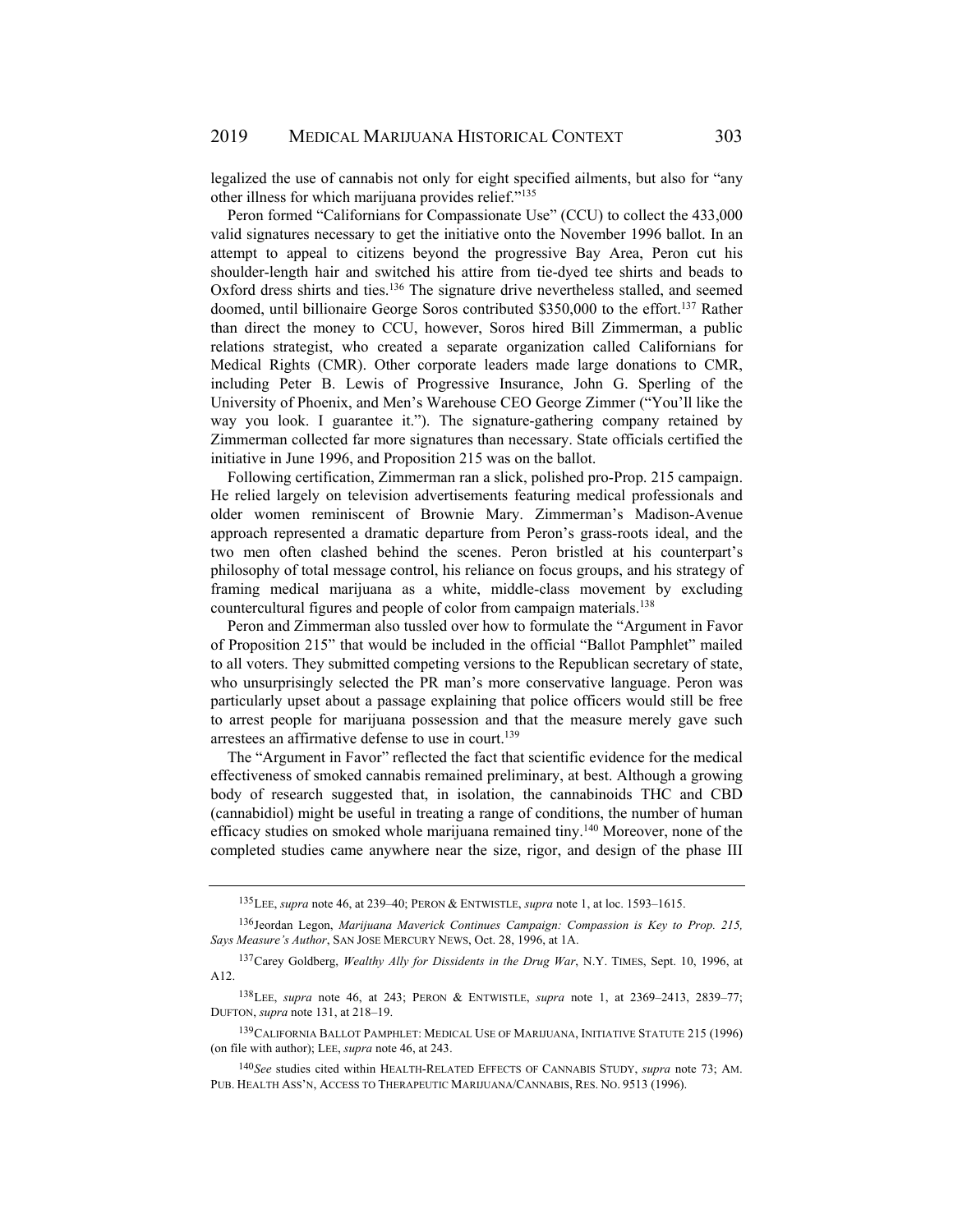trials that FDA ordinarily requires for drug approval. The California Medical Association voted to oppose Proposition 215 because (its president explained) "[g]ood [medical] care depends on good science, and we're no closer today than we were 20 years ago in understanding the safety and effectiveness of marijuana as a medicine."<sup>141</sup>

Nevertheless, many physicians and other medical professionals believed marijuana should be available to their patients. In a 1991 survey, more than 44 percent of American oncologists reported recommending smoked marijuana to at least one chemotherapy patient, and nearly half said they would if the drug were legal.142 The official "Argument in Favor" of Proposition 215 relied largely on the testimonials and endorsements of medical professionals who had "witnessed firsthand the medical benefits of marijuana" and on the argument that "[d]octors and patients should decide what medicines are best."143 There was a stark difference between the FDA standard for drug approval, on the one hand, and the standard by which the people of California were being asked to "approve" marijuana, on the other.144

As the campaign in favor of Proposition 215 proceeded, the rhetoric used by Peron's forces diverged strikingly from that used by Zimmerman's team. This difference is reflected in the names of their respective organizations: Californians for Compassionate Use versus Californians for Medical Rights. Peron and his closest allies, consciously or not, generally avoided the language of "rights" and "freedom" and instead used tropes of "compassion" and "common sense." For example, in a *San Francisco Examiner* op-ed, Peron called Proposition 215 a "mission of mercy" that would "herald a turn toward a more loving and compassionate society."145 A CCU pamphlet explained that the organization's "sole purpose is to relieve suffering." These materials portrayed medical marijuana as a gift that a kind civilization should bestow on its sickest members.146

By contrast, the CMR's principal stated mission was to "protect the rights of patients and doctors."147 In one brochure, a nurse declared: "No government should have the right to deprive a sick person of a medicine—for any reason." In another, a state legislator proclaimed: "It's your life, it's your freedom."148 Conservative libertarians who supported Proposition 215 were similarly comfortable with the language of liberty and limited government. For example, Richard Brookhiser, a

145 Dennis Peron, *Yes on Prop. 215: A Mission of Mercy*, S.F. EXAMINER, Oct. 20, 1996, at C15.

<sup>141</sup> Donna Alvarado, *Medicinal-Pot Measure Stokes Fires of Opinion*, SAN JOSE MERCURY NEWS, Oct. 1, 1996, at 1A.

<sup>142</sup> R.E. Doblin & M.A. Kleiman, *Marijuana as an Antiemetic Medicine: A Survey of Oncologists' Experiences and Attitudes*, 9 J. CLIN. ONCOL. 1314–19 (1991).

<sup>143</sup> CALIFORNIA BALLOT PAMPHLET: MEDICAL USE OF MARIJUANA, INITIATIVE STATUTE 215, *supra* note 139.

<sup>144</sup> Dana Wilkie, *Marijuana as Medicine: Is Measure a Remedy, or Ruse?*, SAN DIEGO UNION-TRIB., Oct. 21, 1996, at A1.

<sup>146</sup> CALIFORNIANS FOR COMPASSIONATE USE, THE COMPASSIONATE USE INITIATIVE OF 1996 (1996) (on file with author). This is not to say that CCU never engaged in rights talk (one brochure promoted "Freedom of Choice for Your Doctor and You"), but it was clearly a subsidiary message.

<sup>147</sup> Press Release, Californian's for Medical Rights, Medical Marijuana Campaign Goes National (Nov. 6, 1996) [hereinafter CMR 1996 Press Release].

<sup>148</sup> CALIFORNIANS FOR MEDICAL RIGHTS Brochures (1996) (on file with author).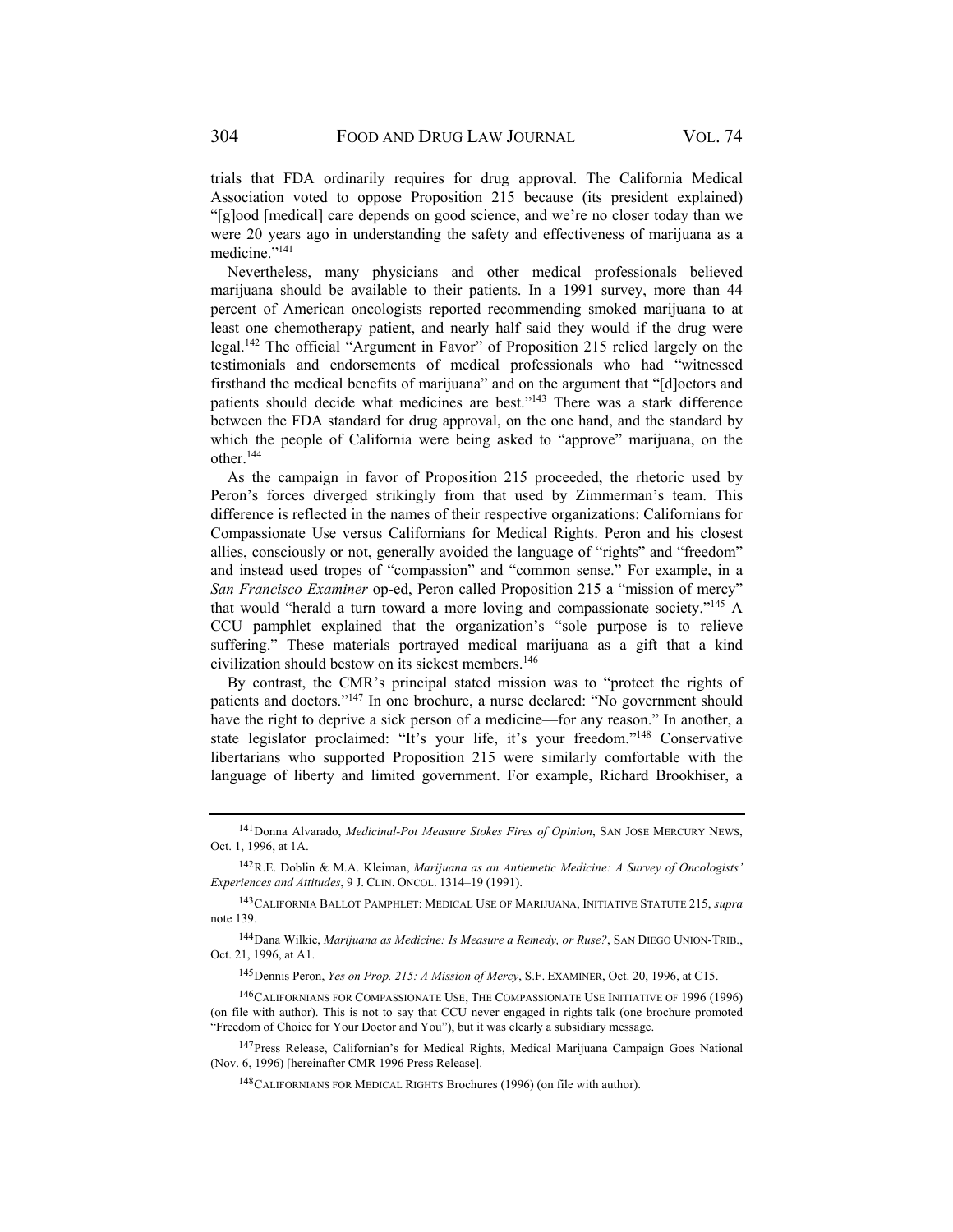political journalist who had smoked marijuana as a cancer patient, wrote: "I support the Christian Coalition and . . . the Moral Majority. But . . . [m]ost important, I believe in getting government off the people's backs."<sup>149</sup> David Boaz of the libertarian Cato Institute praised Proposition 215's "less government, more freedom" message.

It is unclear why Peron generally eschewed such rhetoric. Perhaps he simply calculated that appealing to the electorate's hearts would be more effective than appealing to their political principles.

Despite their differences, the CCU and CMR agreed that to win the election, they must clearly distinguish Proposition 215 from the cause of comprehensive legalization. Although every poll showed Californians overwhelmingly in favor of medical marijuana, fewer than one quarter of the population supported legalizing recreational use.<sup>150</sup> In recognition of this fact, the law enforcement officials leading the opposition to the initiative characterized it as a "cruel hoax" that "exploit[ed] public compassion for the sick in order to legalize and legitimize the widespread use of marijuana in California."151 To resist any linkage between Proposition 215 and recreational use in the eyes of the public, the CMR-drafted official argument in favor of the initiative emphasized, "MARIJUANA WILL STILL BE ILLEGAL FOR NON-MEDICAL USE." Peron had the same aim when he frantically urged his allies to refrain from recreational toking in front of the cameras on Election Day.152

This tactical imperative created an awkward situation for organizations like NORML that supported both Proposition 215 and comprehensive legalization. Though they were authentically committed to providing succor to sick individuals,<sup>153</sup> they were also worried, as NORML's Keith Stroup observed, that "the emerging medical use debate might make it more difficult for us to focus public attention on the issue we preferred they consider; i.e., whether to decriminalize or legalize marijuana for everyone, recreational users as well as medical users."154 Nonetheless, during the Proposition 215 campaign, the supporters of full legalization were disciplined and devoted warriors for medical-only cannabis. The week before the election, Kevin Zeese of Common Sense for Drug Policy warned his fellow drug policy reformers that they should respond with "extreme restraint" to the likely victory, so as not to jeopardize further progress on medical marijuana. He cautioned them that even if they saw Proposition 215 as a step toward comprehensive legalization, "it is a mistake to say so publicly."<sup>155</sup>

<sup>149</sup> *Marijuana Use in America: Hearing Before the Subcomm. on Crime of the H. Comm. of the Judiciary*, 104th Cong., 2nd Sess. 171 (1996) (statement of Brookhiser) (republished in various newspapers as op-ed in October 1996).

<sup>150</sup> LEE, *supra* note 46, at 243.

<sup>151</sup> CALIFORNIA BALLOT PAMPHLET: MEDICAL USE OF MARIJUANA, INITIATIVE STATUTE 215, *supra* note 139.

<sup>152</sup> *Id*.

<sup>153</sup> *See, e.g.*, Memorandum from R. Keith Stroup, Executive Director, NORML, to Interested Parties (May 14, 1996) (on file with author).

<sup>154</sup> Letter from Keith Stroup, Executive Director, NORML, to Steve Kubby (2001), https://www.nationalfamilies.org/legalization/redherring.html.

<sup>155</sup> Email from Kevin Zeese, President, Common Sense for Drug Policy, to "aro-list" (Oct. 28, 1996) (on file with author).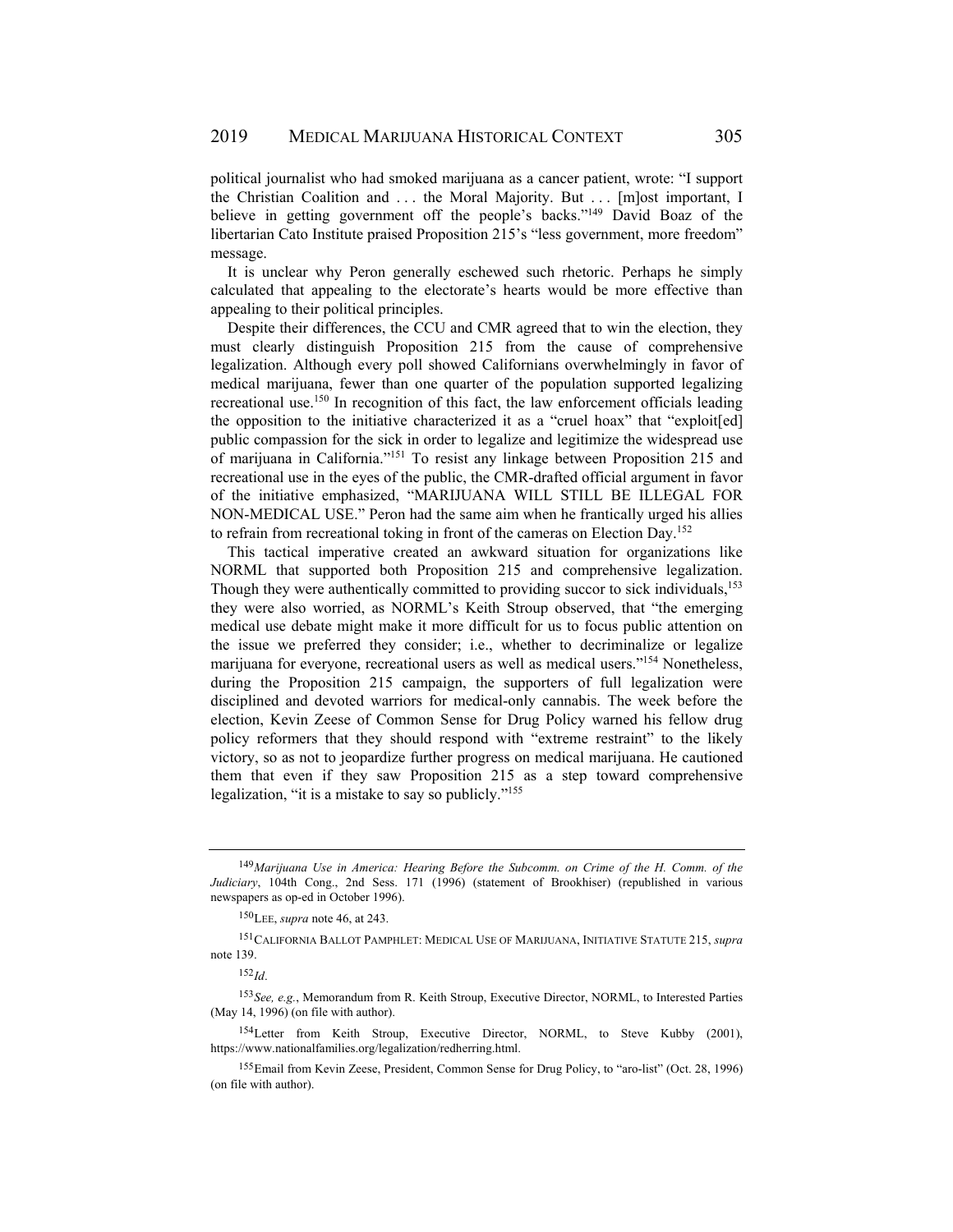This posture explains the legalizers' exasperation at Peron's antics after Proposition 215 prevailed in November 1996. For months, they had stowed away their ideal of full legalization to help the medical marijuana cause. Now, Peron with his "all marijuana use is medical" assertion—was insinuating that he shared their ultimate goal of full legalization while cloaking this objective in the language of medical policy. As Allen St. Pierre of NORML later recalled:

Dennis and his minions became obsessed with two propagandistic notions. *Only refer to marijuana as "medicine"* [and] *Declare ALL cannabis use medicinal*. The above two strategies were found to be so vexing at places like NORML, that clear divisions opened up[:] intellectually honest vs. dishonest . . . transparent vs. non-transparent  $\ldots$ <sup>156</sup>

# *Implementing Proposition 215*

Although Proposition 215 "encouraged" state officials to "implement a plan to provide for the safe and affordable distribution of marijuana" to patients, it left the details to local lawmakers. The result was a hodgepodge of policies. Some counties—with Attorney General Lungren's backing—effectively proceeded as though the new law did not exist. In these jurisdictions, law enforcement continued to bust medical cannabis users, who highly regretted Zimmerman's concession that the initiative provided only an affirmative defense at trial, rather than a complete shield from arrest. Meanwhile, the authorities in other areas—particularly liberal bastions like the San Francisco Bay Area—left medical marijuana users alone and permitted dispensaries to emerge and flourish.157

The existence of these dispensaries depended on the legal fiction that they were their customers' "primary caregivers" and thus allowed to obtain and distribute marijuana pursuant to Proposition 215. Some of these entities, epitomized by Scott Imler's Los Angeles Cannabis Resource Center (LACRC) in West Hollywood, cooperated with local law enforcement, rigorously verified prescriptions, banned onsite smoking, and generally conducted themselves like medical clinics. Such clubs distributed pot only to patients suffering from an enumerated list of serious illnesses, so as to strictly distinguish medical use from recreational use.

Peron's newly-named "Cannabis Cultivators' Club (CCC)," which reopened on Market Street in January 1997, was extremely different. In a state lawsuit, Lungren accused the CCC of "an indiscriminate and uncontrolled pattern of sale" to people without doctors' recommendations, including undercover officers.<sup>158</sup> Peron adamantly denied this charge, at least with respect to his post-Proposition 215 operations. But he could not deny—indeed, he took pride in—the fact that the CCC was a thriving social hub with abundant on-site toking. He also openly acknowledged implementing his "all marijuana use is medical" philosophy by selling to everyone with a physician's recommendation (including older minors), regardless of the severity of their illness. In short, Peron conducted his operation in a way that wholly vindicated NORML's concerns about his deviousness.

<sup>156</sup> Email from Allen St. Pierre, Executive Director, NORML, to author (Mar. 11, 2014) (on file with author).

<sup>157</sup> LEE, *supra* note 46, at 254–59.

<sup>158</sup> People *ex rel*. Lungren v. Peron, 70 Cal. Rptr. 2d 20, 23 (Ct. App. 1997).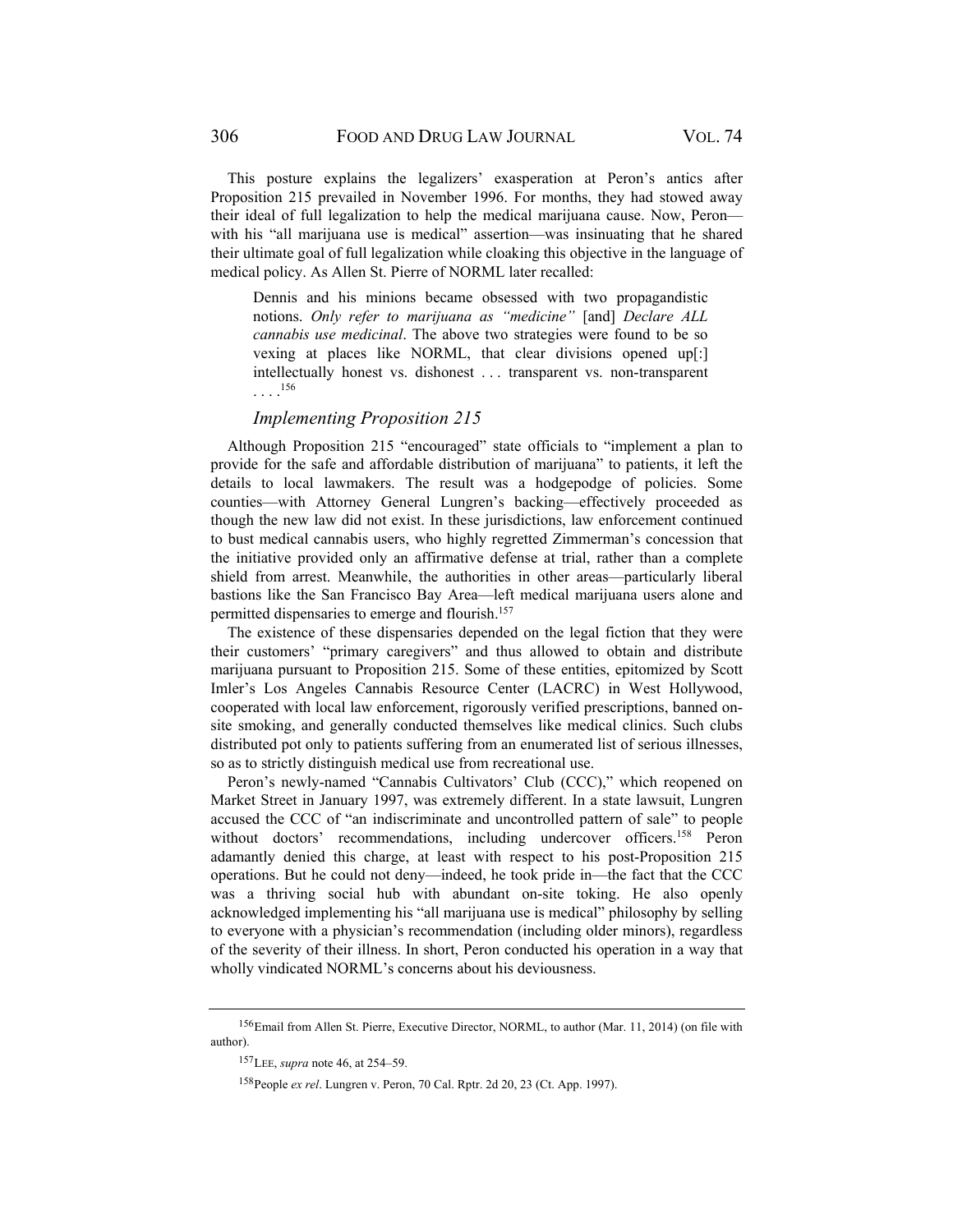Imler, a gay Methodist minister, had been closely allied with Peron on the Proposition 215 effort until Imler broke away to work with CMR. After the initiative's passage, the two men became the symbols of bitterly competing camps that still characterize the medical marijuana industry. The taxpaying, rule-following medical entrepreneurs on one side fought to distance themselves from the antigovernment, anticorporatist, countercultural ethos embraced by the other. Imler accused Peron of running a "clown show." Peron called his rival "Benedict" Imler. One observer described the Imler-Peron split as "legendary" within the medical marijuana community. After a California appeals court upheld a state injunction shutting down the CCC's operations, Imler ungenerously observed that Peron had served himself up to Lungren "on a silver platter." Peron's club—under legal attack from both state and federal authorities—closed permanently on May 25, 1998.<sup>159</sup>

After Peron lost a whimsical challenge to Lungren for the Republican gubernatorial nomination in 1998, his reign as the face of the medical marijuana movement came to an end. Lungren also departed the scene around this time after losing the general election in a landslide to Democrat Gray Davis. The next attorney general, Bill Lockyer, basically continued Lungren's approach of allowing each county to forge its own path with respect to medical cannabis. Some counties issued medical marijuana identification cards and countenanced sales by retail outlets, while others aggressively arrested patients and caregivers.160 In 2003, California enacted Senate Bill 420, which required counties to issue patient ID cards for eligible people who wanted them, established a minimum amount of marijuana that all qualified patients in the state would be permitted to possess, and authorized nonprofit co-ops and collectives to grow and distribute marijuana for medical purposes.<sup>161</sup> Although this law was intended to create a more uniform statewide policy, local sovereignty continued to result in a variegated jigsaw puzzle of regulations, enforcement priorities, and cannabis markets. For example, while some California jurisdictions explicitly banned marijuana retail outlets, Los Angeles County acquiesced to a massive proliferation of storefront dispensaries, many of which tested the limits of the words "medical" and "nonprofit." A subset of high-caliber, professionalized providers also sprouted up, both in places like Los Angeles and in more restrictive counties. In 2009, the state started imposing a sales tax on medical marijuana retailers—opening the faucet to a new stream of revenue to which California lawmakers would soon become addicted.<sup>162</sup>

In sum, following the passage of Proposition 215, medical cannabis became an indelible feature of California's commerce and culture. Whether you were a seriously ill person patronizing Imler's dispensary in West Hollywood or a stoner

<sup>159</sup> Matt Krasnowski, *L.A.'s Prescription Pot Rebel: He Gets Along with Cops*, COPLEY NEWS SERV., Mar. 27, 1998; PERON & ENTWISTLE, *supra* note 1, at loc. 3518, 5054–65, 5264–73; Mary Curtius, *Activist's Tactics Anger Many in Medical Marijuana Movement*, L.A. TIMES, Dec. 28, 1997, at A3; LEE, *supra* note 46, at 254–64; People *ex rel*. Lungren v. Peron, 70 Cal. Rptr. 2d 20 (1997).

 $160$  In the latter jurisdictions, medical marijuana users at least gained a new legal tool in 2002, when the California Supreme Court ruled that the Compassionate Use Act gave defendants the right to challenge the propriety of their indictment, in light of the medical-marijuana defense, in a pretrial hearing. *See*  People v. Mower, 49 P.3d 1067 (Cal. 2002).

<sup>161</sup> S.B. 420, 2003-2004 Leg., Reg. Sess. (Ca. 2003).

<sup>162</sup> LEE, *supra* note 46, at 334–35, 350–51, 353–54.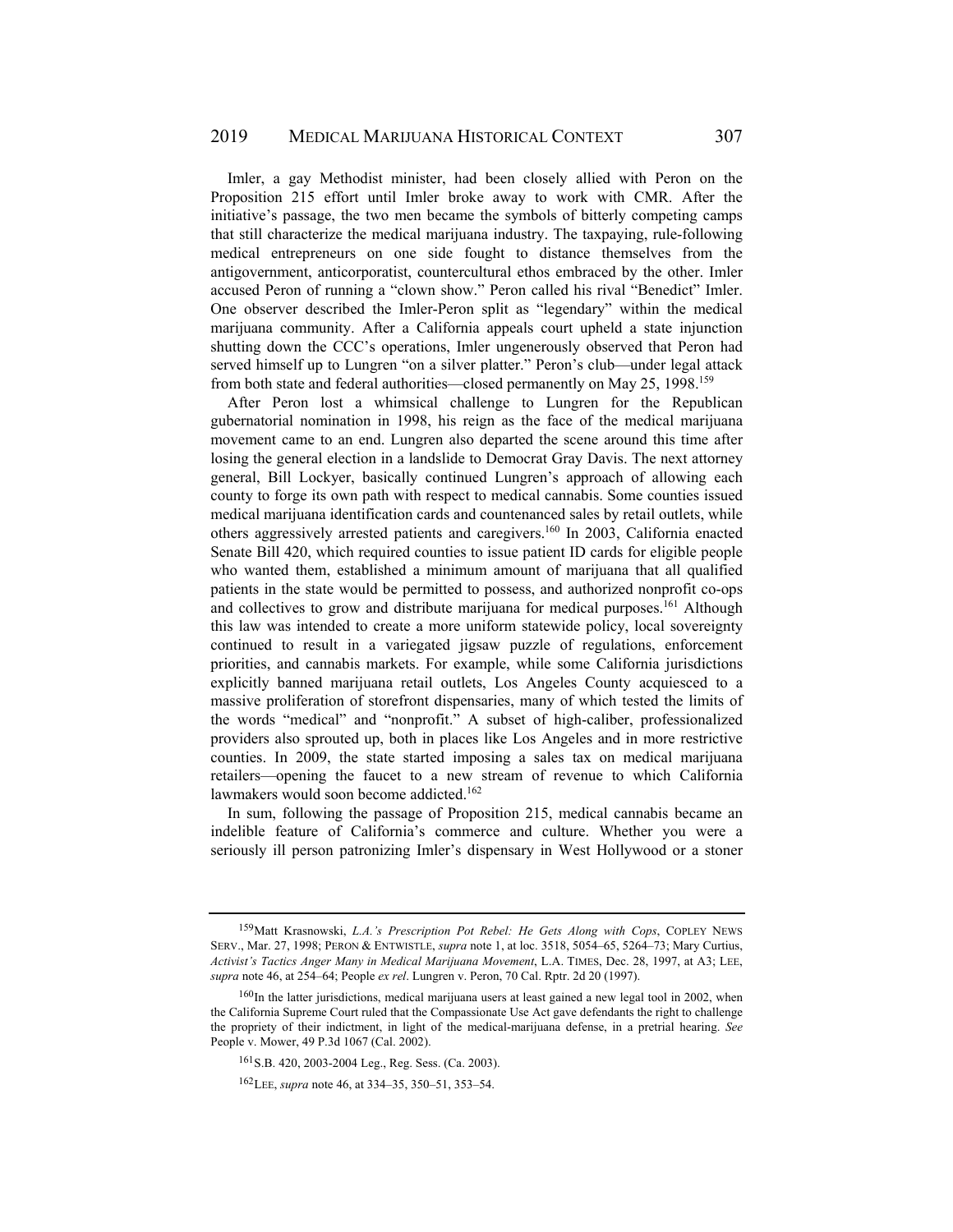with a patient card scoring weed on Venice Beach, it was easy to forget that every seller and purchaser of pot in the state was still violating federal law.

# **STATE-FEDERAL DIVERGENCE (1996-PRESENT)**

#### *Other States Follow California*

California's enactment of Proposition 215 in 1996 (along with Arizona's passage the same day of an even broader measure later declared void due to a technicality) was a seminal moment in the evolution of American medical marijuana regulation. The day after the election, Bill Zimmerman changed the name of his organization to "*Americans* for Medical Rights" and vowed to press the issue throughout the nation.163 Two years later, the people of Alaska, Nevada, Oregon, Washington, and Arizona (again) legalized medical marijuana, although the schemes they created were generally more restrictive than California's. Over the course of the next two decades, state after state passed medical marijuana laws, some by initiative, some by legislation, and one (Florida) by constitutional amendment.<sup>164</sup> Almost every measure that came to a vote passed. Today, medical marijuana is legal in 33 states and the District of Columbia.<sup>165</sup>

With this wave of medical marijuana legalization measures, state law has simply been catching up with American public opinion. When California passed Proposition 215, between 60 and 70 percent of the country already supported giving physicians the right to prescribe marijuana (compared with only about 25 percent who favored complete legalization).166 Ever since, polls have shown between 70 and 86 percent support for medical cannabis.<sup>167</sup>

Despite Peron's hesitation about using rights talk, post-Proposition 215 advocacy statements in newspapers and online are replete with quasi-constitutional rhetoric. Terminal patient Terry Stephenson, from Illinois, demanded his "constitutional and God given right to use cannabis for medical purposes." Steve Kubby, a prominent California medical marijuana advocate on trial for drug crimes, wrote: "[E]veryone is beginning to see that this issue is no more about marijuana than the Boston Tea Party was about tea. This is about freedom, the Bill of Rights, and using juries to force the government to obey those rights."168 In honor of Independence Day, Larry Nickerson of Texas invoked the "inalienable rights" of "Life, Liberty, and the Pursuit of Happiness" enumerated in the Declaration of Independence and asserted

<sup>163</sup> CMR 1996 Press Release, *supra* note 147.

<sup>164</sup> For comprehensive information on state medical marijuana laws, see http://www.ncsl.org /research/health/state-medical-marijuana-laws.aspx.

<sup>165</sup> *State Marijuana Laws in 2018*, GOVERNING, http://www.governing.com/gov-data/state-marijuana -laws-map-medical-recreational.html (last visited Apr. 8, 2019).

<sup>166</sup> Texas A&M, Sam Houston State Univ. Survey, June 6-June 26, 1995 (50% of adults supported availability by prescription, 11% supported complete legalization); Henry J. Kaiser Foundation, Harvard School of Public Health Survey, Dec. 13–17, 1996 (64% of adults supported availability by prescription, 7 % supported complete legalization); ABC News Poll, May 27, 1997 (70% of adults supported availability by prescription).

<sup>167</sup> HUDAK, *supra* note 9, at 94–95.

<sup>168</sup> Letter from Terry Stephenson, NORML, "Dear Sir" Letter (Mar. 1997) (on file with author); Steve Kubby, *Bill of Rights is the Cure for Government Disease*, WORLDNETDAILY (Oct. 18, 2000), http://www.mapinc.org/drugnews/v00/n1569/a04.html?2535.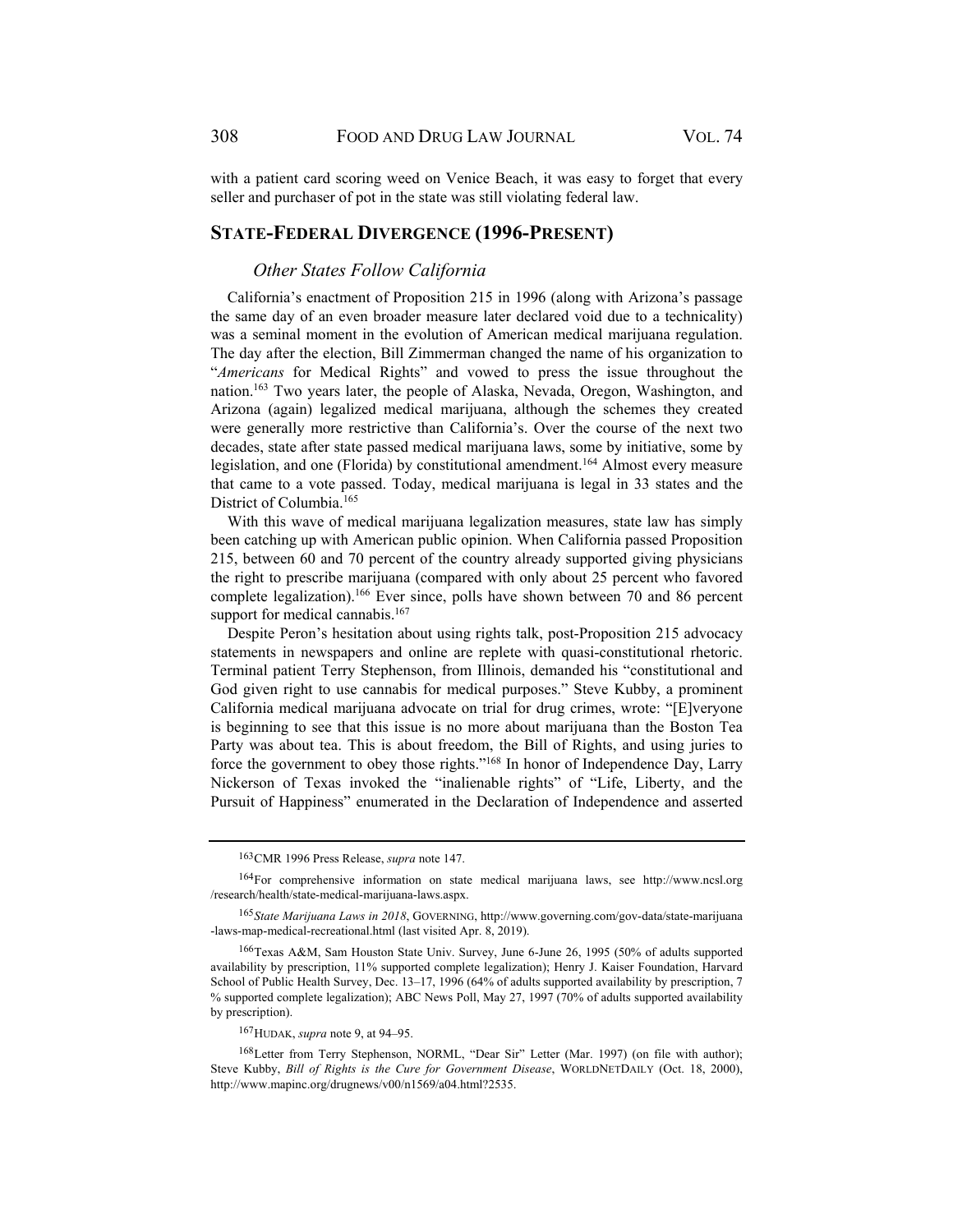that the government's prohibition of medical marijuana constituted denial of "that most basic right: life itself."169

#### *Federal Recalcitrance under Bill Clinton and George W. Bush*

Despite the spread of state-level medical marijuana legalization, medical cannabis users have never felt completely safe from prosecution anywhere in the United States. Pot remains illegal under the Controlled Substances Act (CSA), regardless of the reason for its use. Even the most protective state laws provide no protection from a knock on the door by federal DEA agents.

The Clinton Administration did not modify its fierce anti-medical marijuana stance following the 1996 passage of Proposition 215. Clinton's drug czar, Barry McCaffrey, swiftly issued a formal response to the enactment in which he emphasized that the United States would continue to treat cannabis as both an illegal Schedule I controlled substance and an unapproved drug prohibited by the FD&C Act.170 (McCaffrey even threatened to revoke the CSA registration of any practitioner who merely *recommended* medical marijuana—a policy later struck down as infringing doctors' and patients' First Amendment rights.<sup>171</sup>) In 1998, the federal government obtained preliminary injunctions shuttering six northern California cannabis clubs, including Peron's, for violations of the CSA.172 Although Peron abandoned the dispensary business, the other defendants, led by the Oakland Cannabis Buyers' Cooperative, would fight the injunctions all the way to the Supreme Court.

Upon taking office in 2001, George W. Bush made marijuana a major law enforcement priority. His administration continued its zealous pursuit of medical cannabis-related cases even after the devastating attacks of September 11, 2001.<sup>173</sup> On September 28, federal agents raided the rural California home of Dr. Mollie Fry, a physician and medical cannabis advocate. She and her husband, an attorney, were convicted of manufacturing and selling marijuana and sentenced to sixty months in federal prison. Four weeks later, the DEA raided Scott Imler's West Hollywood dispensary, despite his assiduous efforts to comply with every jot and tittle of Proposition 215—a development that likely provided Dennis Peron a good chuckle.174

The most publicized medical marijuana enforcement action under Bush was probably the 2002 arrest and prosecution of Ed Rosenthal. Rosenthal was a California medical pot activist, horticulturist, and *High Times Magazine* columnist who grew cannabis in an Oakland warehouse for distribution to medical marijuana

<sup>169</sup> Larry Nickerson, Letter to the Editor, *Life and Marijuana*, FT. WORTH STAR-TELEGRAM, June 25, 2002, available at http://www.mapinc.org/drugnews/v02/n1181/a01.html?635213; *see also* Norah Vincent, *A New "Worst" Drug Stirs up the Snoops*, L.A. TIMES, July 19, 2001, at 15 ("After life, there is no right more inalienable . . . than managing your own pain.").

<sup>&</sup>lt;sup>170</sup> Statement Released by Barry R. McCaffrey, Director of the Office of National Drug Control Policy, The Administration's Response to the Passage of California Proposition 215 and Arizona Proposition 200 (Dec. 30, 1996) (on file with author).

<sup>&</sup>lt;sup>171</sup> Conant v. Walters, 309 F.3d 629 (9<sup>th</sup> Cir. 2002), *cert. denied* 540 U.S. 946 (2003).

<sup>172</sup> U.S. v. Cannabis Cultivators Club, 5 F. Supp. 2d 1086 (N.D. Cal. 1998).

<sup>173</sup> LEE, *supra* note 46, at 295, 303, 309.

<sup>174</sup> *Id.* at 299–300; Bob Pool, *Medical Marijuana Center in Mourning*, L.A. TIMES, Oct. 30, 2001, at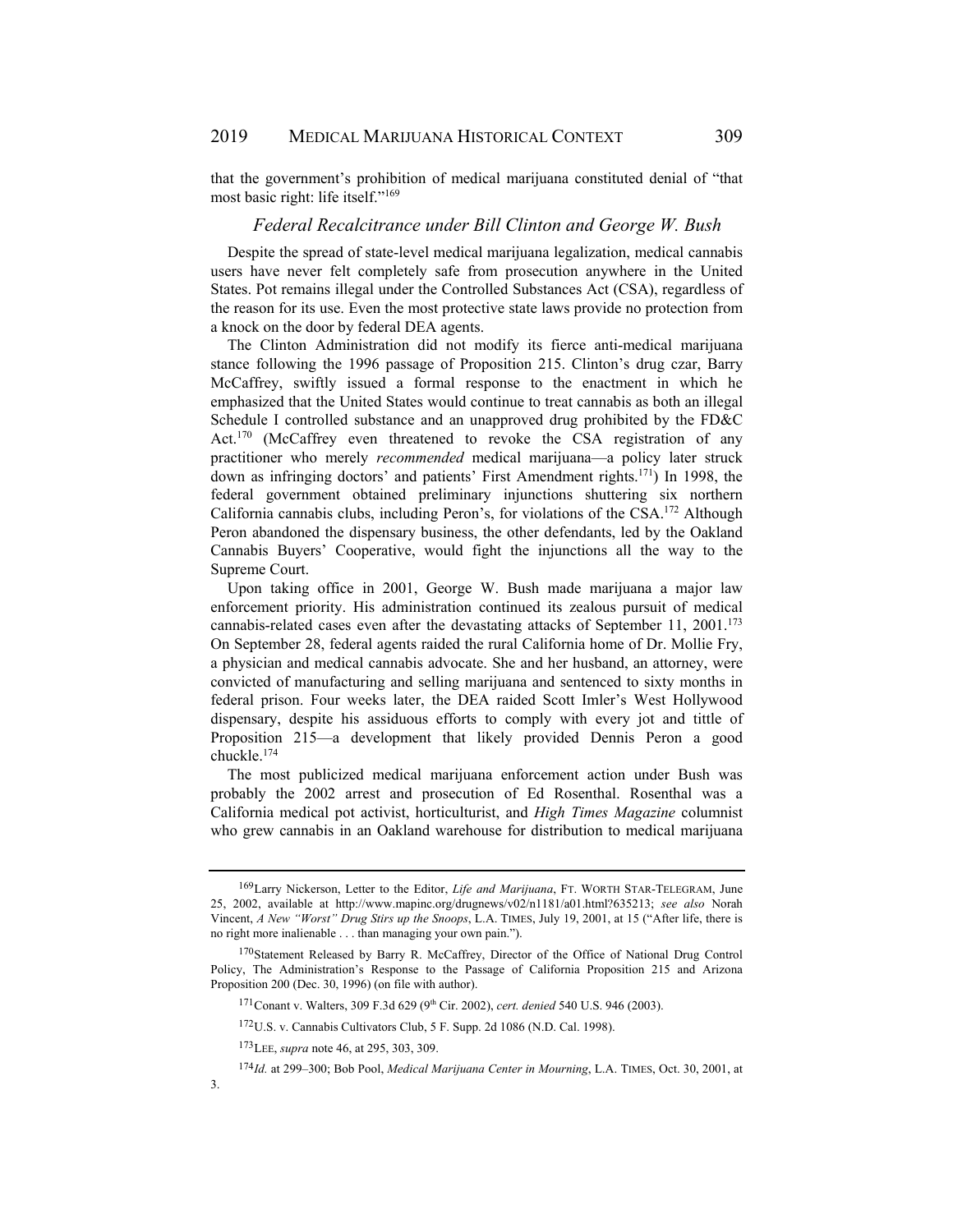dispensaries. The federal trial judge refused to allow Rosenthal to introduce evidence of the fact that the City of Oakland had deputized him to cultivate cannabis for use by certified patients. The jury convicted him in January 2003 in a courtroom packed with furious patients and activists. Soon afterward, when the jurors learned about the excluded evidence, five of them held a press conference to rage at the court, apologize to Rosenthal, and demand a new trial.<sup>175</sup> Although the Court of Appeals granted Rosenthal a new trial on different grounds, he was reconvicted in 2007.<sup>176</sup>

Meanwhile, the rescheduling struggle continued. In 2001, the DEA rejected a rescheduling petition submitted in 1995 by former NORML National Director Jon Gettman and *High Times*. 177 On October 9, 2002, a group calling itself the Coalition for Rescheduling Cannabis (CRC) filed still another petition. In 2006, the FDA recommended once again that marijuana remain in Schedule I.<sup>178</sup>

# *The Emergence of Americans for Safe Access*

Federal obduracy on medical marijuana in the early 2000s gave rise to a new advocacy group, Americans for Safe Access (ASA). Steph Sherer, its founder, was a young progressive community organizer and political consultant. She began using medical cannabis in 2001 to treat disabling pain and spasms related to a severe neck injury she incurred when a U.S. marshal muscled her to the ground at a World Trade Organization protest in Washington, D.C. The next year, Sherer started ASA in Oakland as a "patient's rights" group modeled in part on the HIV/AIDS movement. The organization focused from its inception on resisting federal medical cannabis policy, although it also soon also became involved in state-level activism.

ASA swiftly became a large nationwide membership organization that engaged in raucous street protests as well as litigation and lobbying. Its rhetoric was deeply rooted in the American protest tradition. ASA's posters featured the phrase "We the people" and a Thomas Jefferson quotation on perpetual revolution. Its initial logo resembled the Great Seal of the United States: a dove held a scroll containing the words "liberty" and "compassion" while sitting on a shield bearing the image of a marijuana leaf.179 Due largely to Sherer's irrepressible drive, by 2007 ASA was being mentioned in the media more than NORML.<sup>180</sup>

#### *Courts on the Sideline*

As has almost always been the case with respect to American movements for freedom of therapeutic choice, the courts provided little help to medical marijuana legalization advocates during this period. The California cannabis clubs closed by the Clinton Administration sought to persuade the federal courts that an implied

<sup>175</sup> Dean E. Murphy, *Jurors Who Convicted Marijuana Grower Seek New Trial*, N.Y. TIMES, Feb. 5, 2003, at A14; LEE, *supra* note 46, at 304–06.

<sup>176</sup> U.S. v. Rosenthal, 445 F.3d 1239 (9th Cir. 2006); *see also* U.S. v. Rosenthal, No. CR 02-00053, 2007 WL 2012734 (N.D. Cal. July 6, 2007) (order denying defendant's motion for a new trial).

<sup>177 66</sup> Fed. Reg. 20,038 (Apr. 18, 2001). This petition focused almost exclusively on cannabis's abuse potential rather than on its medical uses.

<sup>&</sup>lt;sup>178</sup> Recommendation reprinted at 76 Fed. Reg. 40,552 (July 8, 2011).

<sup>179</sup> THE MEDICAL CANNABIS ADVOCATE'S HANDBOOK 2013 1–4 (2013); LEE, *supra* note 46, at 305–07; Nina Garin, *Picket's Charge: "I Can't Not Do Anything," Says Activist Who Helps Train Others in the Art of Demonstrating*, SAN DIEGO UNION-TRIBUNE, Aug. 14, 2000, at E1.

<sup>180</sup> Comparative Lexis search.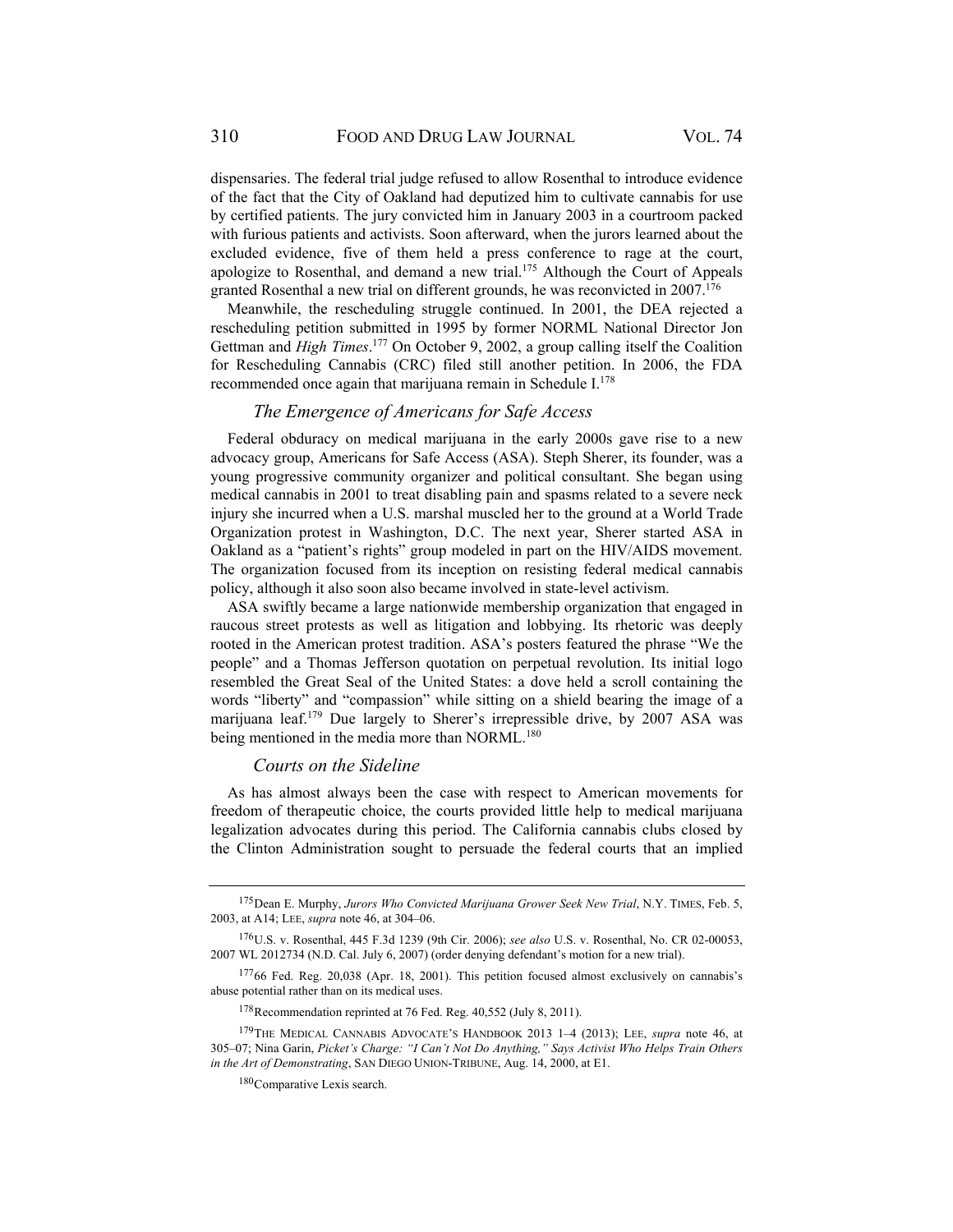defense of medical necessity should be read into the Controlled Substances Act's prohibition on manufacturing and distributing marijuana. The Supreme Court rejected this argument in 2001, in *U.S. v. Oakland Cannabis Buyers' Cooperative*. 181 The following year, Angel McClary Raich and Diane Monson, both of whom used medical cannabis in compliance with California's Proposition 215, filed a federal claim seeking to enjoin the DEA from enforcing the CSA against them on constitutional grounds. Monson cultivated her own pot within the state, while Raich used state-grown pot her caregivers provided to her at no cost. The plaintiffs contended that the CSA could not apply to such noncommercial, intrastate activity without exceeding Congress's power to regulate interstate commerce pursuant to the U.S. Constitution's Commerce Clause. In 2005, however, the U.S. Supreme Court ruled against them. *Gonzales v. Raich* held that Congress had a rational basis for concluding that the plaintiffs' local activities affected interstate commerce sufficiently to fall within the commerce power.<sup>182</sup>

Raich and Monson also contended that the CSA violated their rights under the Due Process Clause of the Fifth Amendment. The Ninth Circuit Court of Appeals addressed this issue on remand in 2007. Raich (now proceeding without Monson) alleged that she had a fundamental, substantive due process right to "mak[e] lifeshaping medical decisions that are necessary to preserve the integrity of her body, avoid intolerable physical pain, and preserve her life."183 She based this argument on a line of Supreme Court precedents recognizing rights to privacy and bodily autonomy, including *Planned Parenthood v. Casey* (a 1992 case upholding *Roe v. Wade*) and *Lawrence v. Texas* (a 2003 case declaring state anti-sodomy laws to be unconstitutional).184

But the moment in the late 1970s when it seemed that courts might expand the *Roe* holding into a full-blown right to medical choice had long passed. Fierce academic criticism of implied rights jurisprudence had been accompanied by a series of judicial opinions limiting substantive due process protections for medical decisions. In 1980, the Tenth Circuit denied the existence of a constitutional right to use laetrile. The court stated that although the abortion jurisprudence protected a patient's right to decide "whether to have medical treatment or not," it did not guarantee "his selection of a particular treatment, or at least a medication."185 Seven years later, in *Washington v. Glucksberg*, the Supreme Court unanimously rejected an asserted substantive due process right to physician-assisted suicide. The Court held that unenumerated liberty interests were constitutionally protected only if they were "deeply rooted in this Nation's history and tradition." Assisted suicide failed

<sup>181</sup> U.S. v. Oakland Cannabis Buyers' Cooperative, 532 U.S. 483 (2001).

<sup>182</sup> Gonzales v. Raich, 545 U.S. 1 (2005).

<sup>183</sup> Raich v. Gonzales, 500 F.3d 850, 864 (9th Cir. 2007).

<sup>184</sup> Planned Parenthood v. Casey, 505 U.S. 833 (1992); Lawrence v. Texas, 539 U.S. 558 (2003).

<sup>185</sup> Rutherford v. U.S., 616 F.2d 455, 457 (1980). The same year, a federal district court ruled against NORML in a suit in which the organization contended that the application of the CSA to the private possession and use (for any reason) of marijuana violated the constitutional right of privacy and individual autonomy established by *Roe* and other cases. Nat'l Org. for Reform of Marijuana Laws v. Bell, 488 F. Supp. 123 (D.D.C. 1980).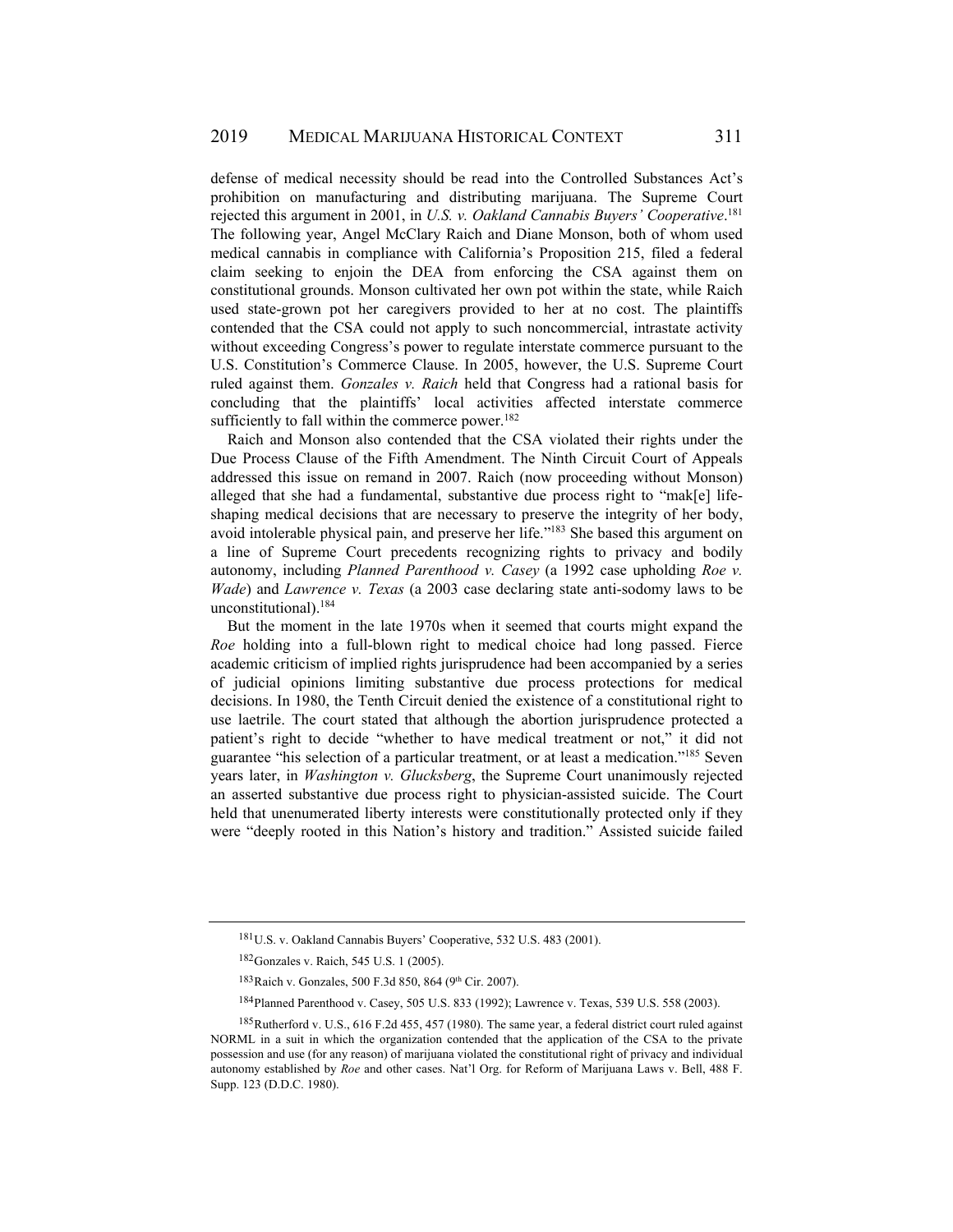this test because of the country's longstanding, almost universal legal prohibition against committing and abetting suicide.<sup>186</sup>

In light of *Glucksberg*, Angel Raich had no choice on remand but to contend that medical marijuana use was "deeply rooted in [the country's] history and tradition." The Ninth Circuit predictably rejected this assertion; after all, the use of marijuana had been totally forbidden nationwide since the 1970 enactment of the CSA. But Raich also advanced a more promising substantive due process argument based on *Lawrence v. Texas*, the Supreme Court's 2003 sodomy decision. *Lawrence* had ignored *Glucksberg* and instead applied a test asking whether there was an "emerging awareness" that the right in question was fundamental. To demonstrate that such an awareness was, indeed, "emerging" with regard to medical marijuana, Raich pointed to the eleven states that had passed laws legalizing it by 2007. The Ninth Circuit acknowledged that legal recognition of medical cannabis was "gaining traction" but concluded that it had "not yet reached the point where . . . the right to use medical marijuana is 'fundamental.'"<sup>187</sup> The court's reasoning raised the tantalizing possibility that as more and more states legalized medical cannabis, a cognizable fundamental right might emerge. Until that time, however, elections, not judges, would determine access to medical marijuana.

## *The Federal Government's Wavering Approach Since 2009*

In 2008, medical pot proponents had cause for optimism when Democrat Barack Obama, an admitted inhaler, was elected President. The medical marijuana community was further buoyed on October 19, 2009, when Deputy Attorney General David Ogden circulated a memorandum to U.S. Attorneys serving in states that had authorized medical cannabis use. The "Ogden Memo" instructed these prosecutors to prioritize the pursuit of significant marijuana traffickers rather than "individuals whose actions are in clear and unambiguous compliance with existing state laws providing for the medical use of marijuana."188

Medical marijuana advocates were soon disappointed, however. In June 2011, the DEA rejected the CRC rescheduling petition.<sup>189</sup> One week later, Deputy Attorney General James M. Cole issued a clarifying memorandum ("Cole Memo I") emphasizing that the enforcement discretion set forth in the Ogden Memo applied only to patients and caregivers, not to businesses. In other words, federal prosecutors should continue to bring CSA actions against enterprises—particularly "large scale" ones—involved in the commercial cultivation, distribution, or sale of marijuana, "even where those activities purport to comply with state law."<sup>190</sup> Federal agents

189 Denial of Petition to Initiate Proceedings to Reschedule Marijuana, 76 Fed. Reg. 40,552, 40,552 (July 8, 2011).

<sup>186</sup> Washington v. Glucksberg, 521 U.S. 702, 721–23 (1997). The *Glucksberg* Court also demanded that any substantive due process right be "carefully described," thus ensuring that future medical marijuana decisions would be decided with respect to cannabis in particular rather than some broad notion of medical autonomy. *Id.*

 $187$ *Id.* at 865–66.

<sup>188</sup> Memorandum from David W. Ogden, Deputy Att'y General, U.S. Dep't of Justice, to Selected United States Attorneys 2 (Oct. 19, 2009), *available at* https://www.justice.gov/sites/default/files/opa /legacy/2009/10/19/medical-marijuana.pdf.

<sup>190</sup> Memorandum from James M. Cole, Deputy Att'y General, U.S. Dep't of Justice, to United States Attorneys 2 (June 29, 2011), *available at* https://www.justice.gov/sites/default/files/oip/legacy/2014/07/23 /dag-guidance-2011-for-medical-marijuana-use.pdf.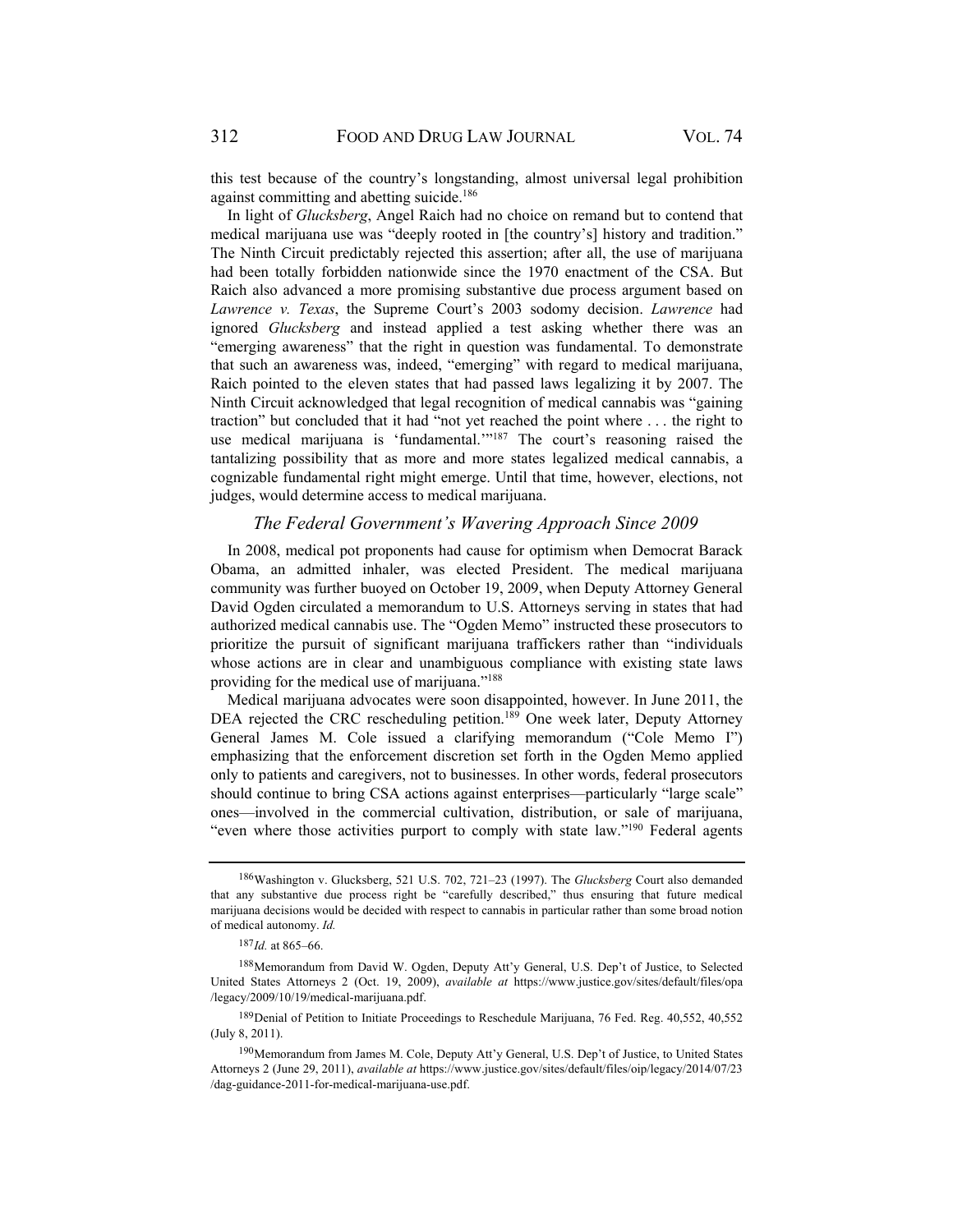subsequently raided two dispensaries in central California and a medical cannabis farm in eastern Washington.<sup>191</sup>

During Obama's second term, the federal government once again sent out more tolerant signals regarding medical marijuana. In August 2013, Cole released yet another memo, which walked back the severity of his first one. "Cole Memo II" stated that federal marijuana enforcement would focus on eight listed priorities, such as preventing distribution to minors and preventing the funding of criminal enterprises through marijuana sales. Cole declared that except in instances in which those priorities were threatened, the federal government would generally defer to state law, including the law of states that had legalized medical or even recreational marijuana.<sup>192</sup> Then, after years of rejecting similar measures, Congress in 2014 passed the Rohrabacher-Farr Amendment, a subsequently renewed provision in the annual omnibus spending bill that prohibited DOJ from using funds to prevent states from implementing their medical marijuana regimes.<sup>193</sup> At the very end of Obama's presidency, however, his administration manifested renewed ambivalence regarding medical cannabis. The DOJ interpreted Rohrabacher-Farr narrowly and, until the courts intervened, continued to pursue defendants despite their likely compliance with state law.<sup>194</sup> And in July 2016, the DEA rejected two additional marijuana rescheduling petitions.195

Obama's successor, Donald Trump, claimed as a presidential candidate to be "100 percent" in favor of medical marijuana.<sup>196</sup> In January 2018, however, Trump's Attorney General Jeff Sessions threw the medical marijuana industry into a temporary panic when he issued a memorandum rescinding the Ogden and Cole memos.197 This move had little practical effect because Congress—over Sessions' objections—had once again reauthorized the Rohrabacher-Farr (now the Rohrabacher-Blumenauer) Amendment. Overall, the Trump administration has sent mixed signals on the medical marijuana issue while essentially continuing Obamaera enforcement policies.198

The most dramatic federal actions regarding cannabis during the Trump Era occurred in 2018. First, the FDA approved a cannabis-derived CBD drug

<sup>195</sup> Letters and FDA Recommendations, 81 Fed. Reg. 53,688, 53,767 (Aug. 12, 2016).

<sup>196</sup> *The O'Reilly Factor* (Fox News Network television broadcast Feb. 10, 2016).

<sup>191</sup> MARK K. OSBECK & HOWARD BROMBERG, MARIJUANA LAW IN A NUTSHELL 113–14 (2017).

<sup>192</sup> Memorandum from James M. Cole, Deputy Att'y General, U.S. Dep't of Justice, to All United States Attorneys (Aug. 29, 2013), *available at* https://www.justice.gov/iso/opa/resources/3052013829132 756857467.pdf.

<sup>193</sup> Pub. L. No. 113-235, § 538, 128 Stat. 2130 (2014); Pub. L. No. 114-113, § 542, 129 Stat. 2242 (2015).

<sup>194</sup> U.S. v. Marin Alliance for Medical Marijuana, 139 F. Supp. 3d 1039 (N.D. Cal. 2015); U.S. v. McIntosh, 833 F.3d 1163 (9th Cir. 2016).

<sup>&</sup>lt;sup>197</sup> Memorandum from Jefferson B. Sessions, Att'y General, U.S. Dep't of Justice, to All United States Attorneys (Jan. 4, 2018), *available at* https://www.justice.gov/opa/press-release/file/1022196/ download; Charlie Savage & Jack Healy, *Justice Dept. Shift Threatens Legal Marijuana*, N.Y. TIMES, Jan. 5, 2018, at A1.

<sup>198</sup> Evan Halper, *Trump Inclined to Back Ending Pot Ban*, L.A. TIMES, June 9, 2018, at A1; Sean Williams, *Trump Continues to Flip-Flop on Medical Marijuana*, MOTLEY FOOL (Feb. 23, 2019, 9:06AM), https://www.fool.com/investing/2019/02/23/trump-continues-to-flip-flop-on-medical-marijuana.aspx.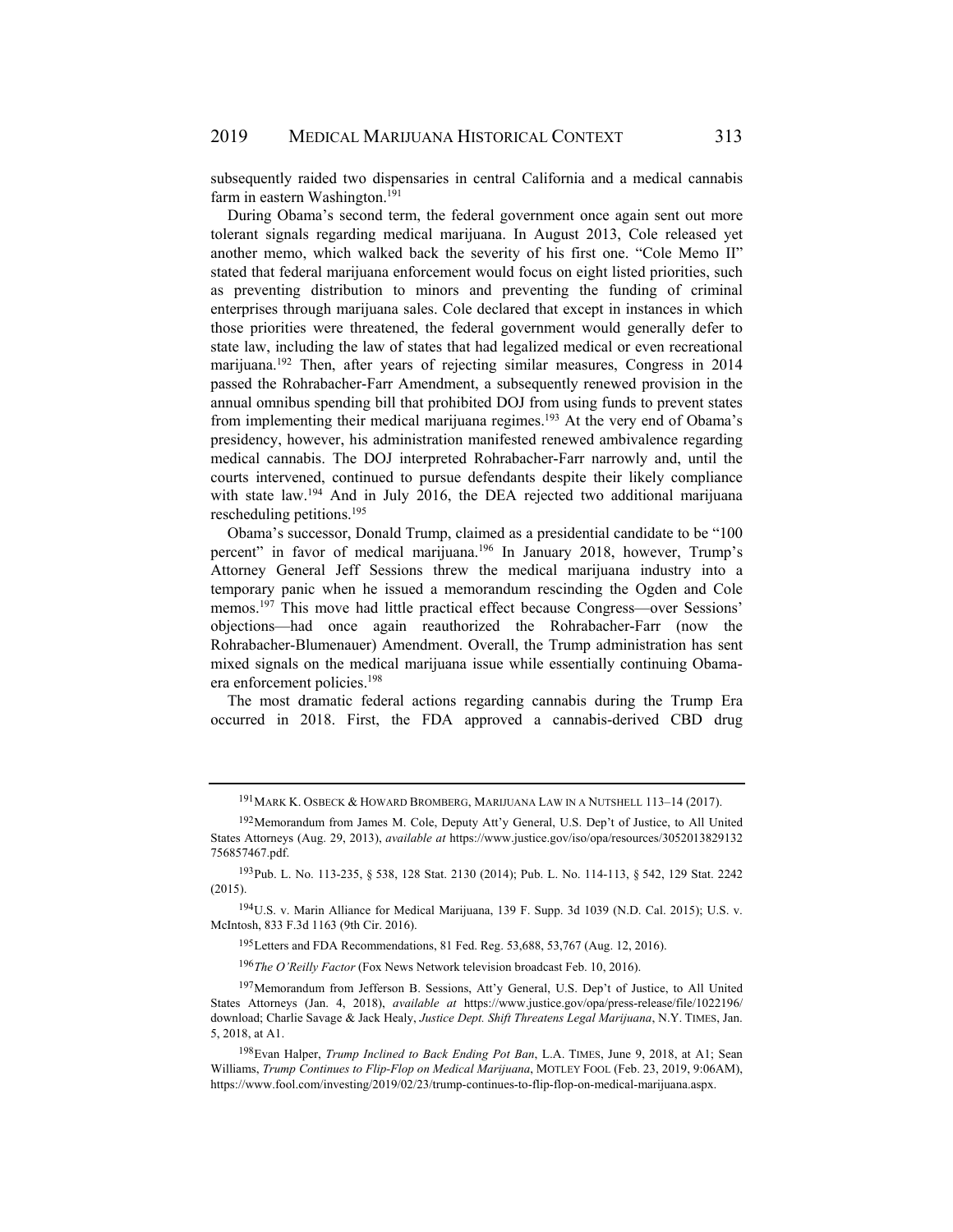(Epidiolex®) for certain forms of epilepsy.<sup>199</sup> Then, with the Agricultural Improvement Act of 2018 (the "Farm Act"), Congress embraced a new, bifurcated approach to regulating cannabis in general.200 While preserving the Schedule I status of "marihuana" under the Controlled Substances Act, the 2018 Farm Act deschedules "hemp," which it defines as *Cannabis sativa L.* containing no more than 0.3 percent THC (the principal psychoactive cannabinoid).The statutory definition of "hemp" does not, however, similarly limit the amount of CBD, a non-intoxicating cannabinoid widely studied and used for its medical (including psychological) effects. Moreover, because the Farm Act's dispensation for hemp covers derivatives of the plant—including "cannabinoids"—the statute effectively deschedules CBD derived from hemp. Congress thus opened the floodgates to the current deluge of hemp and CBD products marketed directly to consumers as dietary supplements, foods, cosmetics, and even drugs. In the FDA's view, almost all of these products remain illegal under the federal Food, Drug, and Cosmetic Act, but the agency remains uncertain about how to exercise its regulatory power in this area.<sup>201</sup>

The proliferation of CBD products (and potentially other hemp extracts) represents a potential threat to the whole-plant medical marijuana industry. According to a 2017 National Academies review of the scientific evidence on the health effects of cannabis and cannabinoids, the latter appear to have more promise than the former.202 If a large portion of Americans seeking therapeutic benefits from cannabis turn instead to cannabinoid extracts, the industry as a whole may follow the path of Charlotte's Web, a company that started life as a purveyor of whole-plant medical marijuana but now sells only hemp-derived CBD products.203 After all, the once-robust commerce in willow bark for treatment of pain and fever did not long survive the identification and isolation of its active ingredient, salicylic acid (a precursor to aspirin). Some medical consumers will doubtless always seek out whole-plant marijuana for its amalgamation of hundreds of components, including THC. But it seems likely that as sales of cannabis extracts increase, an ever-growing proportion of people who smoke or eat marijuana buds and leaves will be doing so simply to get high.

## *Federal Recalcitrance Reconsidered*

Even following enactment of the 2018 Farm Act, THC-rich marijuana and its derivatives remain as illegal as ever under the Controlled Substances Act. What explains the federal government's failure to budge on the rescheduling of marijuana, under both Democratic and Republican presidents, even as states have moved in the other direction? Cannabis proponents have long accused federal officials of basing their marijuana policies on crass (if misguided) political calculation. Pure politics may indeed explain why Congress has never rescheduled marijuana (as opposed to hemp) by statute. Medical marijuana proponents have evaded this problem at the

<sup>199</sup> FDA News Release, *FDA Approves First Drug Comprised of an Active Ingredient Derived from Marijuana to Treat Rare, Severe Forms of Epilepsy* (June 26, 2018).

<sup>200</sup> Pub. L. No. 115-334, §§ 10113, 12619, 132 Stat. 4490 (2018).

<sup>201 84</sup> Fed. Reg. 12,969 (Apr. 3, 2019).

 $202$ NAT'L ACADS. OF SCI., ENG. & MED., THE HEALTH EFFECTS OF CANNABIS AND CANNABINOIDS (2017).

<sup>203</sup> Alyson Krueger, *Seven Buds for Seven Brothers*, N.Y. TIMES, Mar. 7, 2019, at D1.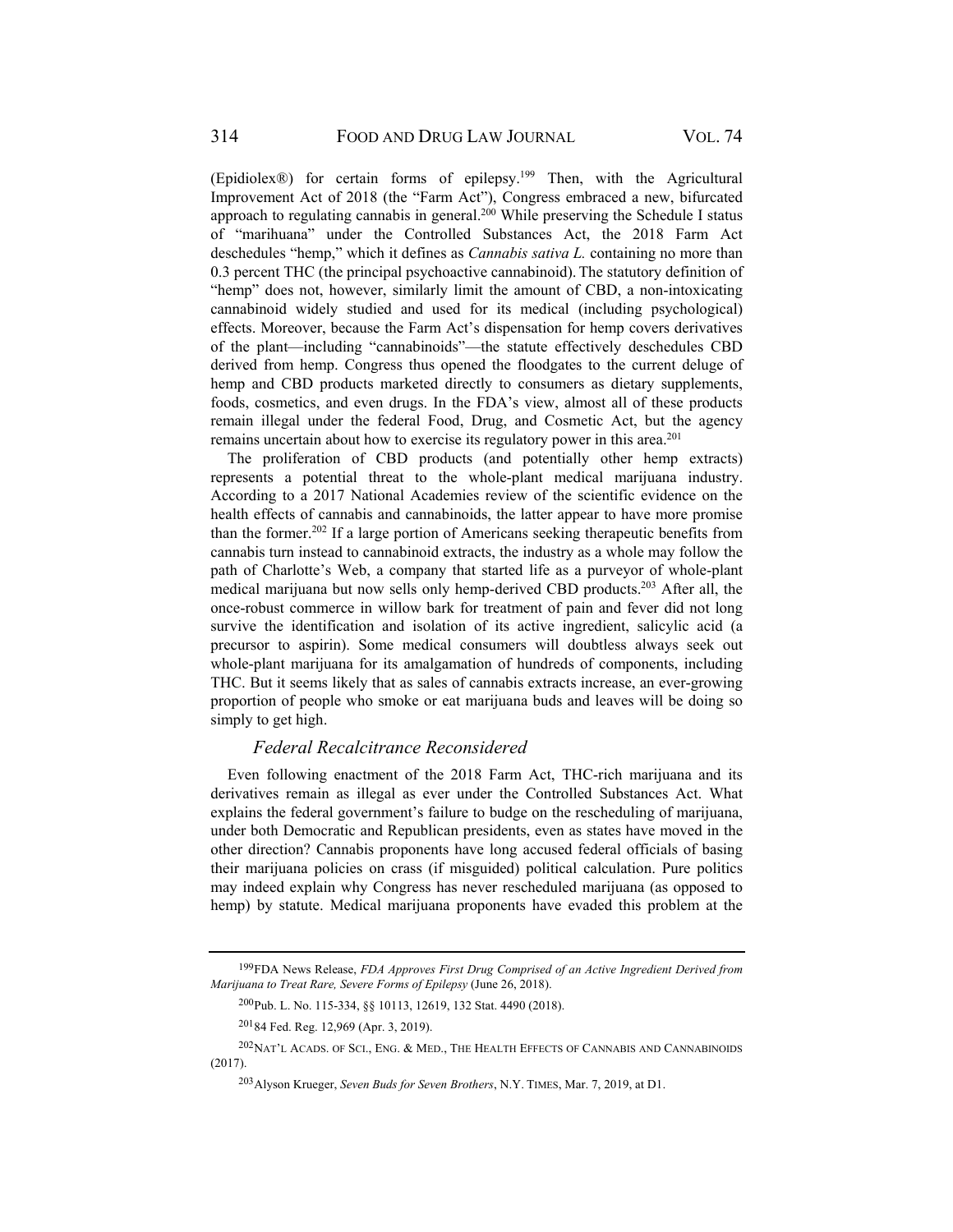state level largely by presenting the issue directly to voters through initiatives—a tool not available in federal law.

With respect to administrative rescheduling, however, a more benign explanation is that the federal bureaucracy has approached the problem as a scientific one and has followed the cogent recommendations of a scientific agency—the FDA. The CSA requires any drug of abuse with "no currently accepted medical use" to be placed in Schedule I. The DEA and FDA interpret this phrase as embracing the same standards that the FDA uses to assess drug safety and efficacy in its approval decisions. The relevant data for assessing drugs in the modern era are not doctor and patient testimonials, but adequate and well-controlled clinical investigations.204 The FDA has not ignored the available research but rather has concluded, accurately, that the completed studies are not of the size and quality that would support NDA approval. In 2015, in connection with recent rescheduling petitions, the FDA performed a rigorous review of all clinical research on inhaled marijuana for therapeutic purposes. The agency identified eleven completed Phase 2 controlled investigations for various indications. While acknowledging that such research had "progressed" since the agency's previous literature review in 2006, and that the new studies showed "positive signals," the FDA reasonably concluded that they provided only preliminary evidence of effectiveness because of their small size and the inconsistency of doses delivered, among other issues.<sup>205</sup>

The government's exclusively research-based interpretation of "currently accepted medical uses" is, of course, open to criticism. After all, because the FDA does not regulate off-label prescribing, many drugs have extremely widespread uses that have never been systematically investigated. Indeed, the DEA itself does not generally sanction physicians for prescribing Schedule II-V *controlled* substances for unapproved indications so long as these prescriptions constitute "legitimate medical purposes" and are not "outside the course of usual professional practice."206 Undeniably, the medical community as a whole "accepts" many uses for drugs that have not been supported by two adequate and well-controlled clinical studies. Perhaps the DEA should interpret the phrase "currently accepted medical uses" in the CSA to embrace such common uses—especially in a situation like marijuana's, where the lack of available patent protection may well prevent phase III studies from ever being performed.

The FDA has another option available to provide marijuana access, at least to the most desperate patients. The FDA can authorize the treatment use of investigational drugs (including Schedule I substances) by seriously ill patients with no satisfactory alternatives.207 Indeed, as we have seen, a compassionate IND program was in effect for marijuana until the first Bush Administration terminated it. The FDA could restore and greatly expand this program. The FDA similarly invoked scientific values to defend its initially conservative approach to AIDS drugs, until simple compassion impelled it to reform its policies. Perhaps it is time for the agency to

<sup>204 57</sup> Fed. Reg. 10,499, 10,502–03 (Mar. 26, 1992).

<sup>205 81</sup> Fed. Reg. 53,688, 53,713–15 (Aug. 12, 2016).

<sup>206 21</sup> C.F.R. 1306.04(a) (2005); David A. Kessler, *Regulating the Prescribing of Human Drugs for Nonapproved Uses Under the Food, Drug, and Cosmetic Act*, 15 HARV. J. LEGIS. 693–760, 695–97 (1978).

<sup>207 21</sup> C.F.R. Part 312, Subpart I.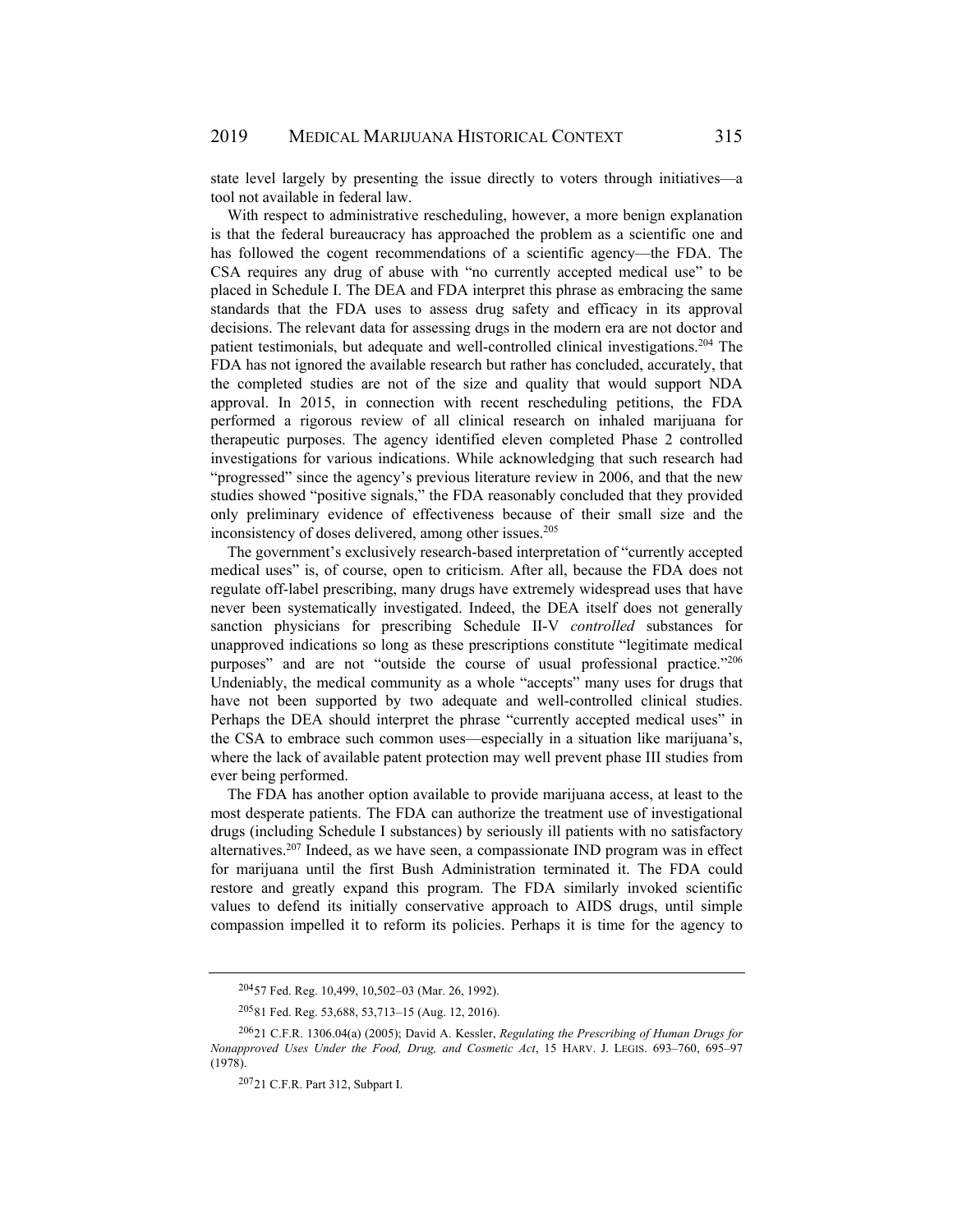consider a similar approach to medical marijuana, at least with respect to extremely serious conditions.

Federal regulators should also keep in mind a core strand of medical freedom ideology throughout American history—freedom of inquiry. Medical cannabis advocates have long decried the Catch-22 they are trapped in; the government refuses to reschedule marijuana without further research while simultaneously making such research onerous or impossible. A 2015 Brookings report, *Ending the U.S. Government's War on Medical Marijuana Research*, confirmed this "circular policy trap," ascribed it to "statutory, regulatory, bureaucratic, and cultural barriers," and blamed it for the absence of "research freedom" in this area.<sup>208</sup> The report recommended rescheduling cannabis under the CSA, ending the NIDA monopoly on legal production of marijuana for research, and reopening FDA's compassionate use IND program. Bipartisan coalitions have recently sponsored legislation implementing the first two recommendations in both the House and the Senate.<sup>209</sup>

However, if it is valid to ask whether federal law and policy are too tough on medical marijuana, it is also valid to ask whether some states are too *lenient*. Since 1996, state after state has legalized medical cannabis with far less proof of safety and efficacy than Americans generally demand for medical products. Some, like California, do not even limit legal use to serious conditions. Why should pot be subject to lower scientific standards than other drugs? Those who embrace this position seem to rely largely on the argument that the government should not interfere with cannabis use because it is a "natural" product. As medical marijuana user Terry Stephenson declared, "Cannabis has a lot of therapeutic effects and is less harmful to the body than manufactured drugs by a pharmaceutical company. It is bound to be; it is organic and put on earth by God and Nature."210 Permissive state medical marijuana laws reflect the same American cult of the "natural" that explains the relatively lax regulatory regime for dietary supplements. Supplements are not smoked, however, nor do they have psychoactive effects. Science-based marijuana policy should not simply ignore these safety questions.

Of course, if the United States ever legalizes marijuana for *non*-medical uses, and pot becomes available to all, the details of medical marijuana policy will become largely irrelevant—like medical alcohol policy at the end of prohibition. Indeed, perhaps no phenomenon presents a greater challenge to both medical marijuana regulators and medical marijuana activists than does the burgeoning legalization of recreational marijuana.

# **MEDICAL MARIJUANA IN THE AGE OF LEGAL RECREATIONAL POT**

In November 2010, California nearly became the first state to legalize marijuana for nonmedical uses. By a margin of only seven percentage points, voters rejected Proposition 19, an initiative that would have allowed local governments to authorize the retail sale of marijuana for recreational use and to regulate and tax these

<sup>208</sup> HUDAK & WALLACK, *supra* note 100, at 1–2, 8.

<sup>209</sup> Compassionate Access, Research Expansion and Respect States (CARERS) Act of 2015, S. 683, 114th Cong. (2015); CARERS Act of 2017, H.R. 2920, 115th Cong. (2017).

<sup>210</sup> Letter from Terry Stephenson, *supra* note 168.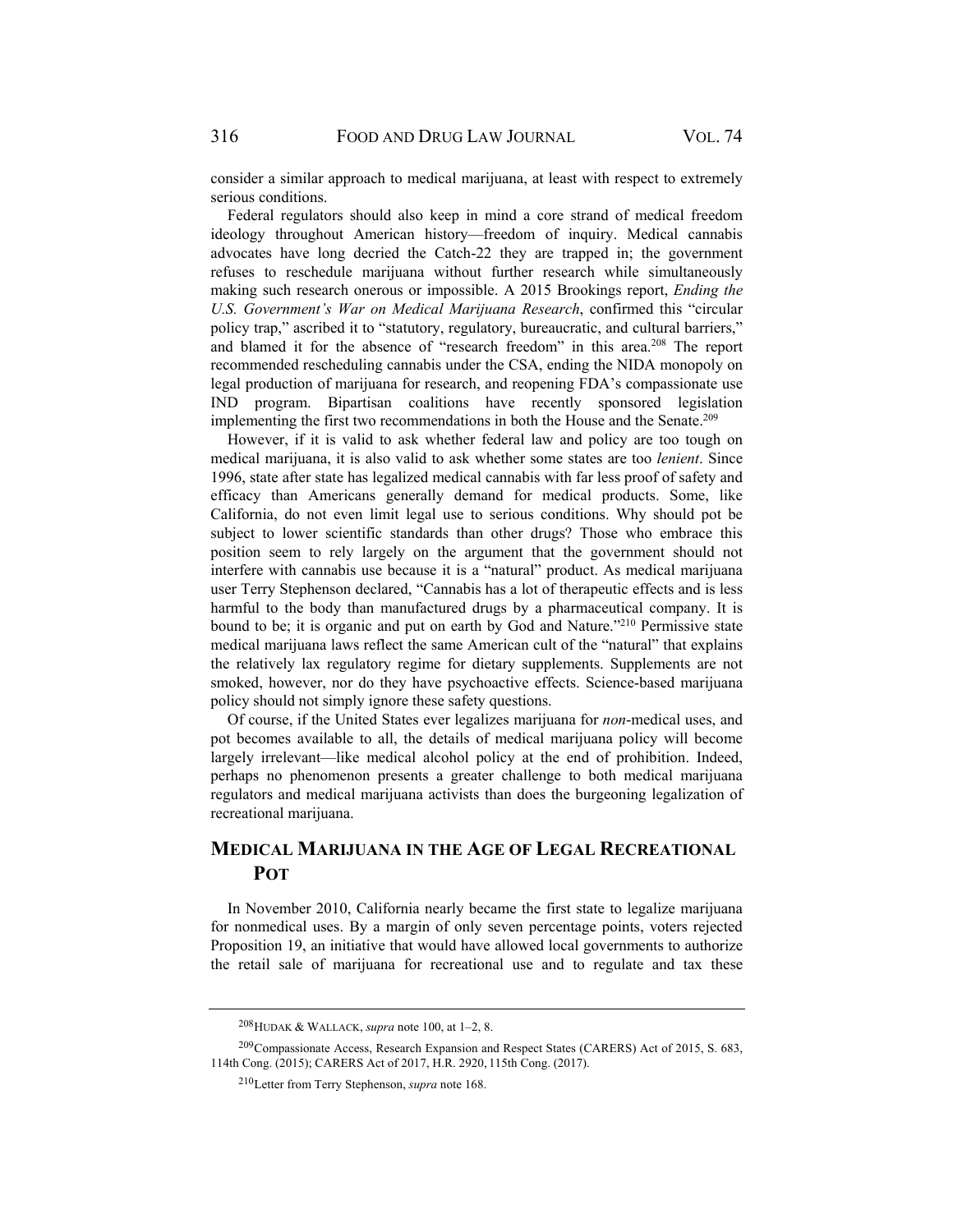transactions. A surprising group joined law enforcement and anti-drug organizations in opposing the initiative; some (though hardly all) medical cannabis patients, sellers, growers, and advocates. They dominated a web-based advocacy group, "Stoners Against Proposition 19," which contended that the measure would harm patients. One vociferous member of this informal organization was none other than Dennis Peron. He asserted that legalization of "recreational" marijuana simply made no sense because all cannabis use is medical.<sup>211</sup>

Proposition 19 advocates were apoplectic over this opposition from within the marijuana movement. NORML's blog charged medical dispensary owners who opposed the initiative with having an "I gots mine" attitude.<sup>212</sup> The website "Loopy Lettuce" accused Peron of trying to suppress new competition for his "pot friendly" bed and breakfast in San Francisco.<sup>213</sup> These intra-movement tensions exploded at the International Cannabis and Hemp Expo held in San Francisco in September 2010. The previous Expo had been a mellow celebration of public toking. This one devolved into near-chaos.<sup>214</sup> After the election, legalization proponents blamed the initiative's defeat on a "greedy, reactionary . . . fifth column within the medical cannabis community."215

Two years later, on November 6, 2012, the citizens of both Colorado and Washington State, by comfortable margins, voted in favor of measures that legalized the possession and use of small amounts of marijuana for recreational purposes purchased from state-licensed dispensaries while also taxing such sales and imposing various restrictions.<sup>216</sup> Many medical pot advocates fervently and noisily resisted these initiatives, particularly in Washington. They denounced that state's I-502 as a pathetic, less-than-halfway measure that would expose patients to DWI charges and prohibit personal cultivation.<sup>217</sup> The conflict between the medical and recreational camps continued following the initiative's passage, as the Washington legislature debated how to structure the state's new non-medical cannabis distribution system. Americans for Safe Access organized a campaign called "Health Before Happy

<sup>211</sup> Marcus Wohlsen, *Proposition 19 Shows State's Conflicted Link to Pot*, MONTEREY CTY. HERALD, Oct. 12, 2010.

<sup>212</sup> Russ Belville, *"I Gots Mine": Dispensary Owners Against Marijuana Legalization*, NORML (July 14, 2010), http://blog.norml.org/2010/07/14/i-gots-mine-dispensary-owners-against-marijuanalegalization/.

<sup>213</sup> *Stoners Against Prop 19*, LOOPY LETTUCE (Nov. 5, 2010), https://loopylettuce.wordpress.com /2010/11/05/stoners-against-prop-19/.

<sup>214</sup> Angela Bacca, *Chaos Erupts Over Prop 19 at California Cannabis Expo*, CANNABIS CULTURE (Sept. 27, 2010), https://www.cannabisculture.com/content/2010/09/27/chaos-erupts-over-prop-19 california-cannabis-expo.

<sup>215</sup> Steve Elliott, '*Stoners Against 19' Hand Victory to The Cops: BOYCOTT THEM*, CANNABIS CULTURE (Nov. 4, 2010), https://www.cannabisculture.com/content/2010/11/04/stoners-against-19-handvictory-cops-boycott-them.

<sup>216</sup> Colorado Amendment 64, Amending Colo. Const. Art. XVIII §16(3) (2012), *available at* https://www.leg.state.co.us/LCS/Initiative%20Referendum/1112initrefr.nsf

<sup>/</sup>c63bddd6b9678de787257799006bd391/cfa3bae60c8b4949872579c7006fa7ee/\$FILE/Amendment

<sup>%2064%20</sup>merged.pdf; Washington Initiative 502, amending RCW 69.50.4013 and 2003 c 53 s 334 (2012), *available at* https://sos.wa.gov/\_assets/elections/initiatives/i502.pdf.

<sup>217</sup> Kirk Johnson, *Marijuana Referendum Divides Both Sides*, N.Y. TIMES, Oct. 14, 2012, at A18; EVERGREEN: THE ROAD TO LEGALIZATION IN WASHINGTON (Evergreen Film 2013).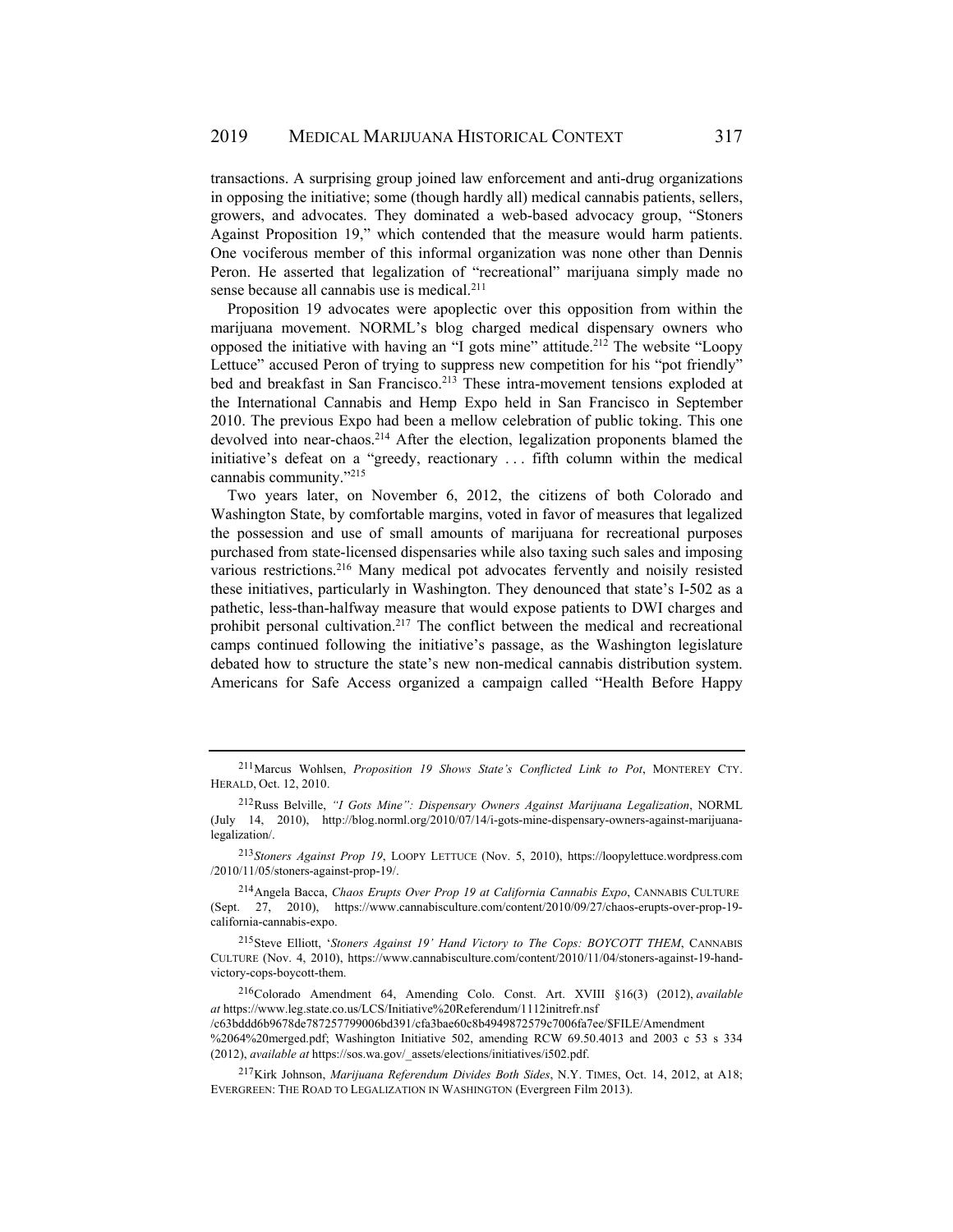Hour" to inform politicians that "the needs of patients are much different from those of recreational marijuana users, and they will not be easily brushed aside."218

Since 2012, eight more states and the District of Columbia have legalized recreational marijuana—in each case despite resistance from some in the medical marijuana community.<sup>219</sup> One of these states is California, which in 2016 easily passed Proposition 64 (the "Adult Use of Marijuana Act"), despite opposition from medical cannabis proponents, including Dennis Peron, by then a cannabis farmer in rural Humboldt County.220

As we have seen, tensions have existed between proponents of medical legalization and recreational legalization (I will call them Medicals and Recreationals) for at least a quarter of a century. But the recent comprehensive legalization measures have elevated the acrimony to new levels. The Recreationals are obviously most infuriated by some Medicals' active opposition to full legalization. They are also, however, indignant about the calculated passivity of many other Medicals with respect to this cause. ASA's official policy, for example, is not to take a position on the legalization of recreational use, while warning policymakers "against letting the debate surrounding legalization of cannabis for recreational use obscure the science and policy regarding the medical use of cannabis."221 In the opinion of ex-NORML chief Allen St. Pierre, ASA's stance is based not on principle, but on the goal of protecting the material interests of its dispensary-owner members, whose business model is threatened by the rise of recreational pot retailers.<sup>222</sup>

To many Recreationals, this position is not only selfish and ungrateful, but also positively harmful. Many embrace the "Box Canyon" theory of medical marijuana, which, as explained by cannabis blogger and podcaster Russ Belville, "means that if you fight only for medical marijuana, your marijuana will become only medical."223 Inevitably, Belville explains, "tighter and stricter forms of medical marijuana laws are passed to appease the powers that wish marijuana prohibition to continue.<sup> $224$ </sup> Recreationals thus fear that "medical only" advocacy will inadvertently bring about a highly regulated "medical only" future that even most medical marijuana advocates (at least those outside pharmaceutical companies) would despise: FDA regulation, production controls, inventory caps, distribution limits, prohibition of home

<sup>218</sup> Press Release, Kris Hermes, Americans for Safe Access, Medical Marijuana Patient Advocates Launch "Health Before Happy Hour" Campaign (Aug. 13, 2013) (on file with author).

<sup>219</sup> Patrick Whittle, *Pot Ballot Drives Put Medical, Recreational Users at Odds*, ASSOCIATED PRESS: FIN. WIRE, Oct. 29, 2016.

<sup>220</sup> Natalya Estrada, *Proposition 215 Author Fights Proposition 64: Medical Pot Advocate Peron Speaks to Humboldt About Recreation Measure Dangers*, EUREKA TIMES-STANDARD, Oct. 12, 2016.

<sup>221</sup> *ASA Policy Positions: Legalization of Cannabis for Recreational Use*, AMS. FOR SAFE ACCESS, https://www.safeaccessnow.org/asa\_medical\_marijuana\_policy\_position (last visited May 7, 2019).

<sup>222</sup> Email from Allen St. Pierre, Emeritus Board, NORML, to author (Oct. 12, 2018) (on file with author).

<sup>223</sup> Russ Belville, New York Governor Steering Medical Marijuana Into the Box Canyon, HUFFPOST (June 17, 2014, 9:07 AM), https://www.huffingtonpost.com/russ-belville/new-york-governor-steerin\_b\_ 5501003.html.

 $224$ *Id.*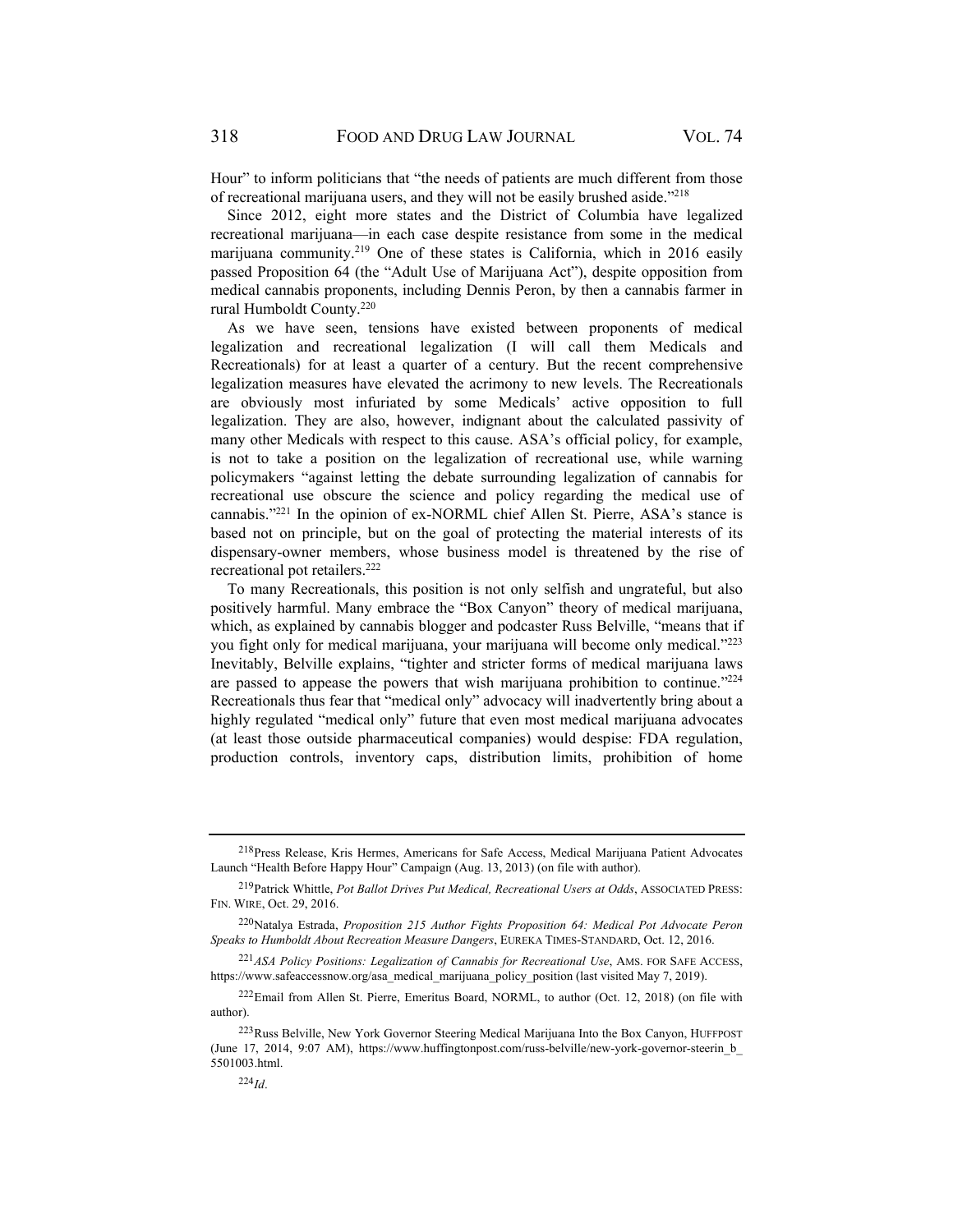cultivation, elimination of high-THC products, and, potentially, the total abolition smoked whole-plant pot. $225$ 

The rancor runs in both directions, however. Despite the Recreationals' longtime support of medical marijuana, the Medicals have long been skeptical about their true motives. Many think that Recreationals support medical marijuana legalization only as a stepping stone to full legalization, and that they do not actually care about patients. To make this point, Medicals frequently invoke NORML founder Keith Stroup's ill-phrased assertion in a 1979 interview that his organization would use cannabis treatment of cancer patients as a "red herring to give marijuana a good name."226 Their suspicions were stirred up again in 2012, when Allen St. Pierre was quoted on the Celebstoner.com website as describing the medical cannabis industry as a "political and legal farce" and "sham." Though St. Pierre explicitly stated that he was not demeaning medical marijuana itself, this subtlety was lost on many enraged Medicals.<sup>227</sup>

But those Medicals who have resisted comprehensive legalization have not done so merely out of pique. Rather, they believe that legalization of recreational use will have negative consequences for medical marijuana sellers and users. Most fundamentally, medical marijuana dispensaries and growers fear economic ruination from competition with the major corporations (akin to big tobacco or big alcohol) that are likely to dominate the emerging recreational markets.228 This concern is particularly powerful in states that establish unified medical-recreational distribution and retail systems, such as Washington. Recreational legalization in Washington resulted in the closure of hundreds of medical dispensaries. Colorado, by contrast, tried to mitigate this phenomenon by preserving a dual-track system and by giving existing medical dispensary operators priority in applying for recreational licenses. Indeed, Colorado's medical cannabis industry remained relatively stable following full legalization.<sup>229</sup> But more recently, Colorado has seen a drop in medical cardholders parallel to that in other full legalization states, as patients avoid the hassle and cost of obtaining such cards by shopping in the recreational market instead.<sup>230</sup>

229 Dan Adams, *Advent of Legal Pot Use Challenges Medicinal Shops*, BOS. GLOBE, May 10, 2017, at B11.

 $225$  Email from Allen St. Pierre, Executive Director, NORML, to author (Mar. 7, 2014) (on file with author); Email from Keith Stroup, Legal Counsel, NORML, to author (Mar. 23, 2015) (on file with author); Email from Allen St. Pierre, Executive Director, NORML, to Rick Cusick, Board of Directors, NORML (Mar. 4, 2015) (on file with author).

<sup>226</sup> Emory Wheel Entertainment Staff, *NORML Chairman Keith Stroup Talks on Pot Issues*, EMORY WHEEL, Feb. 6, 1979, at 18–19, *reproduced at* http://www.nationalfamilies.org/legalization/ redherring.html.

<sup>227</sup> Michael Roberts, *Medical Marijuana v. Recreational Use: NORML Controversy*, *Colorado Connection*, WESTWORD (Jan. 25, 2012, 12:25PM), https://www.westword.com/news/medical-marijuanav-recreational-use-norml-controversy-colorado-connection-5897167.

<sup>228</sup> Whittle, *supra* note 219; Patrick McGreevy, *Pot Community Deeply Divided Over Prop. 64: Some Fear Measure Will Disrupt Medical Cannabis Market*, L.A. TIMES, Oct. 6, 2016, at A1; Hilary Bricken, *The "Why" Behind California's Battle to Legalize Marijuana*, CANNA LAW BLOG (Nov. 21, 2014), https://www.cannalawblog.com/first-in-last-out-californias-battle-to-legalize-continues/.

<sup>230</sup> Chris Kudialis, *With Recreational Weed Sales Coming, What Will Happen to Medical Marijuana in Nevada?*, LAS VEGAS SUN BLOG (May 31, 2017, 2:00AM), https://lasvegassun.com/news/2017/may/ 31/with-recreational-weed-sales-coming-what-will-happ/.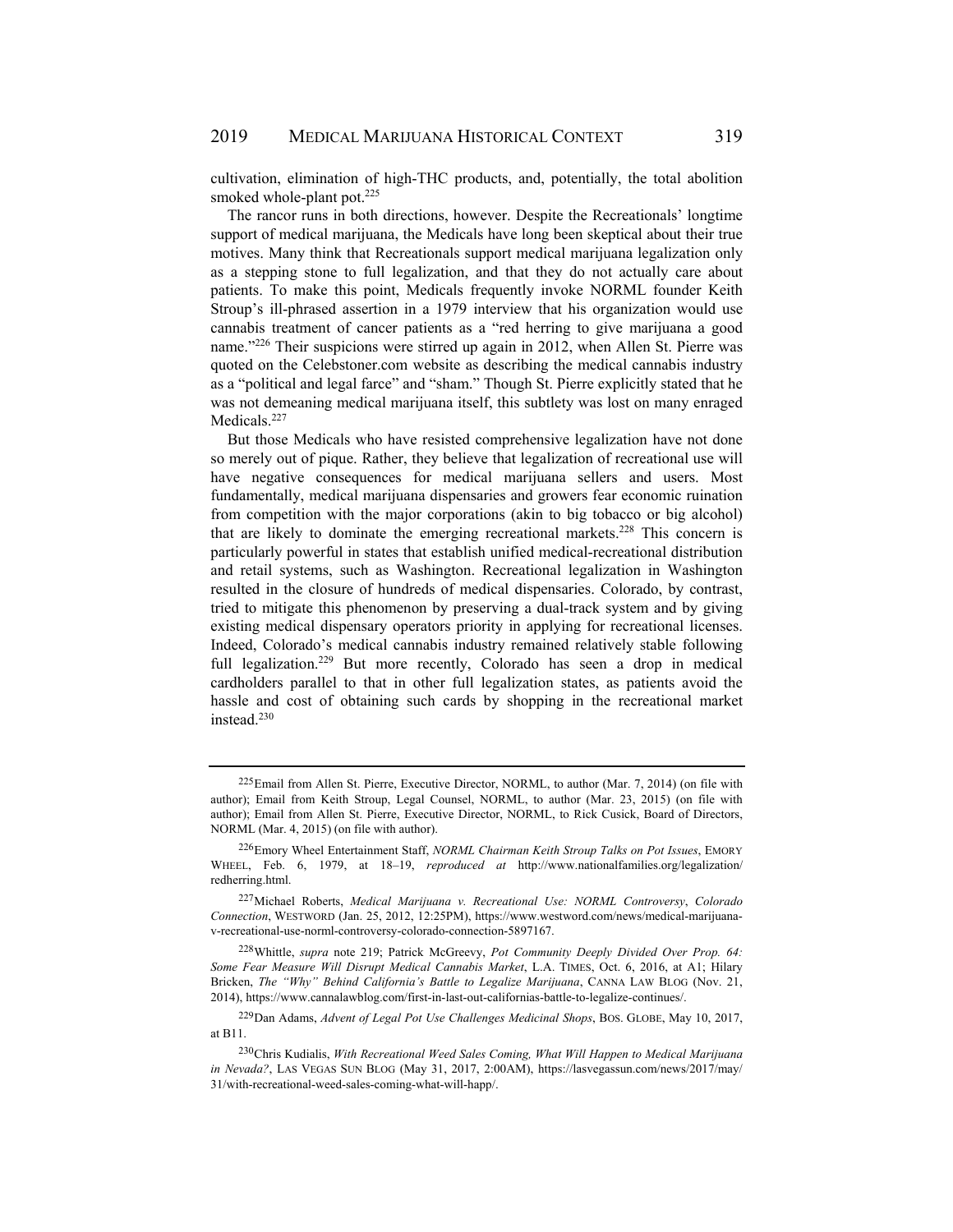In the eyes of many Medicals, the disappearance of dedicated medical marijuana shops through absorption into recreational retailers will harm patients as well as merchants. First, they argue, recreational stores are unlikely to stock the specialized strains and products needed by small classes of patients. Second, the employees of such establishments will probably be less qualified to advise patients about medical cannabis use. Third, many Medicals believe that the interiors, exteriors, and neighborhoods of recreational stores have a "head-shoppy" (and even dangerous) aura rather than the serious, controlled, medical atmosphere preferred by many patients.231

In those jurisdictions that legalize recreational marijuana, ASA and its allies believe that the preservation of a distinct legal regime for medical marijuana is essential. States legalizing recreational marijuana since 2012 have embraced a "tax and regulate" approach similar to that imposed on the liquor and tobacco industries. They have done so with the acquiescence of the recreational marijuana lobby, which understands that guarantees of revenue and control are necessary for passage of comprehensive legalization measures. The industry pays high sales and excise taxes, while the state imposes strict limits on, for example, purchaser age, the amount of cannabis per purchase, "home grow," and driving while intoxicated. Medicals maintain that while the "tax and regulate" approach may be suitable for vices, it is utterly inappropriate for medicine. They argue that if the same high taxes are imposed on medical cannabis as on recreational weed, patients will find the drug unaffordable—and medical dispensaries will lose a price advantage they need to survive in competition with recreational outlets. Medicals further contend that it is unfair for the state to impose the same restrictions on patients (who use cannabis by necessity) that it imposes on recreational consumers (who use it electively). Finally, they believe that a distinct regulatory regime must be established for medical cannabis so as to provide patients access to insurance coverage and protection from discrimination.<sup>232</sup>

Time is likely on the side of comprehensive legalization, as poll after poll shows increasing support for this policy. One reason for this trend is that the marijuana policy preferences of more and more Americans, particularly people of color, are shaped primarily by the ineradicable racial discrimination that characterizes the enforcement of drug laws. Until quite recently, much of the African-American community resisted the conclusion that the drug war's disproportionate impact on the black population justified elimination of marijuana prohibitions. For example, in the mid-1970s, black politicians in Washington, D.C. rejected a bill to decriminalize cannabis possession, even in the face of data showing that the marijuana laws were selectively enforced against African-Americans. Most black government officials and pastors, and the bulk of the city's black population, concluded that marijuana use harmed the African-American community in ways that outweighed other concerns.<sup>233</sup>

<sup>231</sup> Don Duncan, California Director, Ams. for Safe Access, *ASA Broadcast: What Legalization Means for Medical Cannabis* (Nov. 20, 2014) [hereinafter Duncan, ASA Broadcast]; Adams, *supra* note 229.

<sup>232</sup> Duncan, ASA Broadcast, *supra* note 231; Adams, *supra* note 229; EVERGREEN: THE ROAD TO LEGALIZATION IN WASHINGTON, *supra* note 217; McGreevy, *supra* note 228; *ASA Policy Statement: Taxation of Medical Cannabis*, AMS. FOR SAFE ACCESS, https://www.safeaccessnow.org/ asa\_policy\_statements (last visited Apr. 9, 2019).

<sup>233</sup> JAMES FORMAN, LOCKING UP OUR OWN: CRIME AND PUNISHMENT IN BLACK AMERICA 17–46 (2018).